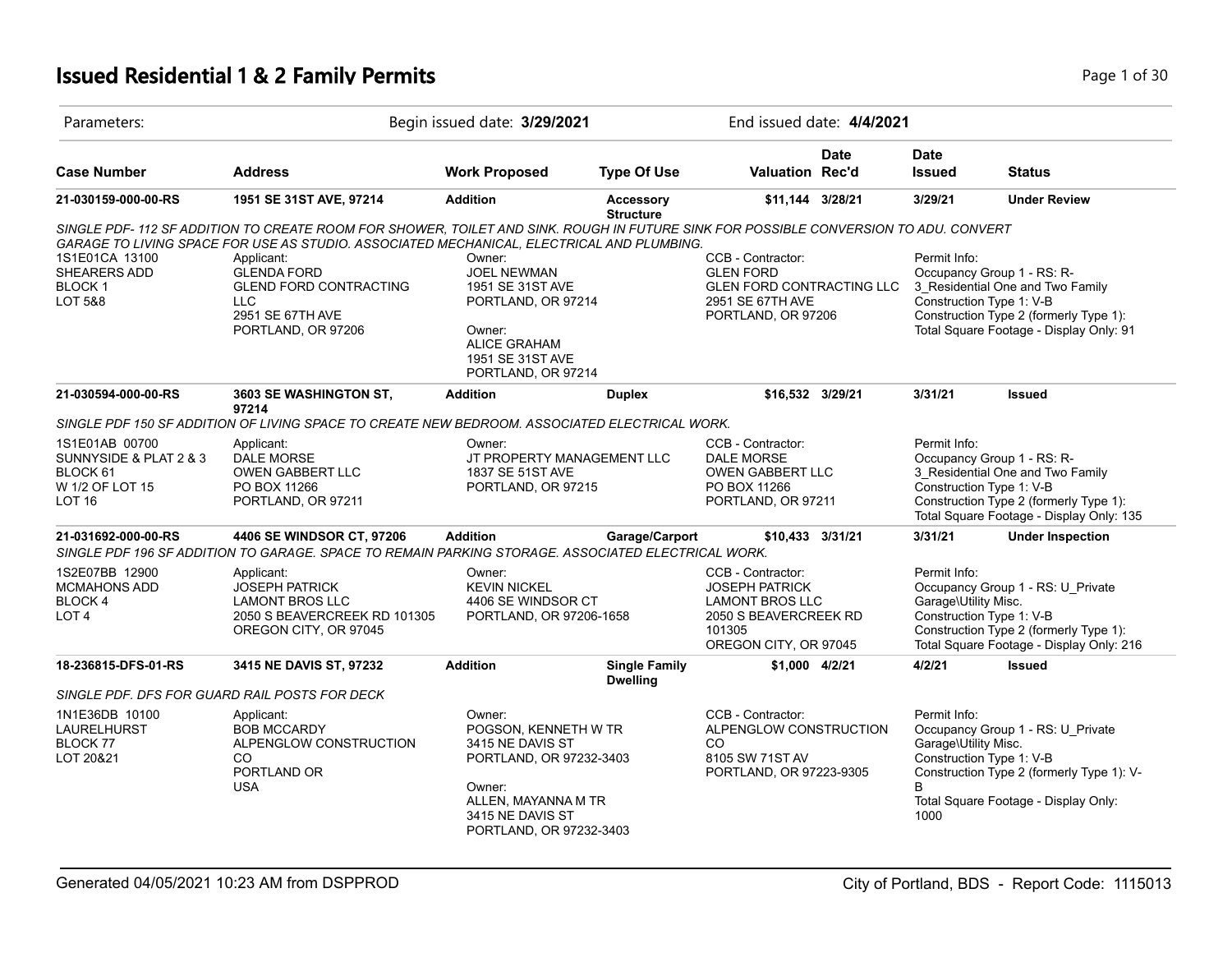# **Issued Residential 1 & 2 Family Permits Page 1 and 2011 12 July 120 2008 2 of 30**

|                                                                                                    |                                                                                                                                                                                                               |                                                                                                                                                   |                                         |                                                                                                                                        | <b>Date</b>     | <b>Date</b>   |                                                                                                                                                                                     |
|----------------------------------------------------------------------------------------------------|---------------------------------------------------------------------------------------------------------------------------------------------------------------------------------------------------------------|---------------------------------------------------------------------------------------------------------------------------------------------------|-----------------------------------------|----------------------------------------------------------------------------------------------------------------------------------------|-----------------|---------------|-------------------------------------------------------------------------------------------------------------------------------------------------------------------------------------|
| <b>Case Number</b>                                                                                 | <b>Address</b>                                                                                                                                                                                                | <b>Work Proposed</b>                                                                                                                              | <b>Type Of Use</b>                      | <b>Valuation Rec'd</b>                                                                                                                 |                 | <b>Issued</b> | <b>Status</b>                                                                                                                                                                       |
| 21-012607-REV-01-RS                                                                                | 315 NE LAURELHURST PL,<br>97232                                                                                                                                                                               | <b>Addition</b>                                                                                                                                   | <b>Single Family</b><br><b>Dwelling</b> |                                                                                                                                        | \$500 3/6/21    | 3/29/21       | <b>Issued</b>                                                                                                                                                                       |
|                                                                                                    | ** SINGLE PDF** REVISION:OWNER REMOVED DOWNED STREET TREE DURING ICE STORM, EMERGENCY SITUATION. NEW STREET TREE TO BE PLANTED, PROTECT<br>EXISTING STREET TREES, PLANT TWO 1.5" TREES FOR MITIGATION ON LOT. |                                                                                                                                                   |                                         |                                                                                                                                        |                 |               |                                                                                                                                                                                     |
| 1N1E36DB 08400<br><b>LAURELHURST</b><br>BLOCK 77<br>LOT 9&10                                       | Applicant:<br><b>JOE PETRINA</b><br>PETRINA CONSTRUCTION INC.<br>4505 NE TILLAMOOK ST<br>PORTLAND, OR 97213-1319                                                                                              | Owner:<br><b>ALLISON FERGUSON</b><br>315 NE LAURELHURST PL<br>PORTLAND, OR 97232<br>Owner:<br><b>JOHN FERGUSON</b>                                |                                         | CCB - Contractor:<br><b>CASEY PETRINA</b><br>PETRINA CONSTRUCTION INC<br>4505 NE TILLAMOOK ST<br>PORTLAND, OR 97213-1319               |                 | Permit Info:  | Occupancy Group 1 - RS: R-<br>3_Residential One and Two Family<br>Construction Type 1: V-B<br>Construction Type 2 (formerly Type 1):<br>Total Square Footage - Display Only: 45     |
| 21-031588-000-00-RS                                                                                | 7915 SE 34TH AVE, 97202                                                                                                                                                                                       | 315 NE LAURELHURST PL<br>PORTLAND, OR 97232<br><b>Addition</b>                                                                                    | <b>Single Family</b>                    |                                                                                                                                        | \$7.837 3/31/21 | 3/31/21       | <b>Issued</b>                                                                                                                                                                       |
|                                                                                                    | <b>EXTEND MASTER BEDROOM 64 SF, REMODEL EXSTING MASTER BEDROOM BATHROOM</b>                                                                                                                                   |                                                                                                                                                   | <b>Dwelling</b>                         |                                                                                                                                        |                 |               |                                                                                                                                                                                     |
| 1S1E24DB 07000<br>EASTMORELAND<br>BLOCK <sub>52</sub><br>N 15' OF LOT 9<br>LOT 10, S 10' OF LOT 11 | Applicant:<br><b>JEREMY SMITH</b><br><b>JEREMY'S QUALITY</b><br><b>CONSTRUCTION CON</b><br>20736 SCAPPOOSE VERNONIA<br><b>HWY</b><br>SCAPPOOSE, OR 97006                                                      | Owner:<br>CAHILL, SUSAN M TR<br>7915 SE 34TH AVE<br>PORTLAND, OR 97202<br>Owner:<br>CAHILL, DONALD E TR<br>7915 SE 34TH AVE<br>PORTLAND, OR 97202 |                                         | CCB - Contractor:<br><b>JEREMYS QUALITY</b><br><b>CONSTRUCTION CO</b><br>20736 SCAPPOOSE VERNONIA<br><b>HWY</b><br>SCAPPOOSE, OR 97056 |                 | Permit Info:  | Occupancy Group 1 - RS: R-<br>3_Residential One and Two Family<br>Construction Type 1: V-B<br>Construction Type 2 (formerly Type 1):<br>Total Square Footage - Display Only: 64     |
| 20-161841-000-00-RS                                                                                | 7942 NE ALBERTA ST, 97218                                                                                                                                                                                     | <b>Addition</b>                                                                                                                                   | <b>Single Family</b>                    | \$101.522 7/9/20                                                                                                                       |                 | 4/1/21        | <b>Issued</b>                                                                                                                                                                       |
|                                                                                                    | SINGLE PDF; NEW 2ND STORY TO INCLUDE NEW LIVING; BEDROOM; LAUNDRY; BATHROOM; 1ST FLOOR INCLUDES NEW PORCH, LAUNDRY; BATHROOM; AND<br>REMOVE OF WALLS IN KITCHEN *ET, PT, MT SEPARATE (SEE 19-223873 HS)       |                                                                                                                                                   | <b>Dwelling</b>                         |                                                                                                                                        |                 |               |                                                                                                                                                                                     |
| 1N2E20AD 01100<br><b>HELENSVIEW &amp; RPLT</b><br>BLOCK <sub>2</sub><br>E 1/2 OF LOT 3             | Applicant:<br><b>DON TITUS</b><br><b>DON R TITUS RESIDENTIAL</b><br><b>DESIGNER</b><br>7028 N SAINT LOUIS AVE<br>PORTLAND OR 97203                                                                            | Owner:<br>SEAN REALTY INVESTMENT LLC<br>13089 NW LOMBARDY DR<br>PORTLAND, OR 97229                                                                |                                         | CCB - Contractor:<br>DO YOUNG MOON<br>17600 NE ALBERT WAY<br>NEWBERG, OR 97132                                                         |                 | Permit Info:  | Occupancy Group 1 - RS: R-<br>3 Residential One and Two Family<br>Construction Type 1: V-B<br>Construction Type 2 (formerly Type 1): V-<br>Total Square Footage - Display Only: 996 |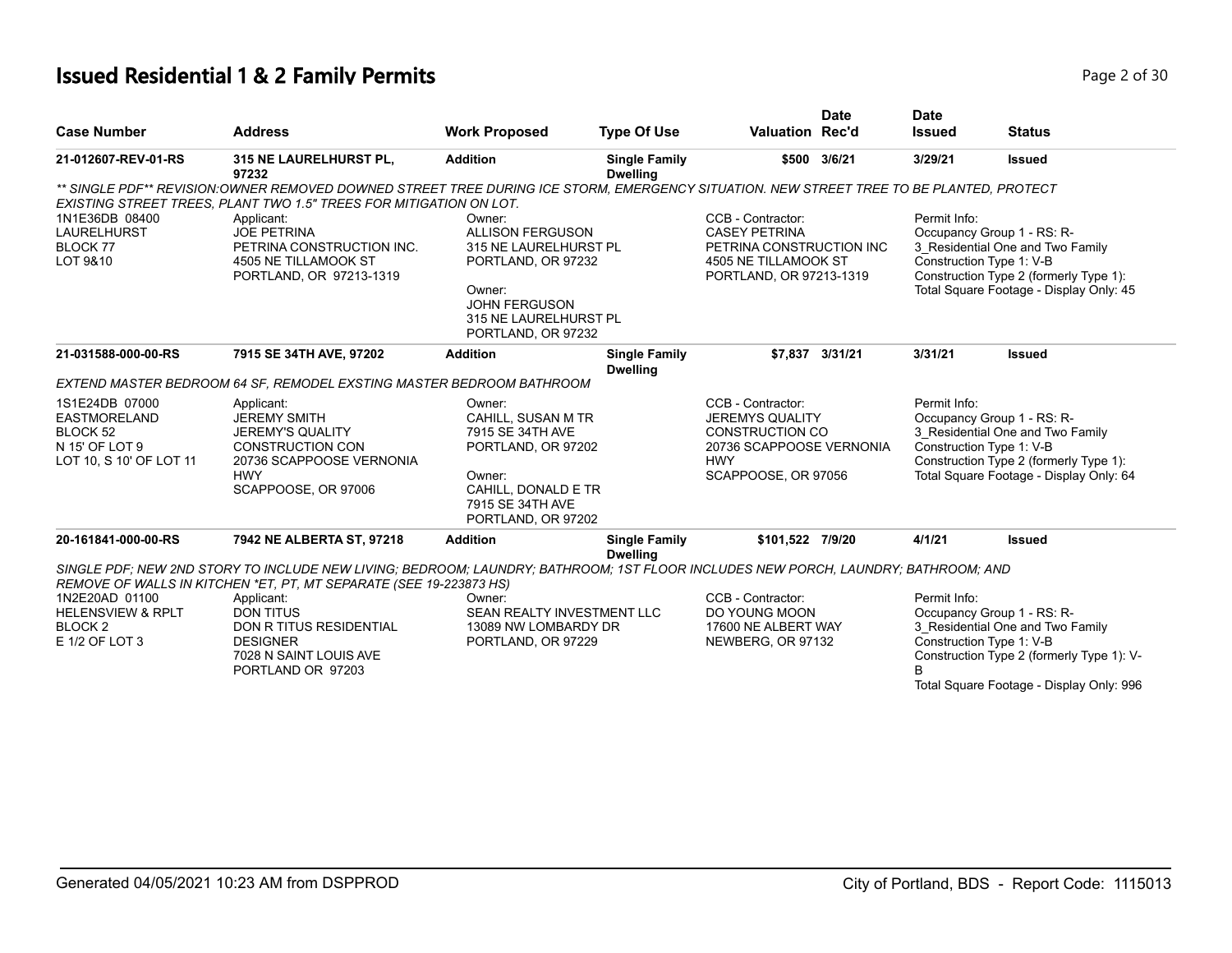# **Issued Residential 1 & 2 Family Permits Page 1 and 20 July 10 and 20 July 10 and 20 July 10 and 20 Page 3 of 30**

| <b>Case Number</b>                                                                                              | <b>Address</b>                                                                                                                                                                                                                                                                                                                                                                                             | <b>Work Proposed</b>                                                                                                                                 | <b>Type Of Use</b>                      | <b>Valuation Rec'd</b>                                                                                                                                                                                                                                                                                            | <b>Date</b>     | <b>Date</b><br><b>Issued</b>                                                   | <b>Status</b>                                                                                                            |
|-----------------------------------------------------------------------------------------------------------------|------------------------------------------------------------------------------------------------------------------------------------------------------------------------------------------------------------------------------------------------------------------------------------------------------------------------------------------------------------------------------------------------------------|------------------------------------------------------------------------------------------------------------------------------------------------------|-----------------------------------------|-------------------------------------------------------------------------------------------------------------------------------------------------------------------------------------------------------------------------------------------------------------------------------------------------------------------|-----------------|--------------------------------------------------------------------------------|--------------------------------------------------------------------------------------------------------------------------|
| 21-032333-000-00-RS                                                                                             | 6916 N GREELEY AVE, 97217                                                                                                                                                                                                                                                                                                                                                                                  | <b>Addition</b>                                                                                                                                      | <b>Single Family</b><br><b>Dwelling</b> | \$7,574 4/2/21                                                                                                                                                                                                                                                                                                    |                 | 4/2/21                                                                         | <b>Under Inspection</b>                                                                                                  |
| ELECTRICAL AND PLUMBING ENTERED.<br>1N1E16BD 00600<br><b>BURRAGE TR</b><br><b>BLOCK 11</b><br>LOT <sub>20</sub> | SINGLE PDF 69 SF ADDITION TO LEFT SIDE OF HOUSE. 58 SF OF NEW LIVING SPACE TO CREATE MUDROOM. BASEMENT CONVERSION TO LIVING SPACE. NEW<br>SPACE TO INCLUDE 2 NEW BEDROOMS, FAMILY ROOM, STORAGE AND 1 NEW BATHROOM (TOTAL OF 2) ASSOCIATED MECHANICAL, ELECTRICAL AND PLUMBING.<br>Applicant:<br>ALEX THOSTENSON<br>NORTH SWELL DESIGN BUILD<br><b>LLC</b><br>1620 SE HAWTHORNE BLVD<br>PORTLAND, OR 97214 | Owner:<br><b>MEGAN HEIY</b><br>6916 N GREELEY AVE<br>PORTLAND, OR 97217<br>Owner:<br><b>JANE HEIY</b><br>6916 N GREELEY AVE<br>PORTLAND, OR 97217    |                                         | CCB - Contractor:<br>MIKHAIL VELIKOKHATKO<br><b>M B PLUMBING LLC</b><br>10308 NE 108TH AVE<br>VANCOUVER, WA 98662<br>CCB - Contractor:<br><b>BFP ELECTRIC LLC</b><br>PO BOX 1747<br>OREGON CITY, OR 97045<br>CCB - Contractor:<br>NORTH SWELL DESIGN BUILD<br>LLC<br>1620 SE HAWTHORNE BLVD<br>PORTLAND, OR 97214 |                 | Permit Info:<br>Occupancy Group 1 - RS: R-<br>Construction Type 1: V-B         | 3 Residential One and Two Family<br>Construction Type 2 (formerly Type 1):<br>Total Square Footage - Display Only: 58    |
| 19-234854-REV-01-RS                                                                                             | <b>1634 SE HARNEY ST, 97202</b>                                                                                                                                                                                                                                                                                                                                                                            | <b>Addition</b>                                                                                                                                      | <b>Single Family</b>                    |                                                                                                                                                                                                                                                                                                                   | \$5,000 10/9/20 | 3/29/21                                                                        | <b>Issued</b>                                                                                                            |
| 1S1E23DC 05100<br><b>SELLWOOD</b><br>BLOCK 79<br><b>LOT 15</b>                                                  | SINGLE PDF VALUE ADDED REVISION NEW BAR SINK IN THE BASEMENT, ADD BACK DOOR WITH NEW LANDING AND STAIRS, REMODEL OF 1ST FLOOR<br>BATHROOM****TRADE PERMITS OBTAINED SEPERATELY*****<br>Applicant:<br><b>BRAD MASCAL</b><br><b>HARKA ARCHITECTURE</b><br>107 SE WASHINGTON ST, SUITE<br>740<br>PORTLAND, OR 97214                                                                                           | Owner:<br><b>JUSTICE BROOKS</b><br>1634 SE HARNEY ST<br>PORTLAND, OR 97202                                                                           | <b>Dwelling</b>                         | CCB - Contractor:<br>PORTLAND CONTRACTING LLC<br>4932 NE 18TH AVE<br>PORTLAND, OR 97211                                                                                                                                                                                                                           |                 | Permit Info:<br>Construction Type 1: V-B<br>R<br>2344                          | Occupancy Group 1 - RS: R-3 Remodel<br>Construction Type 2 (formerly Type 1): V-<br>Total Square Footage - Display Only: |
| 20-210060-REV-01-RS                                                                                             | 5104 NE 17TH AVE, 97211                                                                                                                                                                                                                                                                                                                                                                                    | <b>Addition</b>                                                                                                                                      | <b>Single Family</b><br><b>Dwelling</b> |                                                                                                                                                                                                                                                                                                                   | \$0 3/28/21     | 3/29/21                                                                        | <b>Issued</b>                                                                                                            |
|                                                                                                                 | Single PDF - REVISION TO INCLUDE UPDATED FOOTING DIMENSION AND ELEVATION CHANGES                                                                                                                                                                                                                                                                                                                           |                                                                                                                                                      |                                         |                                                                                                                                                                                                                                                                                                                   |                 |                                                                                |                                                                                                                          |
| 1N1E23AB 19300<br><b>VERNON</b><br>BLOCK 27<br>LOT <sub>4</sub>                                                 | Applicant:<br><b>JACOB FRAZIER</b><br>5104 NE 17th Ave<br>PORTLAND, OR 97211                                                                                                                                                                                                                                                                                                                               | Owner:<br><b>JACOB FRAZIER</b><br>5104 NE 17TH AVE<br>PORTLAND, OR 97211<br>Owner:<br><b>HAILEY OLIVER</b><br>5104 NE 17TH AVE<br>PORTLAND, OR 97211 |                                         |                                                                                                                                                                                                                                                                                                                   |                 | Permit Info:<br>Occupancy Group 1 - RS: R-<br>Construction Type 1: V-B<br>1448 | 3 Residential One and Two Family<br>Construction Type 2 (formerly Type 1): V-<br>Total Square Footage - Display Only:    |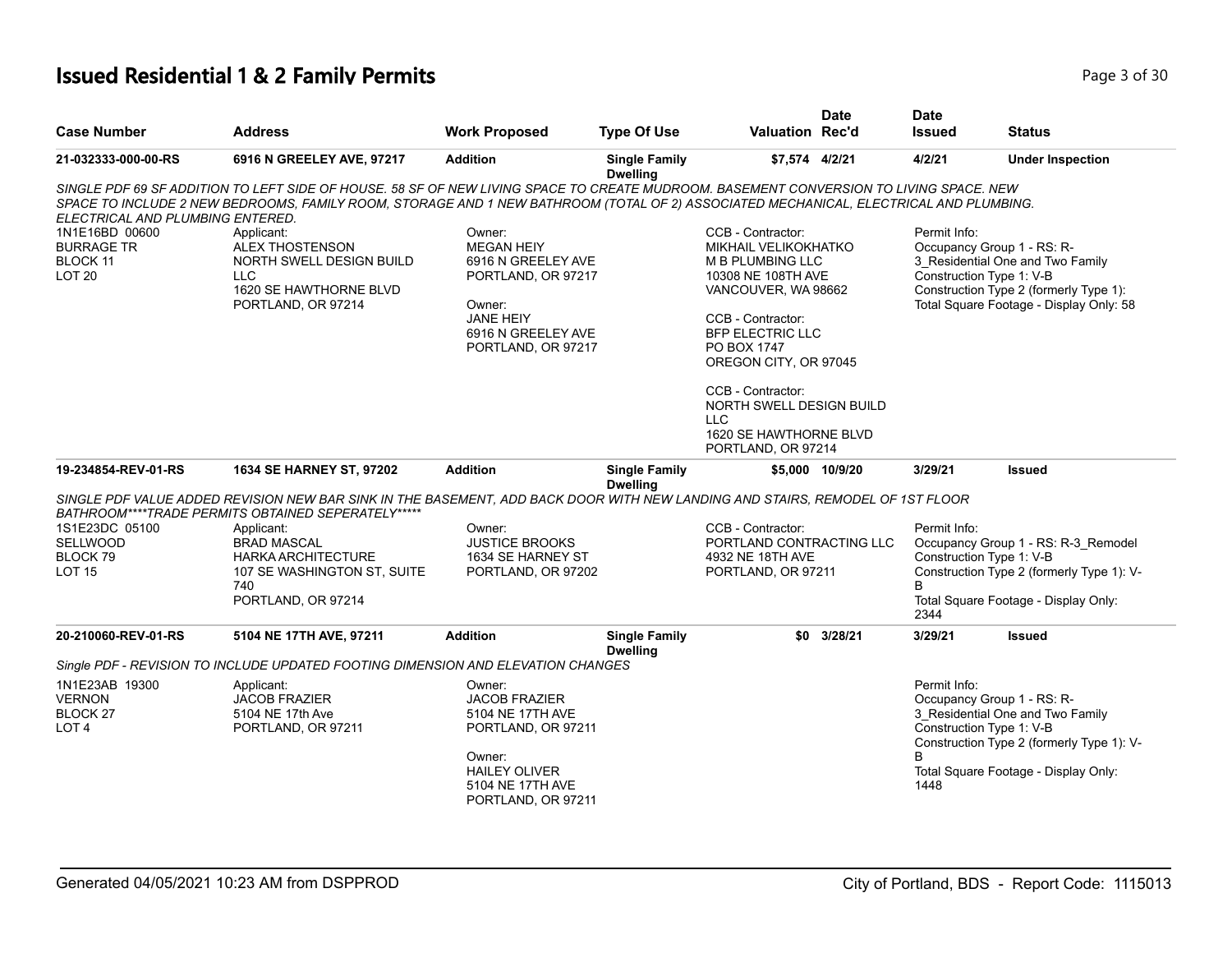# **Issued Residential 1 & 2 Family Permits Page 1 of 30** Page 4 of 30

| <b>Case Number</b>                                                                    | <b>Address</b>                                                                                                                                                                                                                                                                                        | <b>Work Proposed</b>                                                                                                                                         | <b>Type Of Use</b>                       | <b>Valuation Rec'd</b>                                                                                | <b>Date</b>     | <b>Date</b><br><b>Issued</b> | <b>Status</b>                                                                                                                                                                |
|---------------------------------------------------------------------------------------|-------------------------------------------------------------------------------------------------------------------------------------------------------------------------------------------------------------------------------------------------------------------------------------------------------|--------------------------------------------------------------------------------------------------------------------------------------------------------------|------------------------------------------|-------------------------------------------------------------------------------------------------------|-----------------|------------------------------|------------------------------------------------------------------------------------------------------------------------------------------------------------------------------|
| 21-025188-000-00-RS                                                                   | 5346 SE 46TH AVE, 97206                                                                                                                                                                                                                                                                               | <b>Addition</b>                                                                                                                                              | <b>Single Family</b><br><b>Dwelling</b>  | \$123,195 3/15/21                                                                                     |                 | 4/1/21                       | <b>Issued</b>                                                                                                                                                                |
| garage                                                                                | *single PDF*SECOND-STORY 1006sqft. ADDITION AND REMODEL. NEW ELECTRICAL SERVICE, PANEL, AND FEEDERS. (4) BATHROOMS, LAUNDRY, NEW WATER<br>SERVICE, NEW DRAINS AND PIPING (2) ZONE MINI-SPLIT HEAT PUMP, BATH FANS, KITCHEN FAN WITH MAKE-UP AIR, remodel carport, add walls and garage door to make a |                                                                                                                                                              |                                          |                                                                                                       |                 |                              |                                                                                                                                                                              |
| 1S2E18BC 12400<br><b>AVONIA</b><br><b>BLOCK1</b><br>INC PT VAC ST S 1/2 OF<br>LOT 7&8 | Applicant:<br>PETER ZENCZAK<br>Z DESIGN-BUILD LLC<br>6124 SE SHERMAN ST<br>PORTLAND, OR 97215                                                                                                                                                                                                         | Owner:<br>PATRICIA FREEMAN<br>5346 SE 46TH AVE<br>PORTLAND, OR 97206<br>Owner:<br><b>ANDREW BLACK</b><br>5346 SE 46TH AVE<br>PORTLAND, OR 97206              |                                          | CCB - Contractor:<br>PIOTR ZENCZAK<br><b>Z DESIGN BUILD LLC</b><br>PO BOX 33761<br>PORTLAND, OR 97292 |                 | Permit Info:<br>1006         | Occupancy Group 1 - RS: R-<br>3_Residential One and Two Family<br>Construction Type 1: V-B<br>Construction Type 2 (formerly Type 1):<br>Total Square Footage - Display Only: |
| Total # of RS Addition permits issued: 11                                             |                                                                                                                                                                                                                                                                                                       |                                                                                                                                                              |                                          |                                                                                                       |                 |                              | Total valuation of RS Addition permits issued: \$284,737                                                                                                                     |
| 21-017929-000-00-RS                                                                   | 2136 SE MADISON ST, 97214                                                                                                                                                                                                                                                                             | <b>Alteration</b>                                                                                                                                            | <b>Accessory</b><br><b>Dwelling Unit</b> |                                                                                                       | \$500 3/5/21    | 3/29/21                      | <b>Issued</b>                                                                                                                                                                |
| 1S1E02AD 20500                                                                        | SINGLE PDF ALTERATION ON EXISTING ROOF OVERHANG TO 4" IN SETBACK ON WEST SIDE OF ADU/GARAGE<br>Applicant:                                                                                                                                                                                             | Owner:                                                                                                                                                       |                                          | CCB - Contractor:                                                                                     |                 | Permit Info:                 |                                                                                                                                                                              |
| <b>HILLCREST</b><br>INC 24' STRIP S OF & ADJ<br>LOT <sub>13</sub>                     | <b>DAS CHAPIN</b><br>2414 SE MADISON<br>PORTLAND, OR 97214                                                                                                                                                                                                                                            | <b>MARK KRAMER</b><br>2136 SE MADISON ST<br>PORTLAND, OR 97214-3836                                                                                          |                                          | JNT DESIGN & BUILD LLC<br>4234 SE ALDER ST<br>PORTLAND, OR 97215                                      |                 |                              | Occupancy Group 1 - RS: R-3_Remodel<br>Construction Type 1: V-B<br>Construction Type 2 (formerly Type 1):                                                                    |
|                                                                                       |                                                                                                                                                                                                                                                                                                       | Owner:<br><b>LOIS ORNER</b><br>2136 SE MADISON ST<br>PORTLAND, OR 97214-3836                                                                                 |                                          |                                                                                                       |                 |                              |                                                                                                                                                                              |
| 20-216078-000-00-RS                                                                   | 4238 SE 75TH AVE - Unit B,<br>97206                                                                                                                                                                                                                                                                   | <b>Alteration</b>                                                                                                                                            | <b>Accessory</b><br><b>Dwelling Unit</b> |                                                                                                       | \$1.200 3/30/21 | 3/30/21                      | <b>Issued</b>                                                                                                                                                                |
|                                                                                       | SINGLE PDF DETACHED GARAGE TO ADU AT REAR OF PROPERTY *ET, PT, MT SEPARATE                                                                                                                                                                                                                            |                                                                                                                                                              |                                          |                                                                                                       |                 |                              |                                                                                                                                                                              |
| 1S2E08DC 07400                                                                        | Applicant:<br><b>RUSSELL MENEGAT</b><br>4238 SE 75TH AVE<br>PORTLAND OR 97206                                                                                                                                                                                                                         | Owner:<br><b>RUSSELL MENEGAT</b><br>4238 SE 75TH AVE<br>PORTLAND, OR 97206-3426<br>Owner:<br>ALEXANDRA HARRIS<br>4238 SE 75TH AVE<br>PORTLAND, OR 97206-3426 |                                          |                                                                                                       |                 | Permit Info:                 | Occupancy Group 1 - RS: R-<br>3_Residential One and Two Family<br>Construction Type 1: V-B<br>Construction Type 2 (formerly Type 1):<br>Number of New Dwelling Units: 1      |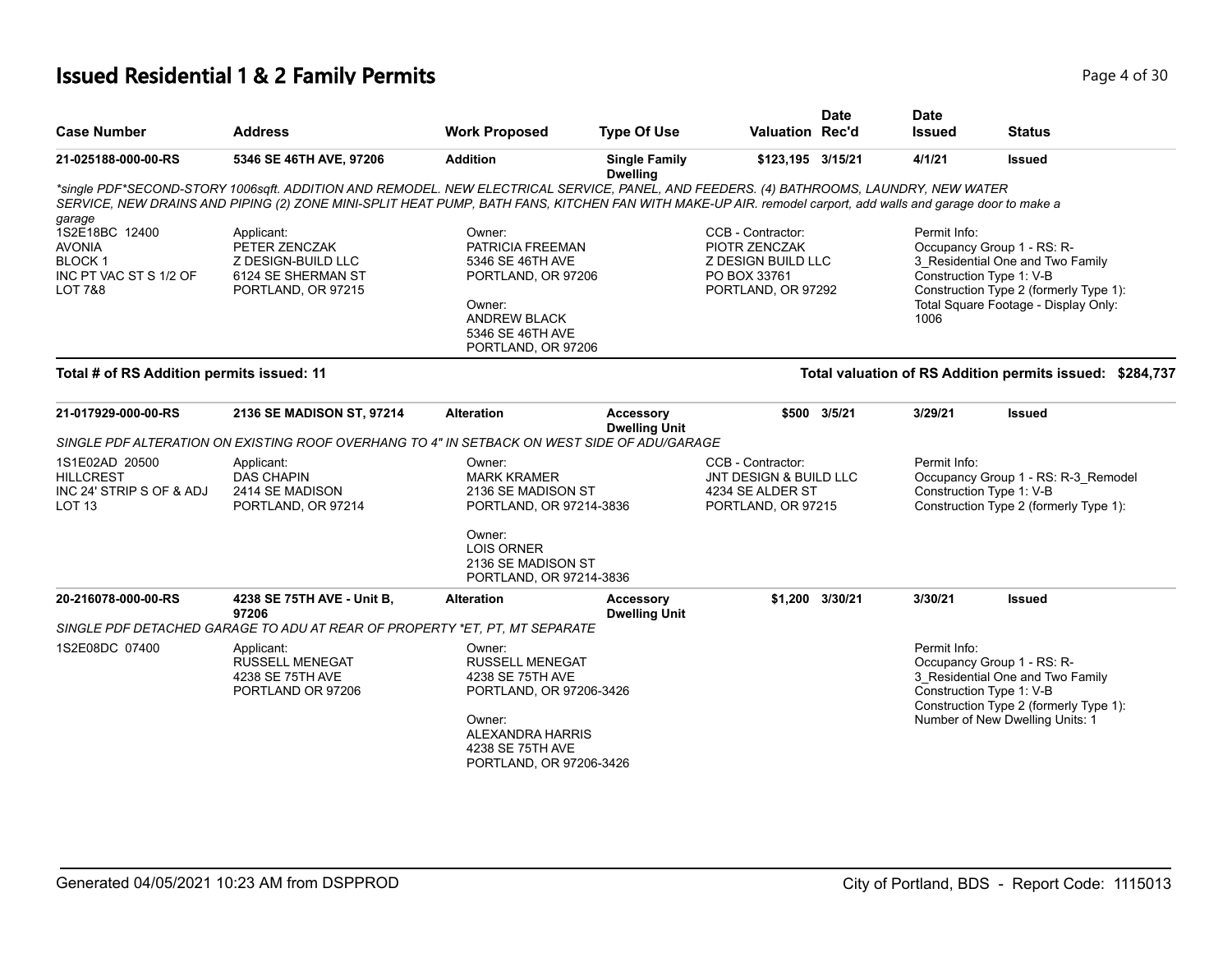# **Issued Residential 1 & 2 Family Permits Page 1 and 20 July 10 and 20 July 10 and 20 July 10 and 20 Page 5 of 30**

| <b>Case Number</b>                                                             | <b>Address</b>                                                                                                                          | <b>Work Proposed</b>                                                                                                       | <b>Type Of Use</b>                      | Valuation Rec'd                                                                                                       | <b>Date</b> | <b>Date</b><br><b>Issued</b> | <b>Status</b>                                                                                                                                         |
|--------------------------------------------------------------------------------|-----------------------------------------------------------------------------------------------------------------------------------------|----------------------------------------------------------------------------------------------------------------------------|-----------------------------------------|-----------------------------------------------------------------------------------------------------------------------|-------------|------------------------------|-------------------------------------------------------------------------------------------------------------------------------------------------------|
| 21-004534-000-00-RS                                                            | 3645 NE 114TH AVE, 97220                                                                                                                | <b>Alteration</b>                                                                                                          | <b>Single Family</b><br><b>Dwelling</b> | \$14,287 2/7/21                                                                                                       |             | 4/1/21                       | <b>Issued</b>                                                                                                                                         |
|                                                                                | SINGLE PDF - RETROACTIVE PERMITTING OF BASEMENT CONVERSION TO HABITABLE SPACE INCLUDING BEDROOM *** TRADES SEPARATE                     |                                                                                                                            |                                         |                                                                                                                       |             |                              |                                                                                                                                                       |
| 1N2E22DC 10200<br><b>VIEW RIDGE</b><br>BLOCK <sub>2</sub><br><b>LOT 31</b>     | Applicant:<br>PATRICK BIEHN<br>PORTLAND OR<br><b>USA</b>                                                                                | Owner:<br><b>KRISTINA BIEHN</b><br>3645 NE 114TH AVE<br>PORTLAND, OR 97220<br>Owner:<br>PATRICK BIEHN<br>3645 NE 114TH AVE |                                         |                                                                                                                       |             | Permit Info:                 | Occupancy Group 1 - RS: R-3_Remodel<br>Construction Type 1: V-B<br>Construction Type 2 (formerly Type 1):<br>Total Square Footage - Display Only: 350 |
| 21-024115-000-00-RS                                                            | 4405 SW WARRENS WAY, 97221                                                                                                              | PORTLAND, OR 97220<br>Alteration                                                                                           | <b>Single Family</b><br><b>Dwelling</b> | \$24,000                                                                                                              | 3/11/21     | 4/1/21                       | <b>Issued</b>                                                                                                                                         |
| <b>VENT WATER HEATER.</b>                                                      | ***SINGLE PDF*** REMODEL KITCHEN. CONVERT EXISTING MAIN FLOOR BATHROOM TO A POWDER ROOM. CREATE A WORK OUT ROOM IN BASEMENT. NEW DIRECT |                                                                                                                            |                                         |                                                                                                                       |             |                              |                                                                                                                                                       |
| 1S1E08BB 04500<br><b>GREEN HILLS</b><br>BLOCK <sub>26</sub><br>LOT 3&4 TL 4500 | Applicant:<br><b>Ben Davis</b><br><b>DAVISBUILT LLC</b><br>2934 NE 34TH AVE<br>PORTLAND, ORE 97212                                      | Owner:<br>JOSEPH & SUSAN DENMAN REV<br><b>TR</b><br>4405 SW WARRENS WAY<br>PORTLAND, OR 97221-3247                         |                                         | CCB - Contractor:<br><b>DAVISBUILT LLC</b><br>6645 SE YAMHILL ST<br>PORTLAND, OR 97215                                |             | Permit Info:                 | Occupancy Group 1 - RS: R-<br>3 Residential One and Two Family<br>Construction Type 1: V-B<br>Construction Type 2 (formerly Type 1):                  |
|                                                                                |                                                                                                                                         | Owner:<br><b>ELLIOTT REV TR</b><br>4405 SW WARRENS WAY<br>PORTLAND, OR 97221-3247                                          |                                         |                                                                                                                       |             |                              |                                                                                                                                                       |
| 21-007121-000-00-RS                                                            | 3927 SE FLAVEL ST, 97202                                                                                                                | Alteration                                                                                                                 | <b>Single Family</b><br><b>Dwelling</b> | \$25,227 1/27/21                                                                                                      |             | 3/29/21                      | <b>Issued</b>                                                                                                                                         |
|                                                                                | SINGLE PDF CREATE NEW BATHROOM (2 TOILETS TOTAL) AND CLOSET ON FIRST FLOOR *ET, PT, MT SEPARATE                                         |                                                                                                                            |                                         |                                                                                                                       |             |                              |                                                                                                                                                       |
| 1S1E24AD 08000<br><b>BERKELEY</b><br>BLOCK 18<br>LOT 20&21                     | Applicant:<br><b>JON GUSTAFSON</b><br>TM BEALS CONSTRCUTION<br>16428 BONAIRE AVE<br>LAKE OSWEGO, OR 97034                               | Owner:<br><b>ROBERT SOKOL</b><br>3927 SE FLAVEL ST<br>PORTLAND, OR 97202<br>Owner:<br>ANDREA BACHHUBER                     |                                         | CCB - Contractor:<br><b>JON GUSTAFSON</b><br>TIM BEALS CONSTRUCTION INC<br>16428 BONAIRE AVE<br>LAKE OSWEGO, OR 97035 |             | Permit Info:                 | Occupancy Group 1 - RS: R-3_Remodel<br>Construction Type 1: V-B<br>Construction Type 2 (formerly Type 1):<br>Total Square Footage - Display Only: 618 |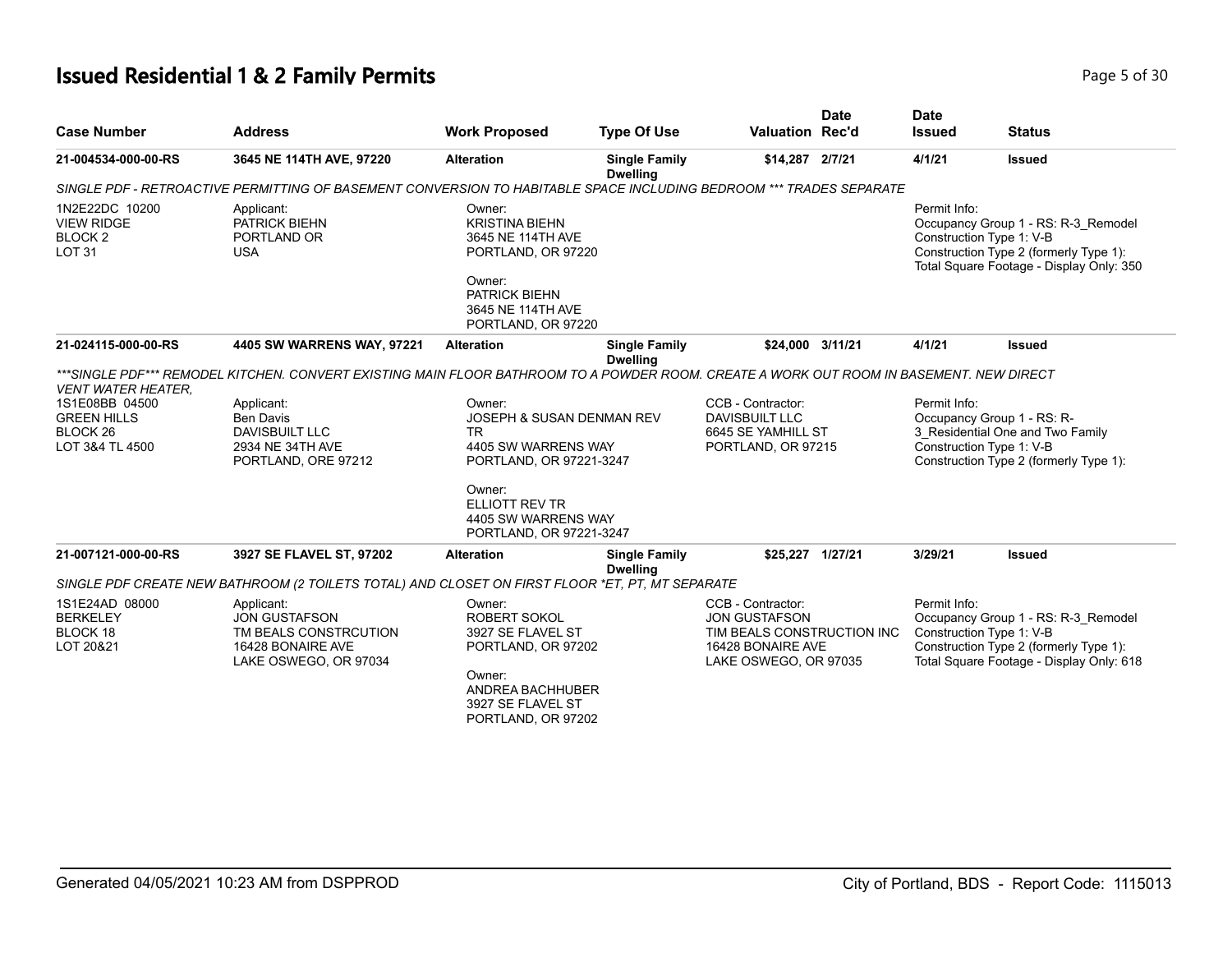# **Issued Residential 1 & 2 Family Permits Page 1 and 20 July 10 and 20 July 10 and 20 July 10 and 20 Page 6 of 30**

| <b>Case Number</b>                                                         | <b>Address</b>                                                                                                                                                                                                                                                                    | <b>Work Proposed</b>                                                                                                                         | <b>Type Of Use</b>                      | <b>Valuation Rec'd</b>                                                                                                    | <b>Date</b> | <b>Date</b><br><b>Issued</b> | <b>Status</b>                                                                                                                                     |
|----------------------------------------------------------------------------|-----------------------------------------------------------------------------------------------------------------------------------------------------------------------------------------------------------------------------------------------------------------------------------|----------------------------------------------------------------------------------------------------------------------------------------------|-----------------------------------------|---------------------------------------------------------------------------------------------------------------------------|-------------|------------------------------|---------------------------------------------------------------------------------------------------------------------------------------------------|
| 21-025291-000-00-RS                                                        | 7126 SE 31ST AVE, 97202                                                                                                                                                                                                                                                           | <b>Alteration</b>                                                                                                                            | <b>Single Family</b><br><b>Dwelling</b> | \$1,500 3/15/21                                                                                                           |             | 4/1/21                       | <b>Issued</b>                                                                                                                                     |
| *SINGLE PDF* VOLUNTARY SEISMIC RETROFIT                                    |                                                                                                                                                                                                                                                                                   |                                                                                                                                              |                                         |                                                                                                                           |             |                              |                                                                                                                                                   |
| 1S1E24BA 14600<br>EASTMORELAND<br>BLOCK <sub>20</sub><br>LOT <sub>5</sub>  | Applicant:<br><b>EMILY SINGLETON</b><br><b>TERRAFIRMA FOUNDATION</b><br><b>SYSTEMS</b><br>7910 SW HUNZIKER ST<br>TIGARD OR 97223                                                                                                                                                  | Owner:<br><b>ARON BUFFEN</b><br>7126 SE 31ST AVE<br>PORTLAND, OR 97202<br>Owner:<br>AMIE LEAVERTON<br>7126 SE 31ST AVE<br>PORTLAND, OR 97202 |                                         | CCB - Contractor:<br><b>TERRAFIRMA FOUNDATION</b><br><b>REPAIR INC</b><br>761 NE GARDEN VALLEY BLVD<br>ROSEBURG, OR 97470 |             | Permit Info:                 | Occupancy Group 1 - RS: R-<br>3 Residential One and Two Family<br>Construction Type 1: V-B<br>Construction Type 2 (formerly Type 1):              |
| 21-010287-000-00-RS                                                        | 6949 N MISSOURI AVE, 97217                                                                                                                                                                                                                                                        | <b>Alteration</b>                                                                                                                            | <b>Single Family</b><br><b>Dwelling</b> | \$10,000 2/5/21                                                                                                           |             | 3/29/21                      | <b>Issued</b>                                                                                                                                     |
|                                                                            | SINGLE PDF. MODIFY FRONT AND SIDE PORCH RAILINGS TO MEET CODE                                                                                                                                                                                                                     |                                                                                                                                              |                                         |                                                                                                                           |             |                              |                                                                                                                                                   |
| 1N1E15BC 02500<br><b>PARKWAY</b><br>BLOCK <sub>3</sub><br>LOT <sub>1</sub> | Applicant:<br><b>WADE SAWYER</b><br>CATAMOUNT PROPERTIES 2018<br>LLC<br>PORTLAND OR<br><b>USA</b>                                                                                                                                                                                 | Owner:<br>CATAMOUNT PROPERTIES 2018<br><b>LLC</b><br>2015 MANHATTAN BEACH BLVD<br>#100<br>REDONDO BEACH, CA 90278-1230                       |                                         | CCB - Contractor:<br>BENZINA CONSTRUCTION LLC<br>9701 NE 227TH AVE<br>VANCOUVER, WA 98682                                 |             | Permit Info:                 | Occupancy Group 1 - RS: R-<br>3_Residential One and Two Family<br>Construction Type 1: V-B<br>Construction Type 2 (formerly Type 1):              |
| 21-007529-000-00-RS                                                        | 420 NE 104TH AVE, 97220                                                                                                                                                                                                                                                           | <b>Alteration</b>                                                                                                                            | <b>Single Family</b><br><b>Dwelling</b> | \$45,000 2/9/21                                                                                                           |             | 4/2/21                       | <b>Issued</b>                                                                                                                                     |
| 1N2E34CB 04300<br>SECTION 34 1N 2E<br>TL 4300 0.22 ACRES                   | SINGLE PDF ALTERATION FOR BASEMENT CONVERSION TO ADD BEDROOM, CLOSET, EGRESS WINDOW, FAMILY ROOM W/WET BAR, AND CHANGE BATHROOM AREA<br>IN BASEMENT****TRADE PERMITS OBTAINED SEPERATELY****NOT AN ADU****<br>Applicant:<br>ANDREW HOOD<br>420 NE 104TH AVE<br>PORTLAND, OR 97220 | Owner:<br>ANDREW HOOD<br>420 NE 104TH AVE<br>PORTLAND, OR 97220                                                                              |                                         |                                                                                                                           |             | Permit Info:<br>1023         | Occupancy Group 1 - RS: R-3 Remodel<br>Construction Type 1: V-B<br>Construction Type 2 (formerly Type 1):<br>Total Square Footage - Display Only: |
| 21-027146-000-00-RS                                                        | 2449 S MILITARY RD, 97219                                                                                                                                                                                                                                                         | <b>Alteration</b>                                                                                                                            | <b>Single Family</b><br><b>Dwelling</b> | \$15,000 3/22/21                                                                                                          |             | 4/1/21                       | <b>Issued</b>                                                                                                                                     |
| <b>SEPARATE</b>                                                            | SINGLE PDF - RECONFIGURE BEDROOM AND ATTACHED BATHROOM. RAISE PARTIALLY LOWERED FLOOR. MODIFY WINDOW AND DOOR OPENINGS. *** TRADES                                                                                                                                                |                                                                                                                                              |                                         |                                                                                                                           |             |                              |                                                                                                                                                   |
| 1S1E35BD 02300<br><b>ABERNETHY HTS</b><br>LOT 2&3 TL 2300                  | Applicant:<br><b>RICHARD ADAMS</b><br><b>FASTER PERMITS</b><br>2000 SW 1ST AVENUE SUITE 420<br>PORTLAND, OR 97201                                                                                                                                                                 | Owner:<br><b>RALPH MILLER</b><br>5720 NE 121 AVE #110<br>VANCOUVER, WA 98682                                                                 |                                         | CCB - Contractor:<br><b>MICHAEL REESE</b><br><b>MICHAEL B REESE</b><br>1005 NE 178TH AVE<br>PORTLAND, OR 97230            |             | Permit Info:                 | Occupancy Group 1 - RS: R-<br>3 Residential One and Two Family<br>Construction Type 1: V-B<br>Construction Type 2 (formerly Type 1):              |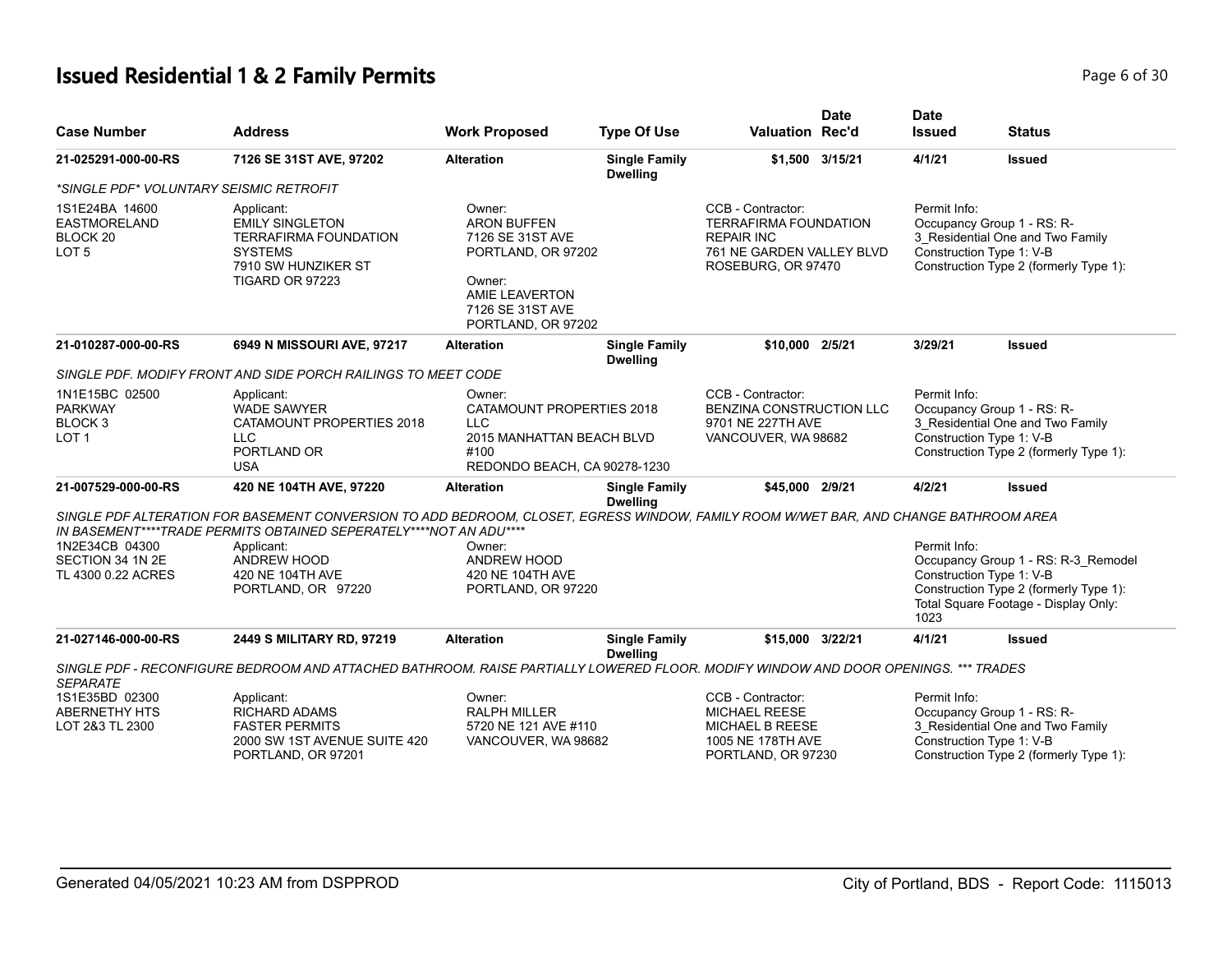# **Issued Residential 1 & 2 Family Permits Page 7 of 30 Page 7 of 30**

| <b>Case Number</b>                                                | <b>Address</b>                                                                                                                                                                                                                                                                                                | <b>Work Proposed</b>                                                                                                                                     | <b>Type Of Use</b>                      | <b>Valuation Rec'd</b>                                                                                                       | <b>Date</b>     | <b>Date</b><br><b>Issued</b>             | <b>Status</b>                                                                                                             |
|-------------------------------------------------------------------|---------------------------------------------------------------------------------------------------------------------------------------------------------------------------------------------------------------------------------------------------------------------------------------------------------------|----------------------------------------------------------------------------------------------------------------------------------------------------------|-----------------------------------------|------------------------------------------------------------------------------------------------------------------------------|-----------------|------------------------------------------|---------------------------------------------------------------------------------------------------------------------------|
| 21-003333-000-00-RS                                               | 3404 NE US GRANT PL, 97212                                                                                                                                                                                                                                                                                    | <b>Alteration</b>                                                                                                                                        | <b>Single Family</b><br><b>Dwelling</b> | \$15,500 2/9/21                                                                                                              |                 | 3/31/21                                  | <b>Issued</b>                                                                                                             |
|                                                                   | SINGLE PDF- BASEMENT CONVERSION TO LIVING SPACE, NEW STAIRS, KITCHEN REMODEL** TRADE PERMITS SEPARATE**                                                                                                                                                                                                       |                                                                                                                                                          |                                         |                                                                                                                              |                 |                                          |                                                                                                                           |
| 1N1E25DB 03000<br>U S GRANT ADD<br>E 49' OF LOT 38                | Applicant:<br><b>RICK CARLSON</b><br>RICHARD CARLSON ARCHITECT<br><b>250 FURNACE ST</b><br>LAKE OSWEGO, OREGON 97034                                                                                                                                                                                          | Owner:<br><b>DOUGLAS MC MAHON</b><br>3404 NE US GRANT PL<br>PORTLAND, OR 97212<br>Owner:<br>ANGELA MC MAHON<br>3404 NE US GRANT PL<br>PORTLAND, OR 97212 |                                         | CCB - Contractor:<br><b>SCOTT BOWLUS CHAUNCEY</b><br><b>SCOTT BOWLUS CHAUNCEY</b><br>9825 NW KAISER RD<br>PORTLAND, OR 97231 |                 | Permit Info:<br>Construction Type 1: V-B | Occupancy Group 1 - RS: R-3_Remodel<br>Construction Type 2 (formerly Type 1):<br>Total Square Footage - Display Only: 396 |
| 21-008242-000-00-RS                                               | <b>4287 SW CHESAPEAK AVE,</b>                                                                                                                                                                                                                                                                                 | <b>Alteration</b>                                                                                                                                        | <b>Single Family</b>                    | \$60,000 1/27/21                                                                                                             |                 | 4/2/21                                   | <b>Under Inspection</b>                                                                                                   |
| 1S1E08DD 06000<br><b>COUNCIL CREST PK</b><br>BLOCK 34<br>LOT 6&7  | 97239<br>INSTALL NEW FRONT DOOR WITH SIDELIGHT. ADD NEW WINDOWS TO BACK OF HOUSE. FRAME NEW WALL TO RECONFIGURE BATH IN BASEMENT. RECONFIGURE<br>AND REMODEL TWO BATHROOMS UPSTAIRS. KITCHEN REMODEL. ADD SKYLIGHT IN MASTER BATH.<br>Applicant:<br>PAUL HUCKANS<br>7205 NE MALLORY AVE<br>PORTLAND, OR 97211 | Owner:<br>W BREWSTER GILLETT<br>PO BOX 6400<br>VANCOUVER, WA 98668<br>Owner:<br><b>NANCY BROWNE</b><br>PO BOX 6400<br>VANCOUVER, WA 98668                | <b>Dwelling</b>                         | CCB - Contractor:<br>PAUL HUCKANS<br><b>HAVEN BUILDERS LLC</b><br>7205 NE MALLORY AV<br>PORTLAND, OR 97211                   |                 | Permit Info:<br>Construction Type 1: V-B | Occupancy Group 1 - RS: R-<br>3_Residential One and Two Family<br>Construction Type 2 (formerly Type 1):                  |
| 21-006258-000-00-RS                                               | 13420 SE FOSTER RD, 97236                                                                                                                                                                                                                                                                                     | <b>Alteration</b>                                                                                                                                        | <b>Single Family</b><br><b>Dwelling</b> |                                                                                                                              | \$9,000 1/26/21 | 4/2/21                                   | <b>Issued</b>                                                                                                             |
|                                                                   | SINGLE PDF: NEW EXTERIOR CHIMENY TO REPLACE EXISTING ON SOUTH ELEVATION                                                                                                                                                                                                                                       |                                                                                                                                                          |                                         |                                                                                                                              |                 |                                          |                                                                                                                           |
| 1S2E14DC 05100<br>LAMARGENT PK NO 2<br>LOT 17 TL 5100             | Applicant:<br><b>ILSA MICHEL</b><br><b>TRUBUILD CHIMNEY LLC</b><br>4674 JAN REE DR NE<br><b>SALEM OR 97305</b>                                                                                                                                                                                                | Owner:<br><b>CATHERINE LUTZ</b><br>7913 SE 140TH DR<br>PORTLAND, OR 97236<br>Owner:<br><b>CAROLYN BUCK</b><br>7913 SE 140TH DR<br>PORTLAND, OR 97236     |                                         | CCB - Contractor:<br>TRUBUILD CHIMNEY LLC<br>4674 JAN REE DR NE<br><b>SALEM, OR 97305</b>                                    |                 | Permit Info:<br>Construction Type 1: V-B | Occupancy Group 1 - RS: R-3_Remodel<br>Construction Type 2 (formerly Type 1):<br>Total Square Footage - Display Only: 18  |
| 21-028707-000-00-RS                                               | 8636 NW HAZELTINE ST, 97229                                                                                                                                                                                                                                                                                   | <b>Alteration</b>                                                                                                                                        | <b>Single Family</b><br><b>Dwelling</b> |                                                                                                                              | \$3,500 3/30/21 | 3/30/21                                  | <b>Issued</b>                                                                                                             |
|                                                                   | SINGLE PDF - CONVERT DEN TO BEDROOM; REMODEL HALF BATH TO ADD SHOWER *** TRADES SEPARATE                                                                                                                                                                                                                      |                                                                                                                                                          |                                         |                                                                                                                              |                 |                                          |                                                                                                                           |
| 1N1W26DD 05000<br><b>RIDGELINE</b><br>BLOCK <sub>2</sub><br>LOT 8 | Applicant:<br><b>ELVIRA COREY</b><br>8636 NW HAZELTINE ST<br>PORTLAND, OR 97229                                                                                                                                                                                                                               | Owner:<br><b>ELVIRA COREY</b><br>8636 NW HAZELTINE ST<br>PORTLAND, OR 97229                                                                              |                                         |                                                                                                                              |                 | Permit Info:<br>Construction Type 1: V-B | Occupancy Group 1 - RS: R-3_Remodel<br>Construction Type 2 (formerly Type 1):<br>Total Square Footage - Display Only: 50  |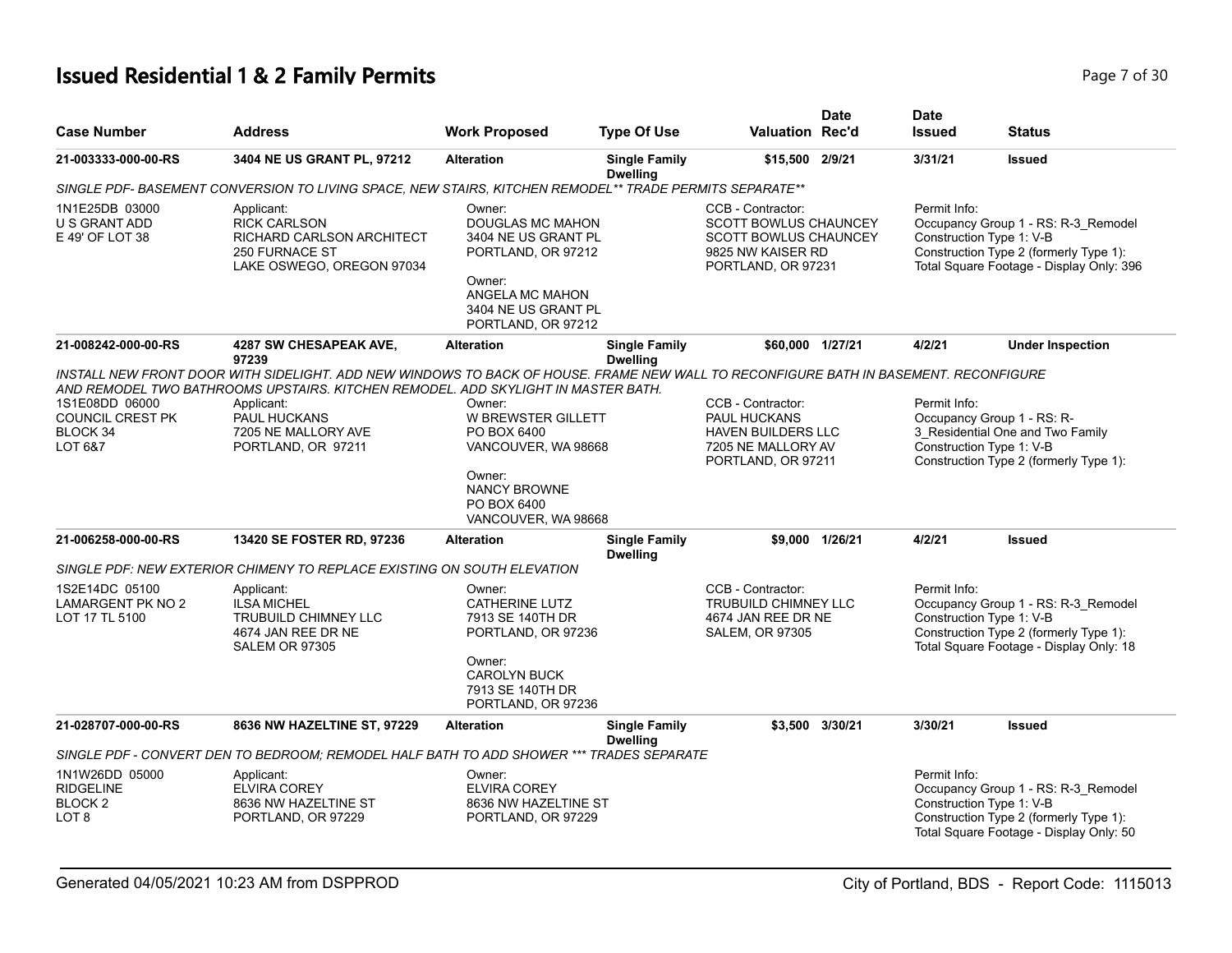# **Issued Residential 1 & 2 Family Permits Page 8 of 30 Page 8 of 30**

| <b>Case Number</b>                                                                         | <b>Address</b>                                                                                                                           | <b>Work Proposed</b>                                                                       | <b>Type Of Use</b>                      | <b>Valuation Rec'd</b>                                                                                                                                                                                                                                        | <b>Date</b> | <b>Date</b><br><b>Issued</b>                                           | <b>Status</b>                                                                                                             |
|--------------------------------------------------------------------------------------------|------------------------------------------------------------------------------------------------------------------------------------------|--------------------------------------------------------------------------------------------|-----------------------------------------|---------------------------------------------------------------------------------------------------------------------------------------------------------------------------------------------------------------------------------------------------------------|-------------|------------------------------------------------------------------------|---------------------------------------------------------------------------------------------------------------------------|
| 21-031331-000-00-RS                                                                        | 7122 N OATMAN AVE, 97217                                                                                                                 | <b>Alteration</b>                                                                          | <b>Single Family</b><br><b>Dwelling</b> | \$50,000 3/31/21                                                                                                                                                                                                                                              |             | 3/31/21                                                                | <b>Issued</b>                                                                                                             |
| ADD A DORMER BATHROOM                                                                      |                                                                                                                                          |                                                                                            |                                         |                                                                                                                                                                                                                                                               |             |                                                                        |                                                                                                                           |
| 1N1E16BB 09900<br>ARBOR LODGE<br>BLOCK <sub>20</sub><br>LOT <sub>4</sub><br>S 1/2 OF LOT 5 | Applicant:<br><b>CHRIS BOYER</b><br>RAVENWOOD GROUP CO<br>2000 NE 42ND AVE, STE 105<br>PORTLAND, OR 97213                                | Owner:<br><b>ERIC LAMBART</b><br>7122 N OATMAN AVE<br>PORTLAND, OR 97217                   |                                         | CCB - Contractor:<br><b>CHRIS BOYER</b><br>RAVENWOOD GROUP CO<br>2000 NE 42ND AVE STE 105<br>PORTLAND, OR 97213                                                                                                                                               |             | Permit Info:<br>Occupancy Group 1 - RS: R-<br>Construction Type 1: V-B | 3 Residential One and Two Family<br>Construction Type 2 (formerly Type 1):                                                |
| 21-011898-000-00-RS                                                                        | 6400 SW TAYLORS FERRY RD,<br>97219                                                                                                       | <b>Alteration</b>                                                                          | <b>Single Family</b><br><b>Dwelling</b> | \$13,879 2/10/21                                                                                                                                                                                                                                              |             | 4/1/21                                                                 | <b>Issued</b>                                                                                                             |
|                                                                                            | SINGLE PDF - CONVERT ATTACHED GARAGE TO HABITABLE SPACE FOR AN OFFICE. AND A PORTION OF THE SECOND ADJOINING GARAGE SPACE INTO A MUDROOM |                                                                                            |                                         |                                                                                                                                                                                                                                                               |             |                                                                        |                                                                                                                           |
| 1S1E30CB 06200<br><b>TUALATIN SLOPES</b><br><b>BLOCK1</b><br>LOT <sub>5</sub>              | Applicant:<br><b>NATHAN MONGER</b><br>6400 SW Taylors Ferry Road<br>PORTLAND, OR 97219                                                   | Owner:<br><b>NATHAN MONGER</b><br>6400 SW TAYLORS FERRY RD<br>PORTLAND, OR 97219<br>Owner: |                                         |                                                                                                                                                                                                                                                               |             | Permit Info:<br>Construction Type 1: V-B                               | Occupancy Group 1 - RS: R-3_Remodel<br>Construction Type 2 (formerly Type 1):<br>Total Square Footage - Display Only: 340 |
|                                                                                            |                                                                                                                                          | LAURA LAGARDE APODACA<br>6400 SW TAYLORS FERRY RD<br>PORTLAND, OR 97219                    |                                         |                                                                                                                                                                                                                                                               |             |                                                                        |                                                                                                                           |
| 20-202457-REV-01-RS                                                                        | 4140 SW CULLEN BLVD, 97221                                                                                                               | <b>Alteration</b>                                                                          | <b>Single Family</b><br><b>Dwelling</b> | \$5,500 1/4/21                                                                                                                                                                                                                                                |             | 4/1/21                                                                 | <b>Issued</b>                                                                                                             |
|                                                                                            | SINGLE PDF VALUE ADDED REVISION TO ADD BATHROOM AND ADDITIONAL WALLS IN BASEMENT *ET, PT, MT SEPARATE                                    |                                                                                            |                                         |                                                                                                                                                                                                                                                               |             |                                                                        |                                                                                                                           |
| 1S1E17BC 10000<br><b>GLEN CULLEN</b><br>BLOCK <sub>9</sub><br>LOT 1&2 TL 10000             | Applicant:<br><b>SCOTT BENTHIN</b><br>BENTHIN DESIGN GROUP LLC<br>P.O. BOX 42<br>BEAVERCREEK, OR 97004                                   | Owner:<br>SINCOFF FAMILY TR<br>4140 SW CULLEN BLVD<br>PORTLAND, OR 97221                   |                                         | CCB - Contractor:<br>FIRE INDUSTRY RESTORATION<br><b>EXPERTS INC</b><br><b>PO BOX 51</b><br>GLADSTONE, OR 97027                                                                                                                                               |             | Permit Info:<br>Construction Type 1: V-B                               | Occupancy Group 1 - RS: R-3_Remodel<br>Construction Type 2 (formerly Type 1):<br>Total Square Footage - Display Only: 948 |
| 21-020584-000-00-RS                                                                        | 2026 N LIBERTY ST, 97217                                                                                                                 | <b>Alteration</b>                                                                          | <b>Single Family</b><br><b>Dwelling</b> | \$62,000 3/3/21                                                                                                                                                                                                                                               |             | 4/2/21                                                                 | <b>Under Inspection</b>                                                                                                   |
|                                                                                            | CREATE A NEW BASEMENT BATHROOM(2nd) AND REMODEL LAUNDRY. NEW FURNACE.                                                                    |                                                                                            |                                         |                                                                                                                                                                                                                                                               |             |                                                                        |                                                                                                                           |
| 1N1E16AC 11000<br>D & O LITTLE HMS SUB 3<br>E 66' OF N 125' OF BLOCK<br>$\overline{2}$     | Applicant:<br><b>DAVID LIPKIND</b><br>SHELBYVILLE PROPERTIES LLC<br>7216 SE SALMON ST<br>PORTLAND, OR 97215                              | Owner:<br><b>OSCARLI</b><br>2026 N LIBERTY ST<br>PORTLAND, OR 97217                        |                                         | CCB - Contractor:<br><b>GABES HEATING &amp; COOLING</b><br><b>LLC</b><br>14606 SE RACHEL LN<br>PORTLAND, OR 97236<br>PORTLAND, OR 97236<br>CCB - Contractor:<br><b>DAVID LIPKIND</b><br>SHELBYVILLE PROPERTIES LLC<br>7216 SE SALMON ST<br>PORTLAND, OR 97215 |             | Permit Info:<br>Occupancy Group 1 - RS: R-<br>Construction Type 1: V-B | 3_Residential One and Two Family<br>Construction Type 2 (formerly Type 1):                                                |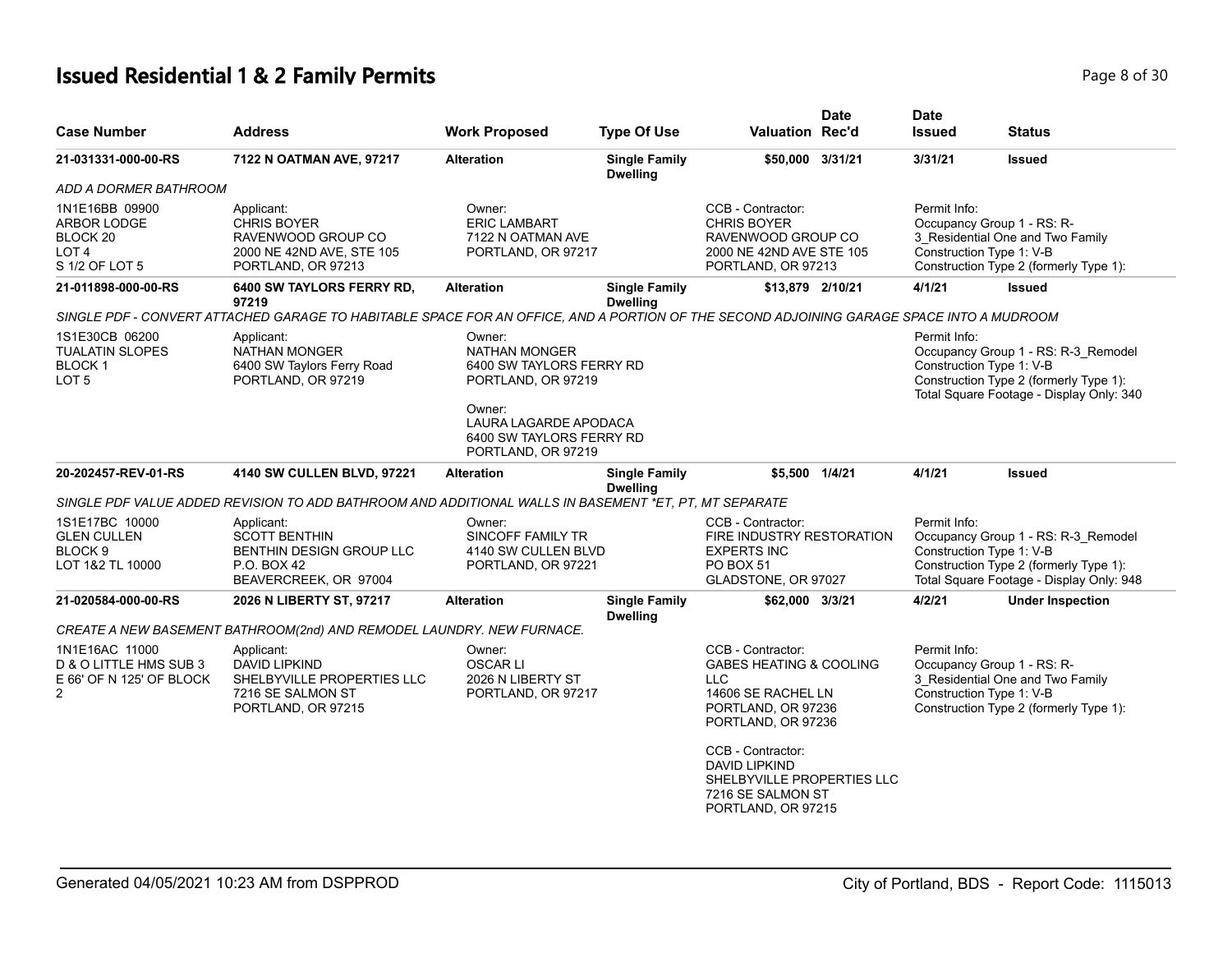# **Issued Residential 1 & 2 Family Permits Page 1 and 20 Interval 2 and 2 Page 9 of 30**

| <b>Case Number</b>                                                                   | <b>Address</b>                                                                                                                   | <b>Work Proposed</b>                                                                                                                              | <b>Type Of Use</b>                      | <b>Date</b><br><b>Valuation Rec'd</b>                                                                                     | <b>Date</b><br><b>Issued</b> | <b>Status</b>                                                                                                                                                                   |
|--------------------------------------------------------------------------------------|----------------------------------------------------------------------------------------------------------------------------------|---------------------------------------------------------------------------------------------------------------------------------------------------|-----------------------------------------|---------------------------------------------------------------------------------------------------------------------------|------------------------------|---------------------------------------------------------------------------------------------------------------------------------------------------------------------------------|
| 21-026637-000-00-RS                                                                  | 1714 SE 51ST AVE, 97215                                                                                                          | <b>Alteration</b>                                                                                                                                 | <b>Single Family</b><br><b>Dwelling</b> | \$5,600 3/18/21                                                                                                           | 4/1/21                       | <b>Issued</b>                                                                                                                                                                   |
|                                                                                      | *SINGLE PDF* VOLUNTARY CHIMNEY UNDERPINNING USING 2 HELICAL PIERS                                                                |                                                                                                                                                   |                                         |                                                                                                                           |                              |                                                                                                                                                                                 |
| 1S2E06DB 22700<br><b>SECOND ELECTRIC ADD</b><br><b>BLOCK1</b><br><b>LOT 11</b>       | Applicant:<br><b>EMILY SINGLETON</b><br><b>TERRAFIRMA FOUNDATION</b><br><b>SYSTEMS</b><br>7910 SW HUNZIKER ST<br>TIGARD OR 97223 | Owner:<br>ANS VAN GENT<br>1714 SE 51ST AVE<br>PORTLAND, OR 97215                                                                                  |                                         | CCB - Contractor:<br><b>TERRAFIRMA FOUNDATION</b><br><b>REPAIR INC</b><br>761 NE GARDEN VALLEY BLVD<br>ROSEBURG, OR 97470 | Permit Info:                 | Occupancy Group 1 - RS: R-<br>3_Residential One and Two Family<br>Construction Type 1: V-B<br>Construction Type 2 (formerly Type 1):                                            |
| 21-030551-000-00-RS                                                                  | 4120 NE 22ND AVE, 97211                                                                                                          | <b>Alteration</b>                                                                                                                                 | <b>Single Family</b><br><b>Dwelling</b> | \$34,000 3/29/21                                                                                                          | 3/29/21                      | <b>Final</b>                                                                                                                                                                    |
|                                                                                      | CONVERT SOME OF THE BASEMENT TO LIVABLE SPACE. ADD AN EGRESS WINDOW.                                                             |                                                                                                                                                   |                                         |                                                                                                                           |                              |                                                                                                                                                                                 |
| 1N1E23DA 10300<br>ALAMEDA PARK<br>BLOCK 54<br>LOT <sub>8</sub>                       | Applicant:<br><b>CATALYST CONSTRUCTION &amp;</b><br><b>REMODELING LLC</b><br>1031 NE 76TH AVE<br>PORTLAND, OR 97213              | Owner:<br><b>DANIEL KENT</b><br>4120 NE 22ND AVE<br>PORTLAND, OR 97211<br>Owner:<br><b>HEATHER KENT</b><br>4120 NE 22ND AVE<br>PORTLAND, OR 97211 |                                         | CCB - Contractor:<br>CATALYST CONSTRUCTION &<br><b>REMODELING LLC</b><br>1031 NE 76TH AVE<br>PORTLAND, OR 97213           | Permit Info:                 | Occupancy Group 1 - RS: R-<br>3_Residential One and Two Family<br>Construction Type 1: V-B<br>Construction Type 2 (formerly Type 1):                                            |
| 19-176955-REV-01-RS                                                                  | 6807 N POLK AVE, 97203                                                                                                           | <b>Alteration</b>                                                                                                                                 | <b>Single Family</b><br><b>Dwelling</b> | \$0 3/29/21                                                                                                               | 3/29/21                      | <b>Final</b>                                                                                                                                                                    |
|                                                                                      | SINGLE PDF REVISION TO INSTALL NEW WINDOW / ELIMINATE DOOR TO ROOF DECK / ELIMINATE ROOF DECK RAILING ROM SCOPE                  |                                                                                                                                                   |                                         |                                                                                                                           |                              |                                                                                                                                                                                 |
| 1N1W12DA 02300<br>A L MINERS ADD<br>BLOCK <sub>26</sub><br>SWLY 66 2/3' OF LOT 21-24 | Applicant:<br><b>SCOTT BAYS</b><br><b>JOLLEY CONSTRUCTION</b><br>PORTLAND OR<br><b>USA</b>                                       | Owner:<br><b>DAVIS MONROE</b><br>6807 N POLK AVE<br>PORTLAND, OR 97203-5525                                                                       |                                         |                                                                                                                           | Permit Info:                 | Occupancy Group 1 - RS: U_Decks,<br>Patios, Porches, Carports<br>Construction Type 1: V-B<br>Construction Type 2 (formerly Type 1):<br>Total Square Footage - Display Only: 300 |
| 21-008585-REV-01-RS                                                                  | 3036 SE 33RD AVE, 97202                                                                                                          | <b>Alteration</b>                                                                                                                                 | <b>Single Family</b><br><b>Dwelling</b> | \$2.000 3/15/21                                                                                                           | 4/1/21                       | <b>Issued</b>                                                                                                                                                                   |
|                                                                                      | *SINGLE PDF* "REVISION" (1) EGRESS WINDOW WITH WELL                                                                              |                                                                                                                                                   |                                         |                                                                                                                           |                              |                                                                                                                                                                                 |
| 1S1E12BD 00700<br><b>WAVERLEIGH HTS</b><br>BLOCK 34<br>S 1/2 OF LOT 1&2              | Applicant:<br><b>EMILY SINGLETON</b><br><b>TERRAFIRMA FOUNDATION</b><br><b>SYSTEMS</b><br>7910 SW HUNZIKER ST<br>TIGARD OR 97223 | Owner:<br><b>TEETLE CLAWSON</b><br>4139 NE 38TH AVE<br>PORTLAND, OR 97211                                                                         |                                         | CCB - Contractor:<br><b>TERRAFIRMA FOUNDATION</b><br><b>REPAIR INC</b><br>761 NE GARDEN VALLEY BLVD<br>ROSEBURG, OR 97470 | Permit Info:                 | Occupancy Group 1 - RS: R-<br>3 Residential One and Two Family<br>Construction Type 1: V-B<br>Construction Type 2 (formerly Type 1):                                            |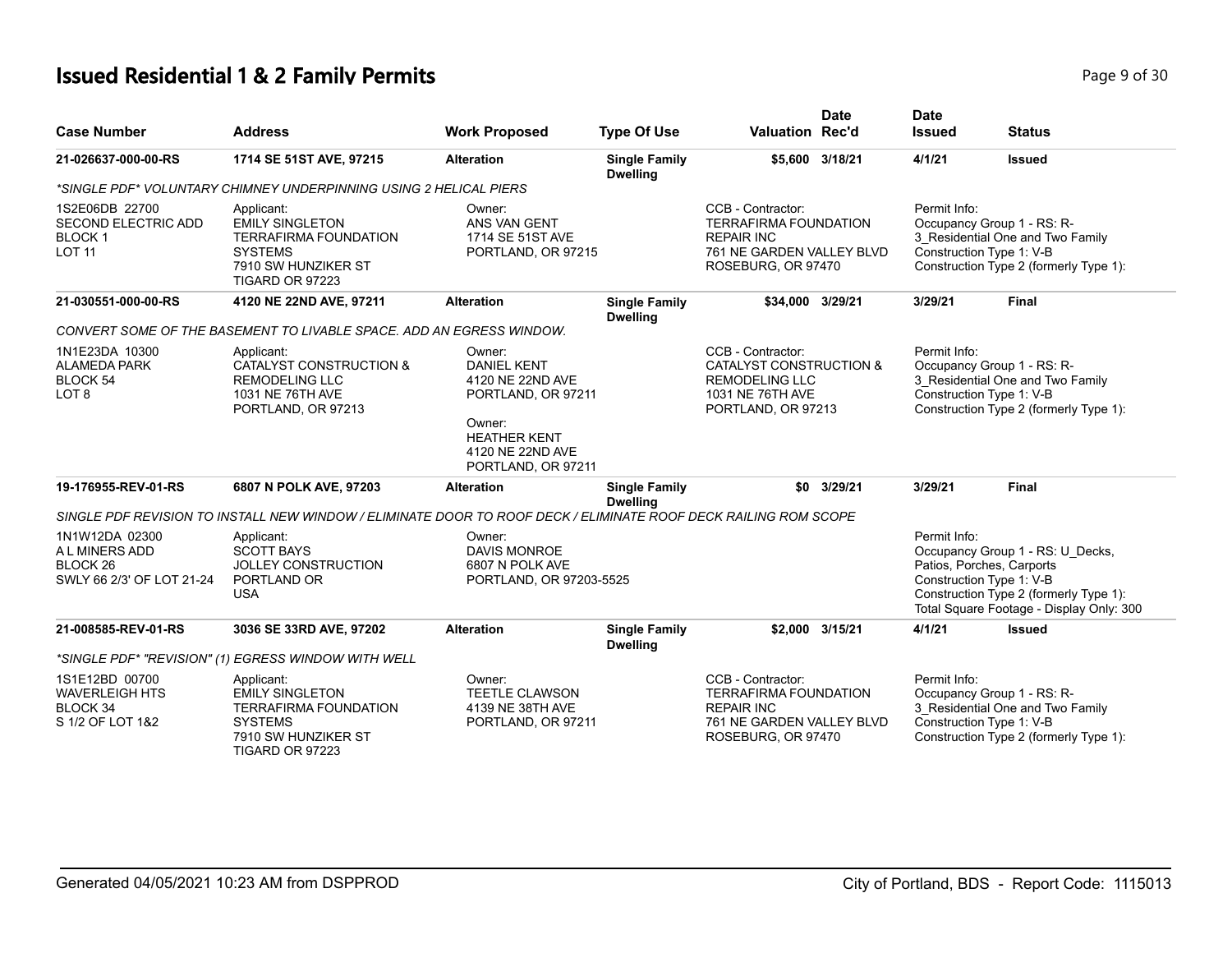#### **Issued Residential 1 & 2 Family Permits Page 10 of 30** Page 10 of 30

| <b>Case Number</b>                                                                           | <b>Address</b>                                                                                                                                                                                                                                                                                                                                                                           | <b>Work Proposed</b>                                                                                       | <b>Type Of Use</b>                      | <b>Valuation Rec'd</b>                                                                                                                                                                                                                                                                                                                                                                                                                 | <b>Date</b> | <b>Date</b><br><b>Issued</b> | <b>Status</b>                                                                                                                        |
|----------------------------------------------------------------------------------------------|------------------------------------------------------------------------------------------------------------------------------------------------------------------------------------------------------------------------------------------------------------------------------------------------------------------------------------------------------------------------------------------|------------------------------------------------------------------------------------------------------------|-----------------------------------------|----------------------------------------------------------------------------------------------------------------------------------------------------------------------------------------------------------------------------------------------------------------------------------------------------------------------------------------------------------------------------------------------------------------------------------------|-------------|------------------------------|--------------------------------------------------------------------------------------------------------------------------------------|
| 21-032710-000-00-RS                                                                          | 1705 SE 41ST AVE, 97214                                                                                                                                                                                                                                                                                                                                                                  | <b>Alteration</b>                                                                                          | <b>Single Family</b><br><b>Dwelling</b> | \$140,000 4/4/21                                                                                                                                                                                                                                                                                                                                                                                                                       |             | 4/4/21                       | <b>Issued</b>                                                                                                                        |
|                                                                                              | KITCHEN REMODEL AND ADDING SMALL DORMER FOR AN IMPROVED STAIRCASE TO EXISTING UPPER LEVEL. NO ADDITIONAL FOOTPRINT OR BATHROOMS.                                                                                                                                                                                                                                                         |                                                                                                            |                                         |                                                                                                                                                                                                                                                                                                                                                                                                                                        |             |                              |                                                                                                                                      |
| 1S1E01DA 00900<br><b>HAWTHORNE AVE ADD</b><br>BLOCK 15<br>S 1/2 OF LOT 8<br>LOT <sub>9</sub> | Applicant:<br>LANE COOPER<br>COOPER DESIGN BUILDERS INC<br>720 NE FLANDERS ST, SUITE 200<br>PORTLAND, OR 97232                                                                                                                                                                                                                                                                           | Owner:<br><b>HESS-SURMON FAMILY TR</b><br>1705 SE 41ST AVE<br>PORTLAND, OR 97214                           |                                         | CCB - Contractor:<br><b>LANE COOPER</b><br>COOPER DESIGNBUILDERS INC<br>720 NE FLANDERS ST SUITE 200<br>PORTLAND, OR 97232                                                                                                                                                                                                                                                                                                             |             | Permit Info:                 | Occupancy Group 1 - RS: R-<br>3_Residential One and Two Family<br>Construction Type 1: V-B<br>Construction Type 2 (formerly Type 1): |
| 21-031699-000-00-RS                                                                          | 14323 SE ELLIS ST, 97236                                                                                                                                                                                                                                                                                                                                                                 | <b>Alteration</b>                                                                                          | <b>Single Family</b><br><b>Dwelling</b> | \$110,000 3/31/21                                                                                                                                                                                                                                                                                                                                                                                                                      |             | 3/31/21                      | <b>Under Inspection</b>                                                                                                              |
| <b>WINDOW AT EATING NOOK.</b><br>1S2E13BC 01508                                              | ELECTRICAL SERVICE. DEMO OLD NON-GROUNDED WIRING AND REWIRE AS NEEDED. MOVE UPSTAIRS TOILET AND REPLACE ALL PLUMBING FIXTURES. FRAME<br>FOR NEW DOORS AND WINDOWS. CREATE OPENING BETWEEN LIVING AND FAMILY ROOM. MOVE DUCTWORK. REPAIR SIDING. REMOVE DOOR AND REPLACE WITH<br>Applicant:<br>DAISY BEIRWAGEN<br>STONE CREEK BUILDING<br>502 7TH ST., SUITE 204<br>OREGON CITY, OR 97045 | Owner:<br><b>STONE CREEK BUILDING &amp;</b><br>DEVELOPMENT INC<br>502 7TH ST #204<br>OREGON CITY, OR 97045 |                                         | CCB - Contractor:<br>WHISKEY HILL ELECTRIC INC<br><b>PO BOX 206</b><br>HUBBARD, OR 97032<br>CCB - Contractor:<br><b>MARK BEIRWAGEN</b><br>STONE CREEK BUILDING &<br><b>DEVELOPMENT INC</b><br>502 7TH STREET SUITE 204<br>OREGON CITY, OR 97045<br>CCB - Contractor:<br>DELTA PLUMBING INC<br>12205 SE 108TH AVE<br>HAPPY VALLEY, OR 97086<br>CCB - Contractor:<br><b>INTEGRITY AIR LLC</b><br>16756 SW 72ND AVE<br>PORTLAND, OR 97224 |             | Permit Info:                 | Occupancy Group 1 - RS: R-<br>3 Residential One and Two Family<br>Construction Type 1: V-B<br>Construction Type 2 (formerly Type 1): |
| 20-145251-REV-01-RS                                                                          | 3708 SW PATTON RD, 97221                                                                                                                                                                                                                                                                                                                                                                 | <b>Alteration</b>                                                                                          | <b>Single Family</b><br><b>Dwelling</b> | \$16,000 2/23/21                                                                                                                                                                                                                                                                                                                                                                                                                       |             | 4/1/21                       | <b>Issued</b>                                                                                                                        |
|                                                                                              | SINGLE PDF VALUE ADDED REVISION TO CREATE HABITABLE SPACE IN THE BASEMENT. ADDING A BATHROOM, BEDROOM W/EGRESS WINDOW AND FAMILY ROOM.                                                                                                                                                                                                                                                   |                                                                                                            |                                         |                                                                                                                                                                                                                                                                                                                                                                                                                                        |             |                              |                                                                                                                                      |
|                                                                                              | FURRING IN ADDING WALLS******TRADE PERMITS OBTAINED SEPERATELY*****                                                                                                                                                                                                                                                                                                                      |                                                                                                            |                                         |                                                                                                                                                                                                                                                                                                                                                                                                                                        |             |                              |                                                                                                                                      |
| 1S1E08BD 04800<br><b>TUALATIN VIEW PK</b>                                                    | Applicant:<br><b>TIM BRIZENDINE</b>                                                                                                                                                                                                                                                                                                                                                      | Owner:<br><b>EMILY BRIZENDINE</b>                                                                          |                                         |                                                                                                                                                                                                                                                                                                                                                                                                                                        |             | Permit Info:                 | Occupancy Group 1 - RS: R-3 Remodel                                                                                                  |
| <b>BLOCK3</b><br>LOT 6                                                                       | 3708 SW PATTON RD<br>PORTLAND, OR 97221                                                                                                                                                                                                                                                                                                                                                  | 3708 SW PATTON RD<br>PORTLAND, OR 97221                                                                    |                                         |                                                                                                                                                                                                                                                                                                                                                                                                                                        |             |                              | Construction Type 1: V-B<br>Construction Type 2 (formerly Type 1):                                                                   |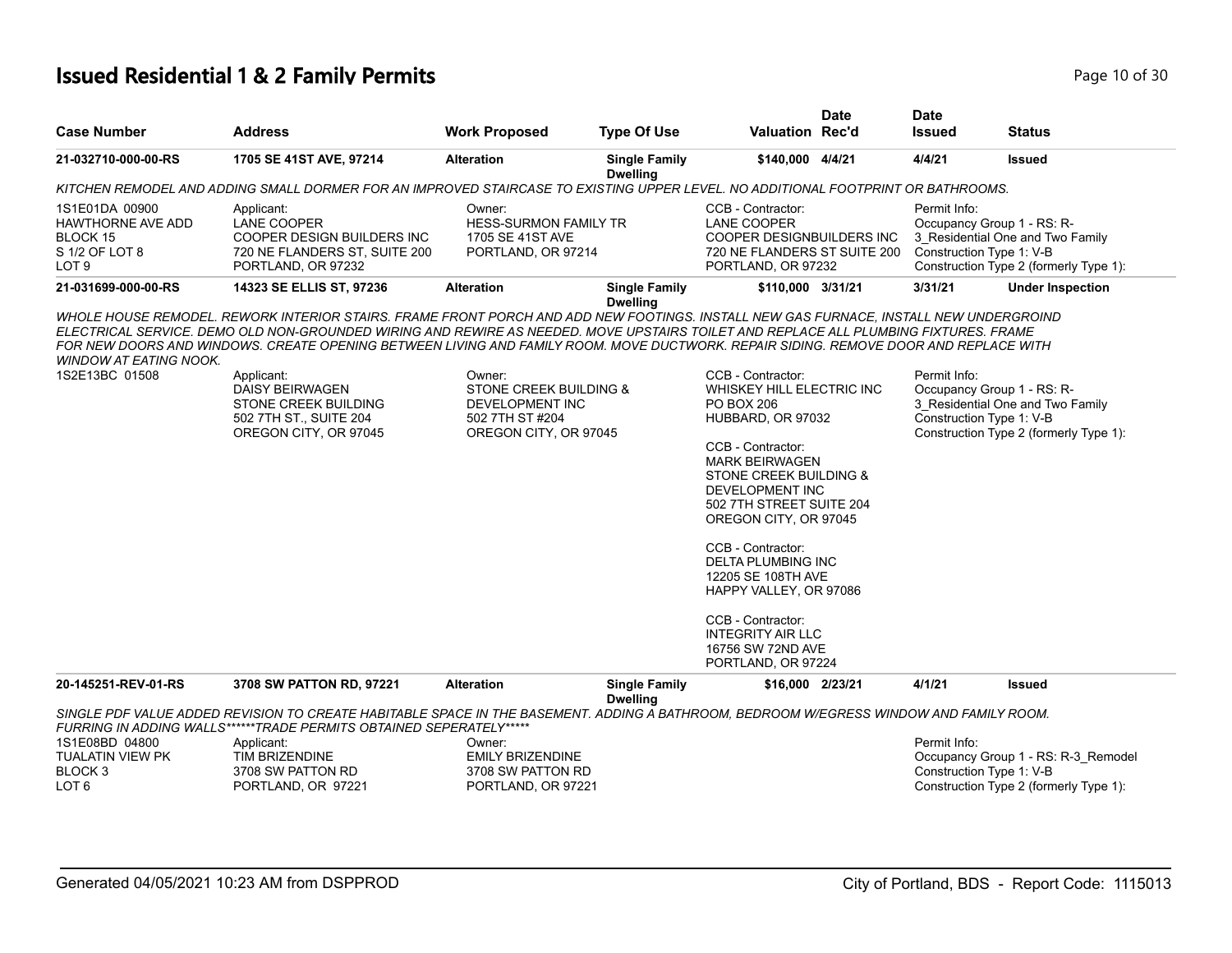# **Issued Residential 1 & 2 Family Permits Page 11 of 30 Page 11 of 30**

| <b>Case Number</b>                                                     | <b>Address</b>                                                                                                                 | <b>Work Proposed</b>                                                                                                                                                                                                          | <b>Type Of Use</b>                      | <b>Valuation Rec'd</b>                                                                                                                                                                                  | <b>Date</b> | <b>Date</b><br><b>Issued</b> | <b>Status</b>                                                                                                                        |
|------------------------------------------------------------------------|--------------------------------------------------------------------------------------------------------------------------------|-------------------------------------------------------------------------------------------------------------------------------------------------------------------------------------------------------------------------------|-----------------------------------------|---------------------------------------------------------------------------------------------------------------------------------------------------------------------------------------------------------|-------------|------------------------------|--------------------------------------------------------------------------------------------------------------------------------------|
| 21-031804-000-00-RS                                                    | 5620 SW HEWETT BLVD, 97221                                                                                                     | <b>Alteration</b>                                                                                                                                                                                                             | <b>Single Family</b><br><b>Dwelling</b> | \$36,250 4/1/21                                                                                                                                                                                         |             | 4/1/21                       | <b>Issued</b>                                                                                                                        |
|                                                                        | 1206kW solar roof mount system as per Prescriptive (trusses)                                                                   |                                                                                                                                                                                                                               |                                         |                                                                                                                                                                                                         |             |                              |                                                                                                                                      |
| 1S1E06CD 03100<br>SECTION 06 1S 1E<br>TL 3100 0.49 ACRES               | Applicant:<br>ZANE GOFF<br>NEIL KELLY CO INC<br>804 N ALBERTA ST<br>PORTLAND, OR 97217-2639                                    | Owner:<br>DEARBORN, ROBERT G TR<br>5620 SW HEWETT BLVD<br>PORTLAND, OR 97221-2241<br>Owner:<br>DEARBORN, MOLLY A TR<br>5620 SW HEWETT BLVD<br>PORTLAND, OR 97221-2241                                                         |                                         | CCB - Contractor:<br>ZANE GOFF<br>NEIL KELLY CO INC<br>804 N ALBERTA ST<br>PORTLAND, OR 97217-2693                                                                                                      |             | Permit Info:                 | Occupancy Group 1 - RS: R-<br>3 Residential One and Two Family<br>Construction Type 1: V-B<br>Construction Type 2 (formerly Type 1): |
| 21-021938-000-00-RS                                                    | 7036 N CONCORD AVE, 97217                                                                                                      | <b>Alteration</b>                                                                                                                                                                                                             | <b>Single Family</b><br><b>Dwelling</b> | \$22,000 3/5/21                                                                                                                                                                                         |             | 3/30/21                      | <b>Under Inspection</b>                                                                                                              |
| OPENING TO ADD LIGHT AND VENTILATION.                                  | REMODEL EXISTING FINISHED BASEMENT. ADD EGRESS WINDOW AND CREATE A NEW BASEMENT BEDROOM. ENLARGE ONE ADDITIONAL BASMENT WINDOW |                                                                                                                                                                                                                               |                                         |                                                                                                                                                                                                         |             |                              |                                                                                                                                      |
| 1N1E16AA 17700<br><b>MASTERS ADD</b><br><b>BLOCK2</b><br><b>LOT 16</b> | Applicant:<br><b>BO JACOBSON</b><br>BO JACOBSON CONSTRUCTION<br><b>LLC</b><br>2821 NE KNOTT ST<br>PORTLAND OR 97212            | Owner:<br>ELIZABETH HARLAN-FERLO<br>7036 N CONCORD AVE<br>PORTLAND, OR 97217<br>Owner:<br>ROGER FERLO<br>7036 N CONCORD AVE<br>PORTLAND, OR 97217<br>Owner:<br><b>ANNE HARLAN</b><br>7036 N CONCORD AVE<br>PORTLAND, OR 97217 |                                         | CCB - Contractor:<br><b>COWGER ELECTRIC LLC</b><br>3418 KNOLL DR<br>NEWBERG, OR 97132<br>CCB - Contractor:<br><b>BO JACOBSON CONSTRUCTION</b><br><b>LLC</b><br>3466 NE LOMBARD CT<br>PORTLAND, OR 97211 |             | Permit Info:                 | Occupancy Group 1 - RS: R-<br>3 Residential One and Two Family<br>Construction Type 1: V-B<br>Construction Type 2 (formerly Type 1): |
| 21-019349-000-00-RS                                                    | 7336 S FULTON PARK BLVD,<br>97219                                                                                              | <b>Alteration</b>                                                                                                                                                                                                             | <b>Single Family</b><br><b>Dwelling</b> | \$18,225 3/1/21                                                                                                                                                                                         |             | 4/2/21                       | <b>Issued</b>                                                                                                                        |
|                                                                        | ***SINGLE PDF*** VOLUNTARY REPAIR TO THE EXISTING FOUNDATION                                                                   |                                                                                                                                                                                                                               |                                         |                                                                                                                                                                                                         |             |                              |                                                                                                                                      |
| 1S1E22BD 07800<br><b>FULTON PK</b><br><b>BLOCK J</b><br>LOT 10 TL 7800 | Applicant:<br><b>KELSEA ROSSOW</b><br><b>RAM JACK WEST</b><br>PO BOX 11701<br><b>EUGENE, OR 97440</b>                          | Owner:<br><b>LORI SOULE</b><br>7336 S FULTON PARK BLVD<br>PORTLAND, OR 97219-2920<br>Owner:<br><b>DUNCAN SOULE</b><br>7336 S FULTON PARK BLVD<br>PORTLAND, OR 97219-2920                                                      |                                         | CCB - Contractor:<br>Abby Drummond<br><b>KEM LLC</b><br>PO BOX 11701<br>EUGENE, OR 97440                                                                                                                |             | Permit Info:                 | Occupancy Group 1 - RS: R-<br>3 Residential One and Two Family<br>Construction Type 1: V-B<br>Construction Type 2 (formerly Type 1): |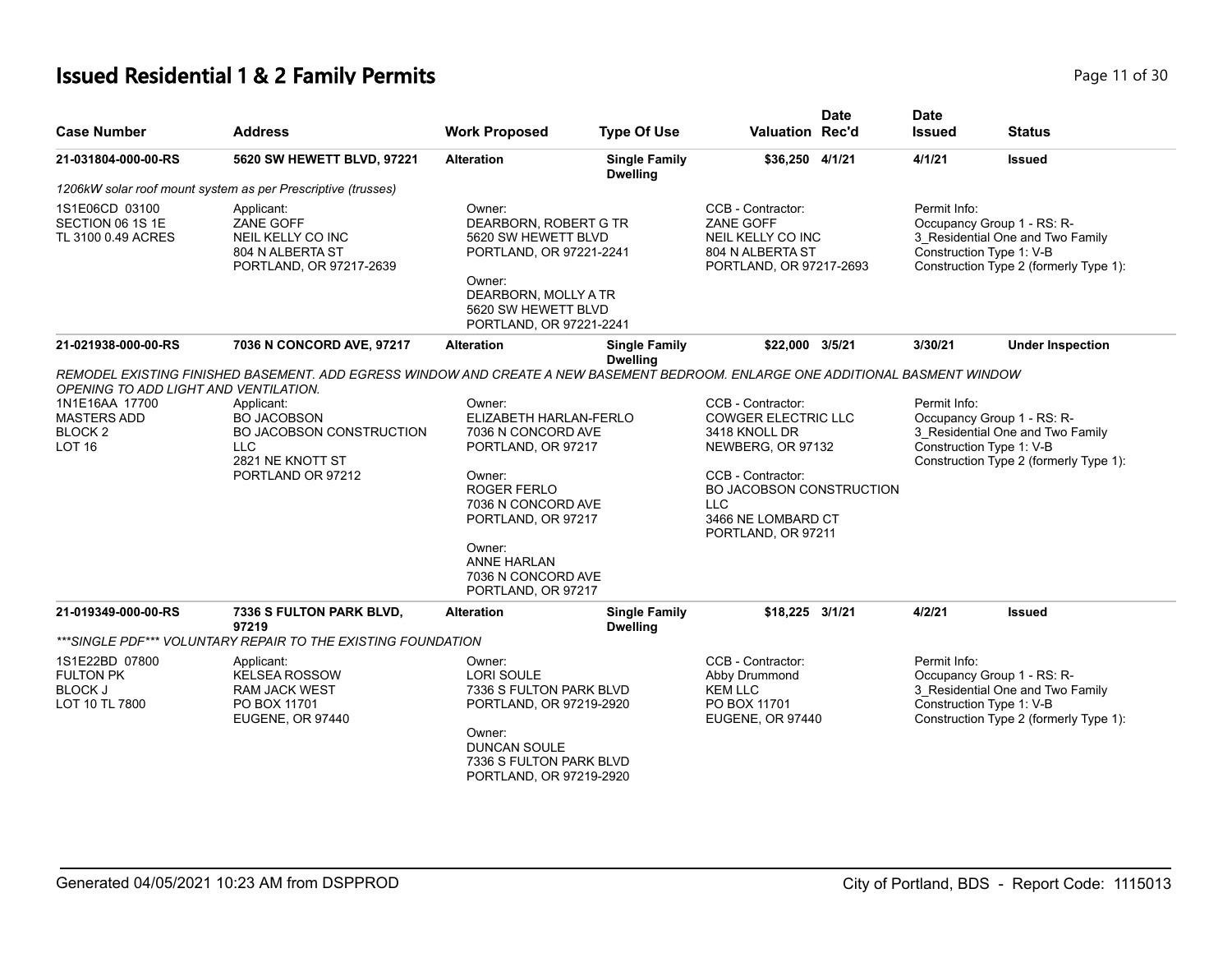# **Issued Residential 1 & 2 Family Permits Page 12 of 30 Page 12 of 30**

| <b>Case Number</b>                                                   | <b>Address</b>                                                                                                                                                                                                                          | <b>Work Proposed</b>                                                                                                                                      | <b>Type Of Use</b>                      | Valuation Rec'd                                                                                                           | <b>Date</b>     | <b>Date</b><br><b>Issued</b> | <b>Status</b>                                                                                                                        |
|----------------------------------------------------------------------|-----------------------------------------------------------------------------------------------------------------------------------------------------------------------------------------------------------------------------------------|-----------------------------------------------------------------------------------------------------------------------------------------------------------|-----------------------------------------|---------------------------------------------------------------------------------------------------------------------------|-----------------|------------------------------|--------------------------------------------------------------------------------------------------------------------------------------|
| 21-013305-000-00-RS                                                  | 7026 N SWIFT ST, 97203                                                                                                                                                                                                                  | <b>Alteration</b>                                                                                                                                         | <b>Single Family</b><br><b>Dwelling</b> |                                                                                                                           | \$3,000 2/25/21 | 3/29/21                      | <b>Under Inspection</b>                                                                                                              |
|                                                                      | SINGLE PDF - ADD NEW BATHROOM TO FINISHED BASEMENT. RETROACTIVE PERMITTING FOR BASEMENT BEDROOM. *** TRADES SEPARATE                                                                                                                    |                                                                                                                                                           |                                         |                                                                                                                           |                 |                              |                                                                                                                                      |
| 1N1E06CA 06400<br><b>EAST ST JOHNS</b><br>BLOCK 30<br>LOT 16&17      | Applicant:<br><b>GERALD WOOD</b><br>7026 N SWIFT ST<br>PORTLAND, OR 97203                                                                                                                                                               | Owner:<br><b>GERALD WOOD</b><br>7026 N SWIFT ST<br>PORTLAND, OR 97203-1367                                                                                |                                         |                                                                                                                           |                 | Permit Info:                 | Occupancy Group 1 - RS: R-<br>3_Residential One and Two Family<br>Construction Type 1: V-B<br>Construction Type 2 (formerly Type 1): |
| 21-032594-000-00-RS                                                  | 4035 N CONCORD AVE, 97227                                                                                                                                                                                                               | <b>Alteration</b>                                                                                                                                         | <b>Single Family</b><br><b>Dwelling</b> | \$16,500 4/2/21                                                                                                           |                 | 4/2/21                       | <b>Issued</b>                                                                                                                        |
|                                                                      | ***PRESCRIPTIVE*** 7.74KW ROOF MOUNT PV SOLAR, 7.6KW INVERTER, 60A DISCONNECT, LINESIDE TAP TO ELECTRICAL PANEL.                                                                                                                        |                                                                                                                                                           |                                         |                                                                                                                           |                 |                              |                                                                                                                                      |
| 1N1E21DA 16100<br><b>OVERLOOK</b><br>BLOCK 10<br>LOT <sub>5</sub>    | Applicant:<br><b>ROSS GEORGE</b><br><b>IMAGINE ENERGY</b><br>7001 NE COLUMBIA BLVD<br>PORTLAND, OR 97218-3344<br>Applicant:<br><b>SHANNON WALL</b><br><b>IMAGINE ENERGY</b><br>7001 NE COLUMBIA BLVD<br>PORTLAND OR 97218<br><b>USA</b> | Owner:<br><b>JENEEN DOUMITT</b><br>4035 N CONCORD AVE<br>PORTLAND, OR 97227<br>Owner:<br><b>BENJAMIN HAGA</b><br>4035 N CONCORD AVE<br>PORTLAND, OR 97227 |                                         | CCB - Contractor:<br><b>JONATHAN COHEN</b><br><b>IMAGINE ENERGY LLC</b><br>7001 NE COLUMBIA BLVD<br>PORTLAND, OR 97218    |                 | Permit Info:                 | Occupancy Group 1 - RS: R-<br>3 Residential One and Two Family<br>Construction Type 1: V-B<br>Construction Type 2 (formerly Type 1): |
| 21-029011-000-00-RS                                                  | 1708 NE 118TH AVE, 97220                                                                                                                                                                                                                | <b>Alteration</b>                                                                                                                                         | <b>Single Family</b><br><b>Dwelling</b> |                                                                                                                           | \$5,600 3/24/21 | 4/1/21                       | Issued                                                                                                                               |
|                                                                      | *SINGLE PDF* VOLUNTARY CHIMNEY, UNDERPINNING USING (2) HELICAL PIERS.                                                                                                                                                                   |                                                                                                                                                           |                                         |                                                                                                                           |                 |                              |                                                                                                                                      |
| 1N2E27DD 10400<br><b>FAIRHAVEN</b><br>BLOCK 5<br>LOT <sub>2</sub>    | Applicant:<br><b>EMILY SINGLETON</b><br><b>TERRAFIRMA FOUNDATION</b><br><b>SYSTEMS</b><br>7910 SW HUNZIKER ST<br><b>TIGARD OR 97223</b>                                                                                                 | Owner:<br><b>JAMES BOZIKOVICH</b><br>1708 NE 118TH AVE<br>PORTLAND, OR 97220-1933                                                                         |                                         | CCB - Contractor:<br><b>TERRAFIRMA FOUNDATION</b><br><b>REPAIR INC</b><br>761 NE GARDEN VALLEY BLVD<br>ROSEBURG, OR 97470 |                 | Permit Info:                 | Occupancy Group 1 - RS: R-<br>3_Residential One and Two Family<br>Construction Type 1: V-B<br>Construction Type 2 (formerly Type 1): |
| 21-029000-000-00-RS                                                  | 4526 SE 45TH AVE, 97206                                                                                                                                                                                                                 | <b>Alteration</b>                                                                                                                                         | <b>Single Family</b><br><b>Dwelling</b> |                                                                                                                           | \$6.464 3/24/21 | 4/1/21                       | <b>Issued</b>                                                                                                                        |
|                                                                      | *SINGLE PDF* INSTALLATION OF (1) EGRESS WINDOW WITH WELL                                                                                                                                                                                |                                                                                                                                                           |                                         |                                                                                                                           |                 |                              |                                                                                                                                      |
| 1S2E18BB 02100<br><b>THAYER</b><br><b>BLOCK2</b><br>LOT <sub>8</sub> | Applicant:<br><b>EMILY SINGLETON</b><br><b>TERRAFIRMA FOUNDATION</b><br><b>SYSTEMS</b><br>7910 SW HUNZIKER ST<br>TIGARD OR 97223                                                                                                        | Owner:<br><b>DYLAN WILBUR</b><br>4526 SE 45TH AVE<br>PORTLAND, OR 97206<br>Owner:<br><b>CAITLYN HACKLANDER</b><br>4526 SE 45TH AVE<br>PORTLAND, OR 97206  |                                         | CCB - Contractor:<br><b>TERRAFIRMA FOUNDATION</b><br><b>REPAIR INC</b><br>761 NE GARDEN VALLEY BLVD<br>ROSEBURG, OR 97470 |                 | Permit Info:                 | Occupancy Group 1 - RS: R-3_Remodel<br>Construction Type 1: V-B<br>Construction Type 2 (formerly Type 1):                            |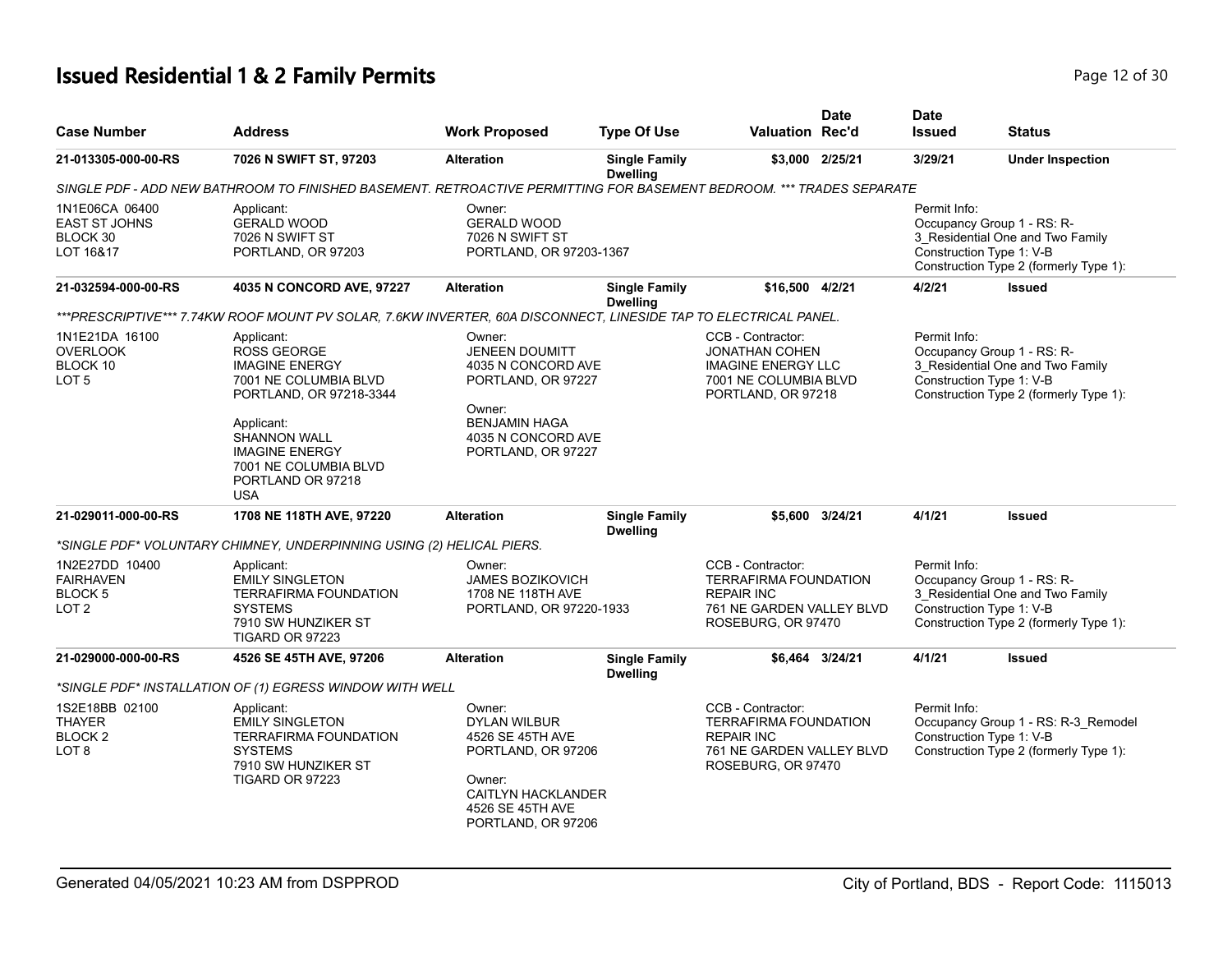# **Issued Residential 1 & 2 Family Permits Page 13 of 30 Page 13 of 30**

| <b>Case Number</b>                                                            | <b>Address</b>                                                                                                      | <b>Work Proposed</b>                                                                                                                                          | <b>Type Of Use</b>                      | <b>Valuation Rec'd</b>                                                                                          | <b>Date</b>      | <b>Date</b><br><b>Issued</b> | <b>Status</b>                                                                                                                        |  |
|-------------------------------------------------------------------------------|---------------------------------------------------------------------------------------------------------------------|---------------------------------------------------------------------------------------------------------------------------------------------------------------|-----------------------------------------|-----------------------------------------------------------------------------------------------------------------|------------------|------------------------------|--------------------------------------------------------------------------------------------------------------------------------------|--|
| 20-224952-000-00-RS                                                           | 3425 NE 58TH AVE, 97213                                                                                             | <b>Alteration</b>                                                                                                                                             | <b>Single Family</b><br><b>Dwelling</b> |                                                                                                                 | \$3,600 12/17/20 | 3/29/21                      | <b>Issued</b>                                                                                                                        |  |
| ADD A PATIO COVER TO THE BACK PATIO.                                          |                                                                                                                     |                                                                                                                                                               |                                         |                                                                                                                 |                  |                              |                                                                                                                                      |  |
| 1N2E30AA 07000<br><b>ROSE CITY PK</b><br>BLOCK 123<br>LOT <sub>2</sub>        | Applicant:<br><b>CATALYST CONSTRUCTION &amp;</b><br><b>REMODELING LLC</b><br>1031 NE 76TH AVE<br>PORTLAND, OR 97213 | Owner:<br><b>JAMES POLLOCK</b><br>3425 NE 58TH AVE<br>PORTLAND, OR 97213-3363<br>Owner:<br>ALICIA KATZ-POLLOCK<br>3425 NE 58TH AVE<br>PORTLAND, OR 97213-3363 |                                         | CCB - Contractor:<br>CATALYST CONSTRUCTION &<br><b>REMODELING LLC</b><br>1031 NE 76TH AVE<br>PORTLAND, OR 97213 |                  | Permit Info:                 | Occupancy Group 1 - RS: R-<br>3_Residential One and Two Family<br>Construction Type 1: V-B<br>Construction Type 2 (formerly Type 1): |  |
| 20-202253-000-00-RS                                                           | 1916 SE 55TH AVE, 97215                                                                                             | <b>Alteration</b>                                                                                                                                             | <b>Single Family</b><br><b>Dwelling</b> |                                                                                                                 | \$6.750 10/14/20 | 4/1/21                       | <b>Issued</b>                                                                                                                        |  |
|                                                                               | SINGLE PDF - SOLAR 8.16KW ROOF MOUNTED PV SYSTEM: NON-PRESCRIPTIVE                                                  |                                                                                                                                                               |                                         |                                                                                                                 |                  |                              |                                                                                                                                      |  |
| 1S2E06DB 06900<br>NIXON TERR & PLAT 2 & 3<br><b>LOT 42</b>                    | Applicant:<br><b>MELISSA FARIAS</b><br><b>TESLA</b><br>6132 NE 112TH AVE<br>PORTLAND, OR 97220                      | Owner:<br><b>HAROLD THOMPSON</b><br>1916 SE 55TH AVE<br>PORTLAND, OR 97215<br>Owner:<br>KATHLEEN THOMPSON<br>1916 SE 55TH AVE<br>PORTLAND, OR 97215           |                                         | CCB - Contractor:<br><b>TESLA ENERGY OPERATIONS</b><br><b>INC</b><br>901 PAGE AVENUE<br>FREMONT, CA 94538       |                  | Permit Info:                 | Occupancy Group 1 - RS: R-3_Remodel<br>Construction Type 1: V-B<br>Construction Type 2 (formerly Type 1):                            |  |
| 20-222193-000-00-RS                                                           | 4112 SW CONDOR AVE, 97239                                                                                           | <b>Alteration</b>                                                                                                                                             | <b>Single Family</b><br><b>Dwelling</b> |                                                                                                                 | \$6,750 12/10/20 | 3/29/21                      | <b>Issued</b>                                                                                                                        |  |
|                                                                               | SINGLE PDF - 7.70KW SOLAR ROOF TOP MOUNTED PV SYSTEM: ENGINEERED******REPLACES 20-198839 RS*****                    |                                                                                                                                                               |                                         |                                                                                                                 |                  |                              |                                                                                                                                      |  |
| 1S1E10CC 02500<br>PORTLAND HMSTD<br><b>BLOCK7</b><br>N 60' OF S 180' OF LOT 4 | Applicant:<br><b>AARON EDDY</b><br><b>EARTHLIGHT TECHNOLOGIES</b><br>PORTLAND OR<br><b>USA</b>                      | Owner:<br><b>LAURANCE JOHNSON</b><br>4112 SW CONDOR AVE<br>PORTLAND, OR 97239<br>Owner:<br>CHRISTINE JOHNSON<br>4112 SW CONDOR AVE<br>PORTLAND, OR 97239      |                                         | CCB - Contractor:<br>EARTHLIGHT TECHNOLOGIES<br><b>LLC</b><br>92 WEST RD<br>ELLINGTON, CT 06029                 |                  | Permit Info:                 | Occupancy Group 1 - RS: R-<br>3_Residential One and Two Family<br>Construction Type 1: V-B<br>Construction Type 2 (formerly Type 1): |  |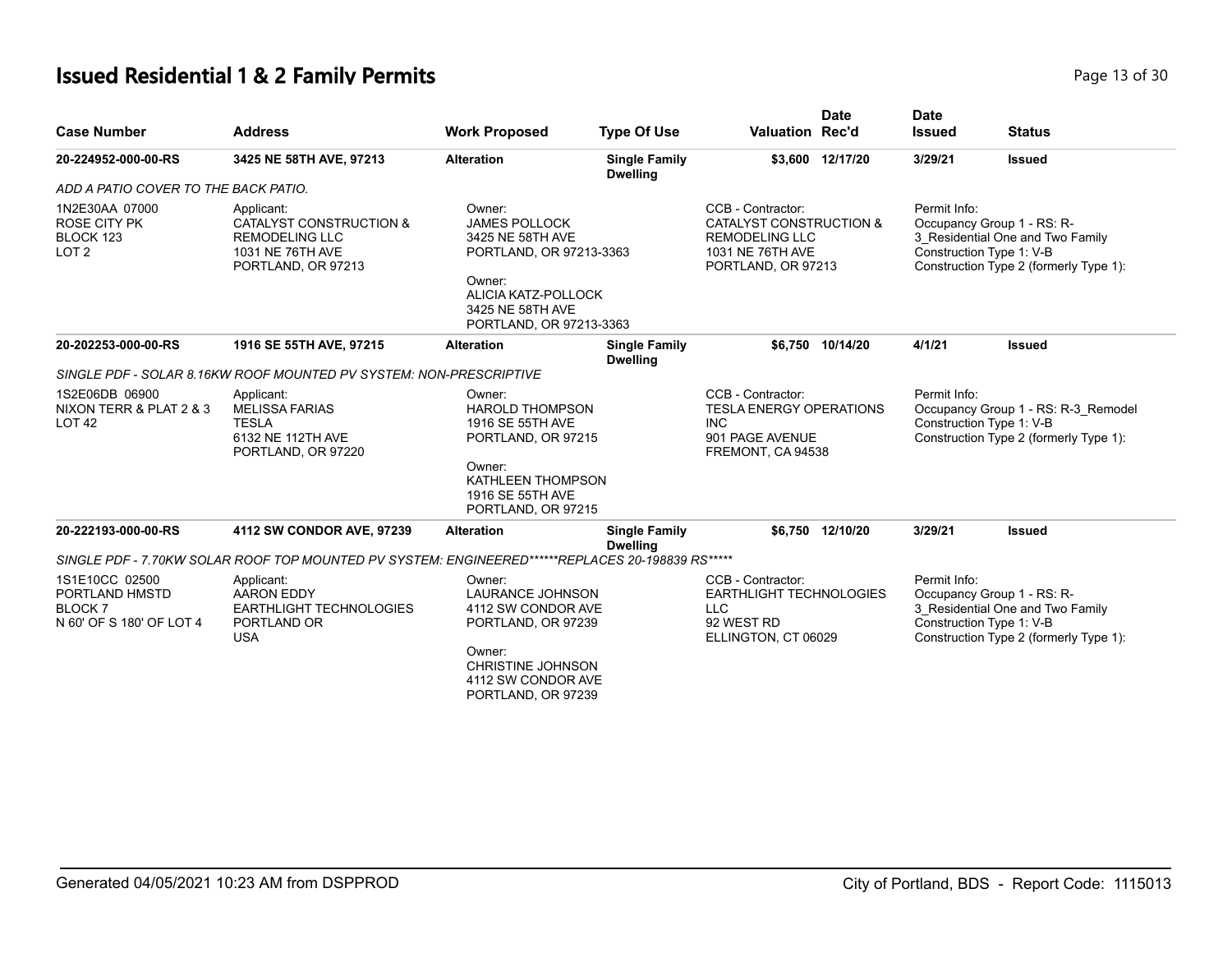# **Issued Residential 1 & 2 Family Permits Page 14 of 30 Page 14 of 30**

| Occupancy Group 1 - RS: R-                                                     |
|--------------------------------------------------------------------------------|
| 3 Residential One and Two Family                                               |
|                                                                                |
| Construction Type 2 (formerly Type 1):                                         |
|                                                                                |
|                                                                                |
|                                                                                |
|                                                                                |
| Occupancy Group 1 - RS: R-3 Remodel                                            |
|                                                                                |
| Construction Type 2 (formerly Type 1):<br>Total Square Footage - Display Only: |
|                                                                                |
|                                                                                |
|                                                                                |
|                                                                                |
|                                                                                |
|                                                                                |
|                                                                                |
| Occupancy Group 1 - RS: R-                                                     |
| 3_Residential One and Two Family                                               |
|                                                                                |
| Construction Type 2 (formerly Type 1):                                         |
|                                                                                |
|                                                                                |
|                                                                                |
|                                                                                |
|                                                                                |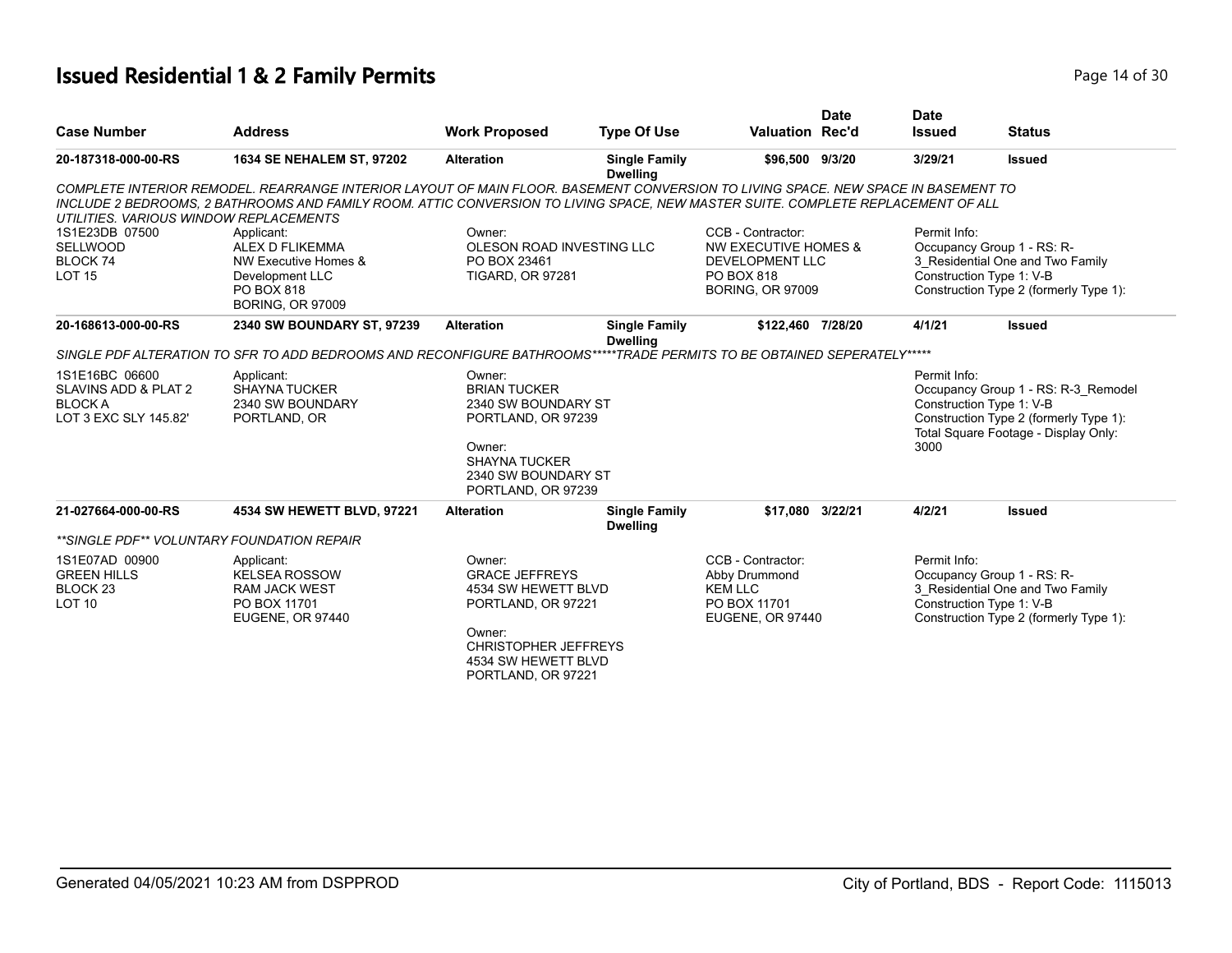# **Issued Residential 1 & 2 Family Permits Page 15 of 30 Page 15 of 30**

| <b>Case Number</b>                                                                              | <b>Address</b>                                                                                                                                                                                                                                                                                                                                     | <b>Work Proposed</b>                                                                                                                                              | <b>Type Of Use</b>                      | Valuation Rec'd                                                                                                     | <b>Date</b>     | <b>Date</b><br><b>Issued</b>         | <b>Status</b>                                                                                                                                         |
|-------------------------------------------------------------------------------------------------|----------------------------------------------------------------------------------------------------------------------------------------------------------------------------------------------------------------------------------------------------------------------------------------------------------------------------------------------------|-------------------------------------------------------------------------------------------------------------------------------------------------------------------|-----------------------------------------|---------------------------------------------------------------------------------------------------------------------|-----------------|--------------------------------------|-------------------------------------------------------------------------------------------------------------------------------------------------------|
| 20-175716-000-00-RS                                                                             | 2922 NW THURMAN ST, 97210                                                                                                                                                                                                                                                                                                                          | <b>Alteration</b>                                                                                                                                                 | <b>Single Family</b><br><b>Dwelling</b> |                                                                                                                     | \$8,205 8/12/20 | 3/31/21                              | <b>Issued</b>                                                                                                                                         |
|                                                                                                 | SINGLE PDF - CONVERT DUPLEX TO SINGLE FAMILY RESIDENCE, INCLUDING REMOVING EXISTING 2ND FLOOR KITCHENETTE, AND REPLACING WITH A MASTER                                                                                                                                                                                                             |                                                                                                                                                                   |                                         |                                                                                                                     |                 |                                      |                                                                                                                                                       |
| <b>BATHROOM</b>                                                                                 |                                                                                                                                                                                                                                                                                                                                                    |                                                                                                                                                                   |                                         |                                                                                                                     |                 |                                      |                                                                                                                                                       |
| 1N1E29DC 07000<br>WILLAMETTE HTS ADD<br>BLOCK <sub>6</sub><br>LOT <sub>6</sub><br>E 2' OF LOT 7 | Applicant:<br><b>TREVOR GOBEL</b><br><b>GOBEL CONSTRUCTION</b><br>7219 N CHASE AVE<br>PORTLAND, OR                                                                                                                                                                                                                                                 | Owner:<br><b>THOMAS NEBEL</b><br>2922 NW THURMAN ST<br>PORTLAND, OR 97210-1941<br>Owner:<br><b>LIESL NEBEL</b><br>2922 NW THURMAN ST                              |                                         | CCB - Contractor:<br>GOBEL CONSTRUCTION LLC<br>7219 N CHASE AVE<br>PORTLAND, OR 97217                               |                 | Permit Info:                         | Occupancy Group 1 - RS: R-3_Remodel<br>Construction Type 1: V-B<br>Construction Type 2 (formerly Type 1):<br>Total Square Footage - Display Only: 201 |
| Total # of RS Alteration permits issued: 38                                                     |                                                                                                                                                                                                                                                                                                                                                    | PORTLAND, OR 97210-1941                                                                                                                                           |                                         |                                                                                                                     |                 |                                      | Total valuation of RS Alteration permits issued: \$1,033,077                                                                                          |
| 21-000416-000-00-RS                                                                             | 6825 NE 6TH AVE, 97211<br>SINGLE PDF - SB871: DECONSTRUCT DETACHED GARAGE. CONCRETE SLAB TO REMAIN. REMOVE ALL DEBRIS.                                                                                                                                                                                                                             | <b>Demolition</b>                                                                                                                                                 | Garage/Carport                          |                                                                                                                     | \$6,200 3/18/21 | 3/29/21                              | <b>Issued</b>                                                                                                                                         |
| 1N1E14BC 03100<br><b>WOODLAWN</b><br>BLOCK 38<br>LOT <sub>14</sub>                              | Applicant:<br><b>JEREMY LADEN</b><br>LOVETT DECONSTRUCTION<br>2034 NE SANDY BLVD<br>PORTLAND OR 97232                                                                                                                                                                                                                                              | Owner:<br>SHERRY WADE<br>6825 NE 6TH AVE<br>PORTLAND, OR 97211                                                                                                    |                                         | CCB - Contractor:<br>LOVETT DECONSTRUCTION INC<br>2522 SE 16TH AVE<br>PORTLAND, OR 97202                            |                 | Permit Info:<br>Garage\Utility Misc. | Occupancy Group 1 - RS: U_Private<br>Construction Type 1: V-B<br>Construction Type 2 (formerly Type 1):                                               |
| 20-155429-REV-01-RS<br>Single PDF - REVISION TO UPDATE DEMO PLAN                                | 1111 NE AINSWORTH ST, 97211                                                                                                                                                                                                                                                                                                                        | <b>Demolition</b>                                                                                                                                                 | Garage/Carport                          | \$0                                                                                                                 | 3/23/21         | 3/31/21                              | <b>Issued</b>                                                                                                                                         |
| 1N1E14CA 15800<br><b>HIGHLAND PK</b><br>BLOCK <sub>3</sub><br>LOT <sub>23</sub>                 | Applicant:<br><b>JASON KENT</b><br>1111 NE AINSWORTH<br>PORTLAND OR 97211                                                                                                                                                                                                                                                                          | Owner:<br><b>JULIE LEWIS</b><br>1111 NE AINSWORTH ST<br>PORTLAND, OR 97211-4248<br>Owner:<br><b>JASON KENT</b><br>1111 NE AINSWORTH ST<br>PORTLAND, OR 97211-4248 |                                         | CCB - Contractor:<br>GOOD WOOD<br><b>DECONSTRUCTION AND</b><br>SALVAGE LLC<br>6326 NE 8TH AVE<br>PORTLAND, OR 97211 |                 | Permit Info:<br>Garage\Utility Misc. | Occupancy Group 1 - RS: U_Private<br>Construction Type 1: V-B<br>Construction Type 2 (formerly Type 1):                                               |
| 20-219268-000-00-RS                                                                             | 3928 SE GLADSTONE ST, 97202                                                                                                                                                                                                                                                                                                                        | <b>Demolition</b>                                                                                                                                                 | <b>Single Family</b><br><b>Dwelling</b> |                                                                                                                     | \$4.000 12/3/20 | 4/1/21                               | <b>Issued</b>                                                                                                                                         |
|                                                                                                 | SINGLE PDF - SB871: DECONSTRUCT SINGLE FAMILY RESIDENCE WITH BASEMENT. CAVITY TO BE FILLED. CAP SEWER REMOVE ALL DEBRIS. SPECIAL INSPECTION<br>REQUIRED FOR BASEMENT FILL. *** SUBJECT TO 35-DAY DEMOLITION DELAY. DEMOLITION DELAY 35-DAY APPEAL PERIOD UNTIL 4:30 PM, Thursday January 7, 2021.<br>RESIDENTIAL COMPREHENSIVE PLAN DESIGNATION*** |                                                                                                                                                                   |                                         |                                                                                                                     |                 |                                      |                                                                                                                                                       |
| 1S1E12DD 01200<br><b>WILLIAMS ADD 2</b><br>BLOCK <sub>8</sub><br><b>LOT 17</b>                  | Applicant:<br><b>KEVIN PARTAIN</b><br><b>URBAN VISIONS</b><br>223 NE 56TH AVENUE<br>PORTLAND, OR 97213                                                                                                                                                                                                                                             | Owner:<br><b>CALIBER HOMES LLC</b><br>4110 SE HAWTHORNE BLVD #166<br>PORTLAND, OR 97214-5246                                                                      |                                         | CCB - Contractor:<br>GOOD WOOD<br>DECONSTRUCTION AND<br>SALVAGE LLC<br>6326 NE 8TH AVE<br>PORTLAND, OR 97211        |                 | Permit Info:                         | Occupancy Group 1 - RS: R-<br>3_Residential One and Two Family<br>Construction Type 1: V-B<br>Construction Type 2 (formerly Type 1):                  |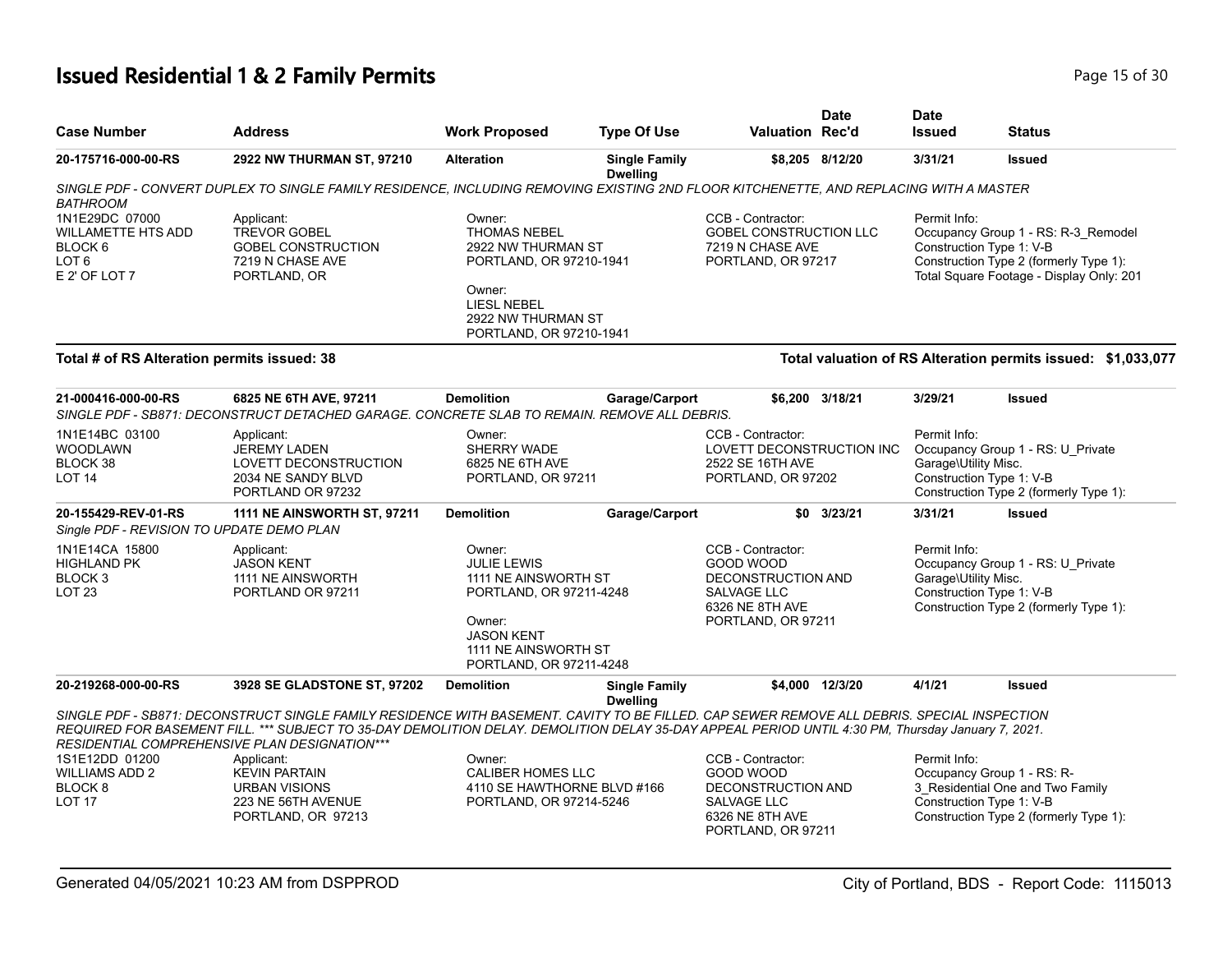# **Issued Residential 1 & 2 Family Permits Page 16 of 30 Page 16 of 30**

| <b>Case Number</b>                                                     | <b>Address</b>                                                                                                                                                                  | <b>Work Proposed</b>                                                                | <b>Type Of Use</b>                                                                          | <b>Date</b><br><b>Valuation Rec'd</b>                                                                                                                | <b>Date</b><br><b>Issued</b>                                                                                                                         | <b>Status</b>                                                                                            |  |
|------------------------------------------------------------------------|---------------------------------------------------------------------------------------------------------------------------------------------------------------------------------|-------------------------------------------------------------------------------------|---------------------------------------------------------------------------------------------|------------------------------------------------------------------------------------------------------------------------------------------------------|------------------------------------------------------------------------------------------------------------------------------------------------------|----------------------------------------------------------------------------------------------------------|--|
| 20-127224-REV-01-RS                                                    | 7110 N GREENWICH AVE, 97217                                                                                                                                                     | <b>Demolition</b>                                                                   | <b>Single Family</b><br><b>Dwelling</b>                                                     | $$0$ 3/31/21                                                                                                                                         | 4/1/21                                                                                                                                               | Issued                                                                                                   |  |
| SINGLE PDF REVISION TO UPDATE DEMO PLAN                                |                                                                                                                                                                                 |                                                                                     |                                                                                             |                                                                                                                                                      |                                                                                                                                                      |                                                                                                          |  |
| 1N1E16AA 19700<br><b>MASTERS ADD</b><br>BLOCK 1<br><b>LOT 20</b>       | Owner:<br>Applicant:<br>MODERN NORTHWEST INC<br><b>CEDAR HILLS DEVELOPMENT LLC</b><br>8101 NE GLISAN ST<br>10170 NW CROSSING DR<br>PORTLAND, OR 97229<br>PORTLAND, OR 97213     |                                                                                     | CCB - Contractor:<br><b>MODERN NORTHWEST INC</b><br>8101 NE GLISAN ST<br>PORTLAND, OR 97213 | Permit Info:<br>Occupancy Group 1 - RS: R-<br>3_Residential One and Two Family<br>Construction Type 1: V-B<br>Construction Type 2 (formerly Type 1): |                                                                                                                                                      |                                                                                                          |  |
|                                                                        | Applicant:<br><b>SERGEY MARANDYUK</b><br>MODERN NORTHWEST INC<br>8101 NE GLISAN ST<br>PORTLAND OR 97213                                                                         |                                                                                     |                                                                                             | CCB - Contractor:<br>GOOD WOOD<br>DECONSTRUCTION AND<br><b>SALVAGE LLC</b><br>6326 NE 8TH AVE<br>PORTLAND, OR 97211                                  |                                                                                                                                                      |                                                                                                          |  |
| 20-127215-REV-01-RS                                                    | 7110 N GREENWICH AVE, 97217                                                                                                                                                     | <b>Demolition</b>                                                                   | <b>Single Family</b>                                                                        | $$0$ 3/31/21                                                                                                                                         | 4/1/21                                                                                                                                               | <b>Issued</b>                                                                                            |  |
|                                                                        | SINGLE PDF REVISION TO SUBMIT NEW DEMO PLAN AND SITE CONTROLS FORM WITH A "CHANGE OF CONTRACTOR" FOR HOUSE AND GARAGE                                                           |                                                                                     | <b>Dwelling</b>                                                                             |                                                                                                                                                      |                                                                                                                                                      |                                                                                                          |  |
|                                                                        |                                                                                                                                                                                 |                                                                                     |                                                                                             |                                                                                                                                                      |                                                                                                                                                      |                                                                                                          |  |
| 1N1E16AA 19700<br><b>MASTERS ADD</b><br><b>BLOCK1</b><br><b>LOT 20</b> | Applicant:<br><b>SERGEY MARANDYUK</b><br>MODERN NORTHWEST INC<br>8101 NE GLISAN ST<br>PORTLAND OR 97213                                                                         | Owner:<br>CEDAR HILLS DEVELOPMENT LLC<br>10170 NW CROSSING DR<br>PORTLAND, OR 97229 |                                                                                             | CCB - Contractor:<br>MODERN NORTHWEST INC<br>8101 NE GLISAN ST<br>PORTLAND, OR 97213                                                                 | Permit Info:<br>Occupancy Group 1 - RS: R-<br>3_Residential One and Two Family<br>Construction Type 1: V-B<br>Construction Type 2 (formerly Type 1): |                                                                                                          |  |
|                                                                        |                                                                                                                                                                                 |                                                                                     |                                                                                             | CCB - Contractor:<br>GOOD WOOD<br>DECONSTRUCTION AND<br>SALVAGE LLC<br>6326 NE 8TH AVE<br>PORTLAND, OR 97211                                         |                                                                                                                                                      |                                                                                                          |  |
| 20-138292-000-00-RS                                                    | 1208 SE BOISE ST, 97202                                                                                                                                                         | <b>Demolition</b>                                                                   | <b>Single Family</b><br><b>Dwelling</b>                                                     | \$25,000 4/23/20                                                                                                                                     | 3/30/21                                                                                                                                              | Issued                                                                                                   |  |
| 20-203067/76-CO                                                        | SB871: Deconstruct single family residence, retain basement for future development - cap sewer - remove all debris **subject to 35 day delay** W/20-138278/87-CO, 20-138290-RS, |                                                                                     |                                                                                             |                                                                                                                                                      |                                                                                                                                                      |                                                                                                          |  |
| 1S1E11CD 04900<br><b>GOODWOOD</b><br><b>BLOCK1</b><br>W 75' OF LOT 10  | Applicant:<br>Dan DeVeau<br><b>Hacker Architects</b><br>1615 SE 6TH AVE, 5TH FLOOR<br>PORTLAND OR 97214                                                                         | Owner:<br>THOMAS MILWAUKIE LLC<br>5122 NE WISTARIA DR<br>PORTLAND, OR 97213-2557    |                                                                                             | CCB - Contractor:<br>R & H CONSTRUCTION CO<br>2019 NW WILSON ST<br>PORTLAND, OR 97209<br>CCB - Contractor:<br>LOVETT DECONSTRUCTION INC              | Permit Info:<br>Construction Type 1: V-B                                                                                                             | Occupancy Group 1 - RS: R-<br>3_Residential One and Two Family<br>Construction Type 2 (formerly Type 1): |  |
|                                                                        |                                                                                                                                                                                 |                                                                                     |                                                                                             | 2522 SE 16TH AVE<br>PORTLAND, OR 97202                                                                                                               |                                                                                                                                                      |                                                                                                          |  |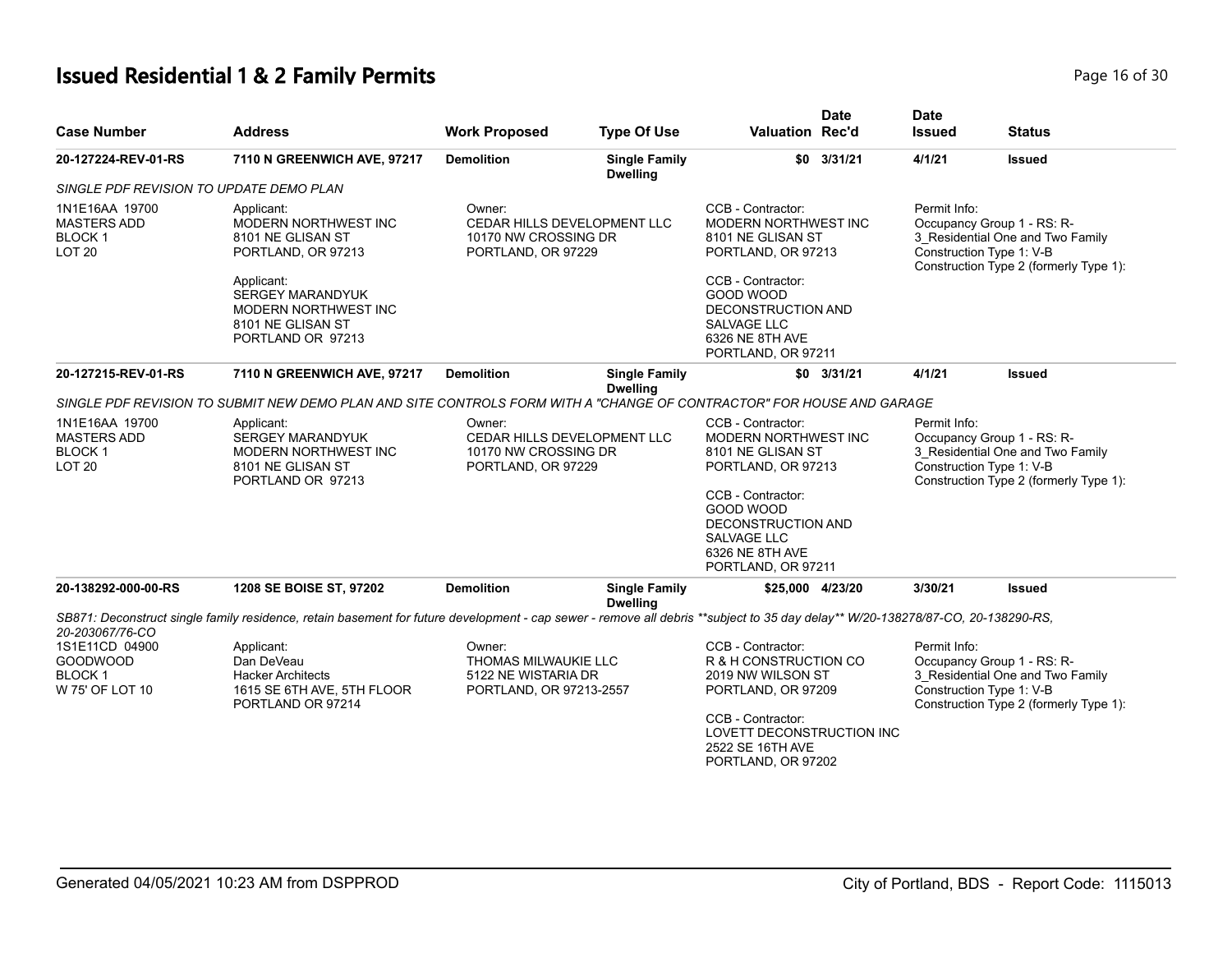# **Issued Residential 1 & 2 Family Permits Page 17 of 30 Page 17 of 30**

| <b>Case Number</b>                                                     | <b>Address</b>                                                                                            | <b>Work Proposed</b>                                                                                                                                 | <b>Type Of Use</b>                      | Valuation Rec'd                                                                                                                                                                   | Date            | <b>Date</b><br><b>Issued</b>                                                                                                                         | <b>Status</b>                                                                                                                        |
|------------------------------------------------------------------------|-----------------------------------------------------------------------------------------------------------|------------------------------------------------------------------------------------------------------------------------------------------------------|-----------------------------------------|-----------------------------------------------------------------------------------------------------------------------------------------------------------------------------------|-----------------|------------------------------------------------------------------------------------------------------------------------------------------------------|--------------------------------------------------------------------------------------------------------------------------------------|
| 20-138290-000-00-RS                                                    | 4214 SE 12TH AVE, 97202                                                                                   | <b>Demolition</b>                                                                                                                                    | <b>Single Family</b><br><b>Dwelling</b> | \$25,000 4/23/20                                                                                                                                                                  |                 | 4/2/21                                                                                                                                               | <b>Issued</b>                                                                                                                        |
|                                                                        |                                                                                                           |                                                                                                                                                      |                                         | SB871: Deconstruct single family residence, retain basement for future development - cap sewer - remove all debris **subject to 35 day delay** W/20-138278/87-CO, 20-138292-RS    |                 |                                                                                                                                                      |                                                                                                                                      |
| 1S1E11CD 04800<br><b>GOODWOOD</b><br><b>BLOCK1</b><br>LOT <sub>9</sub> | Applicant:<br>Dan DeVeau<br><b>Hacker Architects</b><br>1615 SE 6TH AVE, 5TH FLOOR<br>PORTLAND OR 97214   | Owner:<br>THOMAS MILWAUKIE LLC<br>5122 NE WISTARIA DR<br>PORTLAND, OR 97213-2557                                                                     |                                         | CCB - Contractor:<br>R & H CONSTRUCTION CO<br>2019 NW WILSON ST<br>PORTLAND, OR 97209<br>CCB - Contractor:<br>LOVETT DECONSTRUCTION INC<br>2522 SE 16TH AVE<br>PORTLAND, OR 97202 |                 | Permit Info:<br>Occupancy Group 1 - RS: R-<br>3 Residential One and Two Family<br>Construction Type 1: V-B<br>Construction Type 2 (formerly Type 1): |                                                                                                                                      |
| Total # of RS Demolition permits issued: 7                             |                                                                                                           |                                                                                                                                                      |                                         |                                                                                                                                                                                   |                 |                                                                                                                                                      | Total valuation of RS Demolition permits issued: \$60,200                                                                            |
| 21-030626-000-00-RS                                                    | 18620 NW GILLIHAN RD, 97231<br>NEW WIRING IN EXISTING DETACHED GARAGE. TRADE WORK ONLY-NO PLANS REQUIRED. | <b>Interior Alteration Only</b>                                                                                                                      | Garage/Carport                          |                                                                                                                                                                                   | \$5,000 3/30/21 | 3/30/21                                                                                                                                              | <b>Issued</b>                                                                                                                        |
| 2N1W14A 00500<br>SECTION 14 2N 1W<br>TL 500 2.82 ACRES                 | Applicant:<br>Don Young<br>DON YOUNG & ASSOCIATES, INC.<br>P.O. BOX 10857<br>Portland, OR 97296           | Owner:<br>TONI JO SPENCER STEVENS TR<br>18900 NW GILLIHAN RD<br>PORTLAND, OR 97231<br>Owner:<br><b>JOHN C STEVENS TR</b><br>18900 NW GILLIHAN RD     |                                         | CCB - Contractor:<br>DON YOUNG & ASSOCIATES INC<br>PO BOX 10857<br>PORTLAND, OR 97296-0857                                                                                        |                 | Permit Info:<br>Occupancy Group 1 - RS: U_Private<br>Garage\Utility Misc.<br>Construction Type 1: V-B<br>Construction Type 2 (formerly Type 1):      |                                                                                                                                      |
| 21-030636-000-00-RS                                                    | 7906 SE HAROLD ST, 97206                                                                                  | PORTLAND, OR 97231<br><b>Interior Alteration Only</b>                                                                                                | <b>Single Family</b>                    |                                                                                                                                                                                   | \$4,000 3/30/21 | 3/30/21                                                                                                                                              | <b>Final</b>                                                                                                                         |
|                                                                        | <b>VOLUNTARY CONNECTION OF FRAMING TO FOUNDATION</b>                                                      |                                                                                                                                                      | <b>Dwelling</b>                         |                                                                                                                                                                                   |                 |                                                                                                                                                      |                                                                                                                                      |
| 1S2E17DA 20800<br><b>CHICAGO</b><br><b>BLOCK1</b><br>LOT <sub>4</sub>  | Applicant:<br>DARYL HARE<br>SECURE SEISMIC LLC<br>12751 NE WHITAKER WAY<br>PORTLAND, OR 97230             | Owner:<br><b>MATEO ZACHAI</b><br>7906 SE HAROLD ST<br>PORTLAND, OR 97206<br>Owner:<br><b>MARY BLALOCK</b><br>7906 SE HAROLD ST<br>PORTLAND, OR 97206 |                                         | CCB - Contractor:<br>DARYL HARE<br>SECURE SEISMIC LLC<br>12751 NE WHITAKER WAY<br>PORTLAND, OR 97230                                                                              |                 | Permit Info:                                                                                                                                         | Occupancy Group 1 - RS: R-<br>3_Residential One and Two Family<br>Construction Type 1: V-B<br>Construction Type 2 (formerly Type 1): |
| 21-031796-000-00-RS                                                    | 2024 NE CRANE ST, 97211                                                                                   | <b>Interior Alteration Only</b>                                                                                                                      | <b>Single Family</b><br><b>Dwelling</b> | \$21,910 3/31/21                                                                                                                                                                  |                 | 4/4/21                                                                                                                                               | <b>Issued</b>                                                                                                                        |
|                                                                        | KITCHEN REMODEL, NO EXTERIOR CHANGES, NO ADDED BATHROOMS.                                                 |                                                                                                                                                      |                                         |                                                                                                                                                                                   |                 |                                                                                                                                                      |                                                                                                                                      |
| 1N1E23DA 18900<br><b>GEORGE PL</b><br><b>BLOCK1</b><br>E 45' OF LOT 4  | Applicant:<br>DAVID LEECH<br>DAVID LEECH INC<br>214 SE 18th-SUITE 101<br>PORTLAND, OR 97214               | Owner:<br><b>DEBORAH BRANDES</b><br>2024 NE CRANE ST<br>PORTLAND, OR 97211-5767                                                                      |                                         | CCB - Contractor:<br><b>DAVID LEECH</b><br>DAVID LEECH INC<br>214 SE 18TH - SUITE 101<br>PORTLAND, OR 97214                                                                       |                 | Permit Info:                                                                                                                                         | Occupancy Group 1 - RS: R-<br>3_Residential One and Two Family<br>Construction Type 1: V-B<br>Construction Type 2 (formerly Type 1): |

Generated 04/05/2021 10:23 AM from DSPPROD City of Portland, BDS - Report Code: 1115013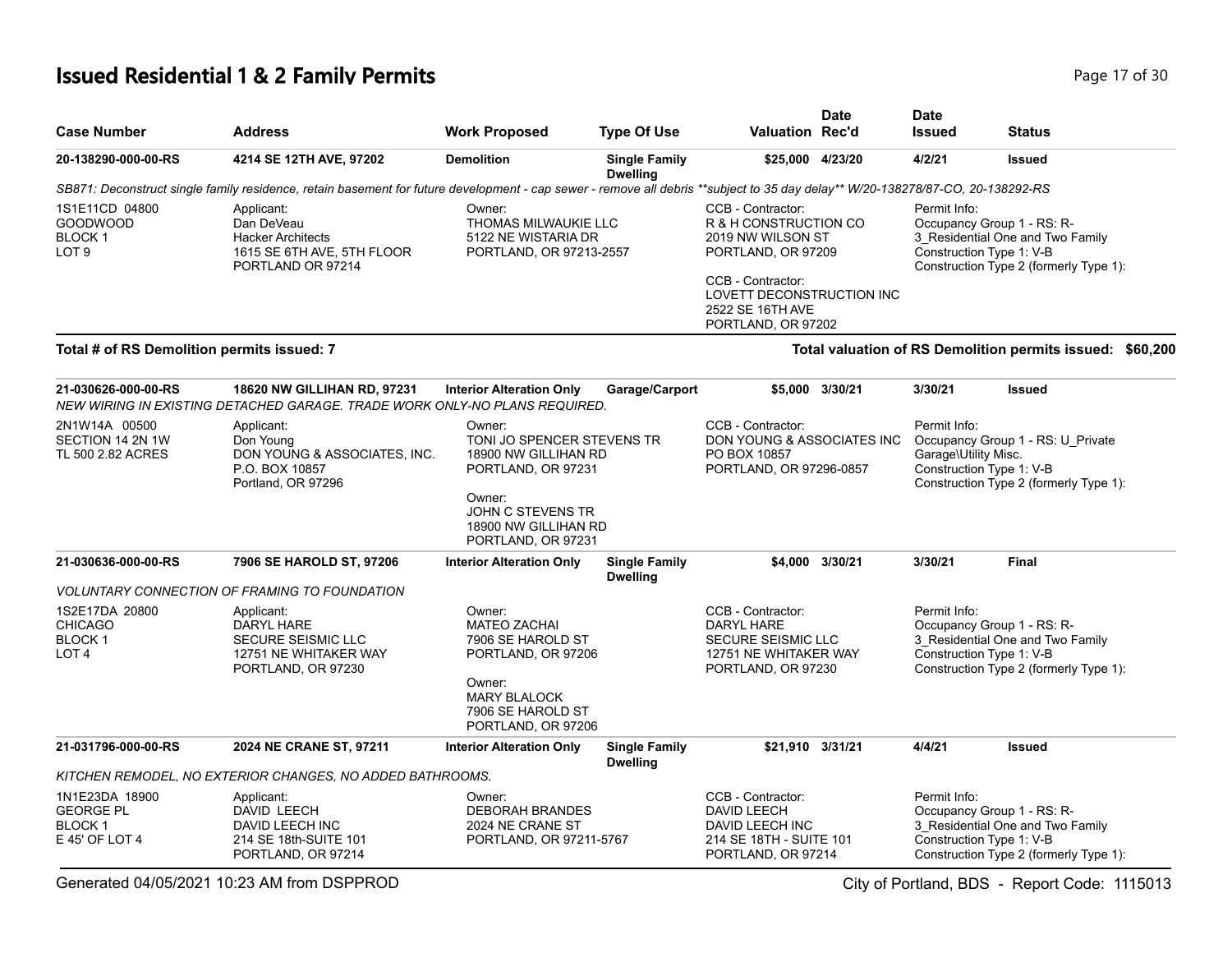# **Issued Residential 1 & 2 Family Permits Page 18 of 30 Page 18 of 30**

| <b>Case Number</b>                                                     | <b>Address</b>                                                                                                     | <b>Work Proposed</b>                                                                                                                           | <b>Type Of Use</b>                      | <b>Valuation Rec'd</b>                                                                                                    | <b>Date</b>     | <b>Date</b><br><b>Issued</b>             | <b>Status</b>                                                                                            |
|------------------------------------------------------------------------|--------------------------------------------------------------------------------------------------------------------|------------------------------------------------------------------------------------------------------------------------------------------------|-----------------------------------------|---------------------------------------------------------------------------------------------------------------------------|-----------------|------------------------------------------|----------------------------------------------------------------------------------------------------------|
| 21-030386-000-00-RS                                                    | 4418 SE 49TH AVE, 97206                                                                                            | <b>Interior Alteration Only</b>                                                                                                                | <b>Single Family</b>                    |                                                                                                                           | \$6,000 3/29/21 | 3/30/21                                  | <b>Under Inspection</b>                                                                                  |
|                                                                        | SIMPLE BATHROOM PERMIT - CONVERT BEDROOM TO BATHROOM.                                                              |                                                                                                                                                | <b>Dwelling</b>                         |                                                                                                                           |                 |                                          |                                                                                                          |
| 1S2E07CD 12500<br><b>LENOX</b><br>BLOCK <sub>3</sub><br><b>LOT 17</b>  | Applicant:<br><b>JAMES ROBBINS</b><br>4418 SE 49TH AVE<br>PORTLAND, OR 97206                                       | Owner:<br><b>JAMES ROBBINS</b><br>4418 SE 49TH AVE<br>PORTLAND, OR 97206                                                                       |                                         |                                                                                                                           |                 | Permit Info:<br>Construction Type 1: V-B | Occupancy Group 1 - RS: R-<br>3 Residential One and Two Family<br>Construction Type 2 (formerly Type 1): |
| 21-031194-000-00-RS<br><i>REWIRE HOLE HOUSE</i>                        | 1214 SE 60TH AVE, 97215                                                                                            | <b>Interior Alteration Only</b>                                                                                                                | <b>Single Family</b><br><b>Dwelling</b> | \$43,750 3/31/21                                                                                                          |                 | 3/31/21                                  | <b>Issued</b>                                                                                            |
| 1S2E06AD 11700<br><b>WESTDALE</b><br>LOT 1-3&5&21&22 TL 11700          | Applicant:<br><b>JOHN MCCULLOCH</b><br>MCCULLOCH CONSTRUCTION<br>CORP<br>1729 NE SISKIYOU ST<br>PORTLAND, OR 97212 | Owner:<br><b>GARY MOE</b><br>1214 SE 60TH AVE<br>PORTLAND, OR 97215<br>Owner:<br><b>ERKAN ATALAY</b><br>1214 SE 60TH AVE<br>PORTLAND, OR 97215 |                                         | CCB - Contractor:<br><b>JOHN MCCULLOCH</b><br>MCCULLOCH CONSTRUCTION<br>CORP<br>1729 NE SISKIYOU ST<br>PORTLAND, OR 97212 |                 | Permit Info:<br>Construction Type 1: V-B | Occupancy Group 1 - RS: R-<br>3_Residential One and Two Family<br>Construction Type 2 (formerly Type 1): |
| 21-026070-000-00-RS                                                    | 1616 SE FLAVEL ST, 97202                                                                                           | <b>Interior Alteration Only</b>                                                                                                                | <b>Single Family</b><br><b>Dwelling</b> | \$12,000 3/17/21                                                                                                          |                 | 3/29/21                                  | <b>Issued</b>                                                                                            |
|                                                                        | CREATE A NEW BASEMENT BEDROOM AND FAMILY ROOM IN UNFINISHED PORTION OF BASEMENT. NEW BASEMENT BATHROOM(2nd).       |                                                                                                                                                |                                         |                                                                                                                           |                 |                                          |                                                                                                          |
| 1S1E23AC 06600<br>CITY VIEW PK ADD & NO 2<br>BLOCK 15<br><b>LOT 11</b> | Applicant:<br>Seamus Egan<br>SEAMUS EGAN G.C.<br>4842 NE 42nd Ave # 162<br>Portland, OR 97218                      | Owner:<br>BRENDA LINCOLN-WOJTANIK<br>1616 SE FLAVEL ST<br>PORTLAND, OR 97202-6034<br>Owner:<br>RODNEY WOJTANIK<br>1616 SE FLAVEL ST            |                                         | CCB - Contractor:<br><b>SEAMUS EGAN</b><br><b>SEAMUS EGAN</b><br>4824 NE 42ND AVE 162<br>PORTLAND, OR 97218               |                 | Permit Info:<br>Construction Type 1: V-B | Occupancy Group 1 - RS: R-<br>3_Residential One and Two Family<br>Construction Type 2 (formerly Type 1): |
|                                                                        |                                                                                                                    | PORTLAND, OR 97202-6034                                                                                                                        |                                         |                                                                                                                           |                 |                                          |                                                                                                          |
| 21-031427-000-00-RS                                                    | 3227 NE 53RD AVE, 97213                                                                                            | <b>Interior Alteration Only</b>                                                                                                                | <b>Single Family</b><br><b>Dwelling</b> |                                                                                                                           | \$3,560 3/31/21 | 3/31/21                                  | <b>Issued</b>                                                                                            |
| <b>VOLNITARY EARTH QUAKE RETROFIT</b>                                  |                                                                                                                    |                                                                                                                                                |                                         |                                                                                                                           |                 |                                          |                                                                                                          |
| 1N2E30AB 09600<br>ROSE CITY PK<br>BLOCK 117<br>LOT 3                   | Applicant:<br><b>STEVE GEMMELL</b><br><b>GEMMELL CONSTRUCTION LLC</b><br>2310 N KERBY AVE<br>PORTLAND, OR 97227    | Owner:<br><b>JULIANNA SAPIENZA</b><br>3227 NE 53RD AVE<br>PORTLAND, OR 97213                                                                   |                                         | CCB - Contractor:<br><b>STEVE GEMMELL</b><br><b>GEMMELL CONSTRUCTION LLC</b><br>2310 N KERBY AVE<br>PORTLAND, OR 97227    |                 | Permit Info:<br>Construction Type 1: V-B | Occupancy Group 1 - RS: R-<br>3 Residential One and Two Family<br>Construction Type 2 (formerly Type 1): |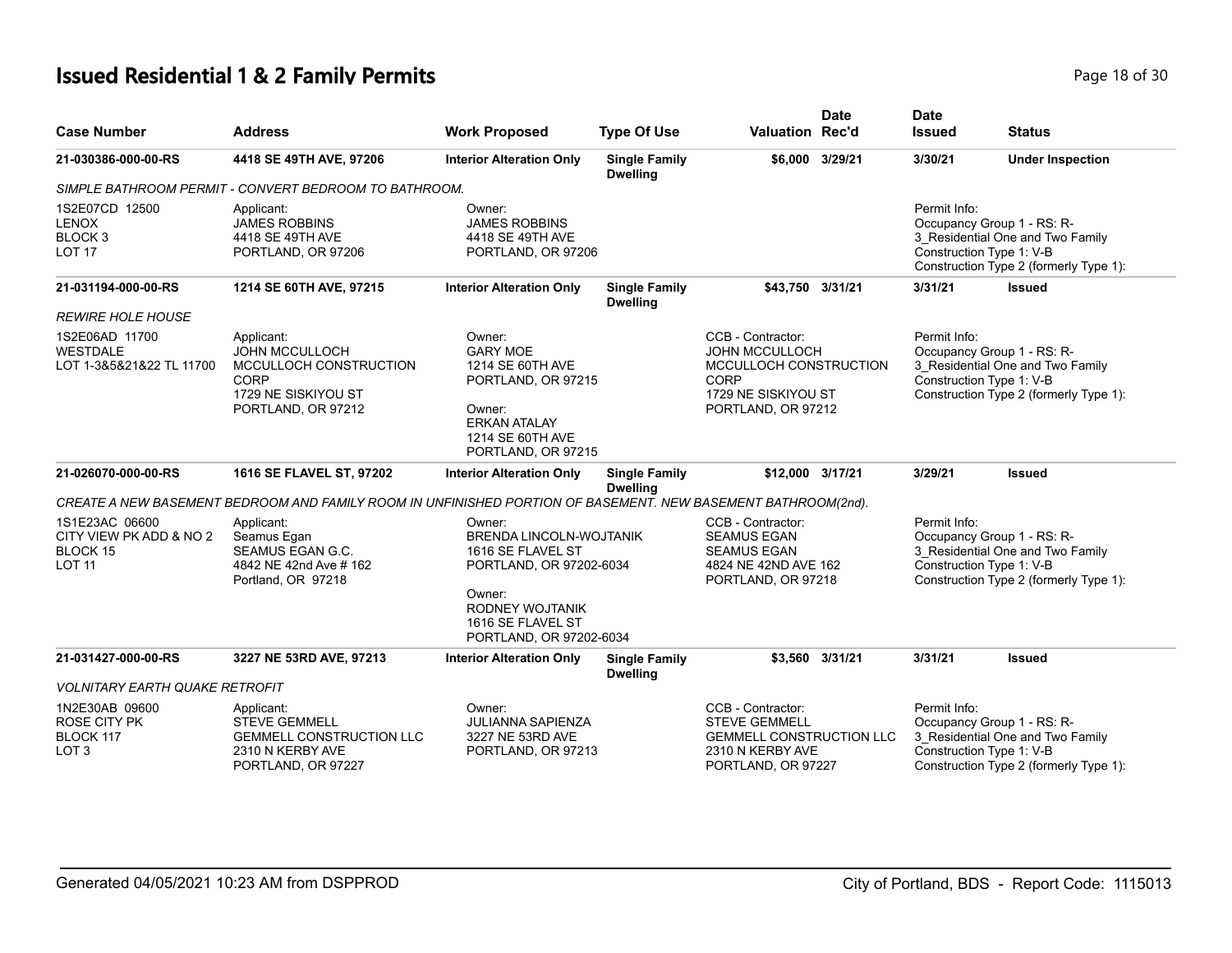# **Issued Residential 1 & 2 Family Permits Page 19 of 30 Page 19 of 30**

| <b>Case Number</b>                                                                                  | <b>Address</b>                                                                                                                           | <b>Work Proposed</b>                                                                                                                                                                 | <b>Type Of Use</b>                      | <b>Date</b><br><b>Valuation Rec'd</b>                                                                                                      | <b>Date</b><br><b>Issued</b>                                                                                                                         | <b>Status</b>                                                                                                                                         |
|-----------------------------------------------------------------------------------------------------|------------------------------------------------------------------------------------------------------------------------------------------|--------------------------------------------------------------------------------------------------------------------------------------------------------------------------------------|-----------------------------------------|--------------------------------------------------------------------------------------------------------------------------------------------|------------------------------------------------------------------------------------------------------------------------------------------------------|-------------------------------------------------------------------------------------------------------------------------------------------------------|
| 21-031496-000-00-RS                                                                                 | 535 NE MONROE ST, 97212                                                                                                                  | <b>Interior Alteration Only</b>                                                                                                                                                      | <b>Single Family</b><br><b>Dwelling</b> | \$35,000 3/31/21                                                                                                                           | 3/31/21                                                                                                                                              | <b>Issued</b>                                                                                                                                         |
|                                                                                                     | convert 690 sqft of basement to living space/1 bedroom                                                                                   |                                                                                                                                                                                      |                                         |                                                                                                                                            |                                                                                                                                                      |                                                                                                                                                       |
| 1N1E26BB 08300<br><b>ALBINA</b><br>BLOCK 11<br><b>LOT 11</b>                                        | Applicant:<br>Bella<br>DLUXE CONSTRUCTION LLC<br>P.O. BOX 2300<br>FAIRVIEW, OR 97204                                                     | Owner:<br>DAVID VANDERVOORT<br>535 NE MONROE ST<br>PORTLAND, OR 97212-3155                                                                                                           |                                         | CCB - Contractor:<br>DLUXE CONSTRUCTION LLC<br>PO BOX 2230<br>FAIRVIEW, OR 97024                                                           | Permit Info:<br>Occupancy Group 1 - RS: R-<br>3 Residential One and Two Family<br>Construction Type 1: V-B<br>Construction Type 2 (formerly Type 1): |                                                                                                                                                       |
| 21-030426-000-00-RS                                                                                 | 2115 SE SHERMAN ST, 97214                                                                                                                | <b>Interior Alteration Only</b>                                                                                                                                                      | <b>Single Family</b><br><b>Dwelling</b> | \$7.500<br>3/29/21                                                                                                                         | 3/30/21                                                                                                                                              | <b>Under Inspection</b>                                                                                                                               |
| PERMIT 12-124793 PT FOR WATER HEATER.                                                               | SIMPLE BATHROOM PERMIT - NEW 2ND FLOOR BATHROOM. RELATED PLUMBING AND ELECTRICAL PERMITS SEPARATE. PLUMBING ON THIS PERMIT TO FINAL VOID |                                                                                                                                                                                      |                                         |                                                                                                                                            |                                                                                                                                                      |                                                                                                                                                       |
| 1S1E02DD 11300<br><b>MAYHEU PK</b><br>BLOCK <sub>6</sub><br>S 100' OF LOT 15<br>21-029234-000-00-RS | Applicant:<br><b>DAVID AIKEN</b><br>2115 SE SHERMAN ST<br>PORTLAND, OR 97214<br>734 SE 47TH AVE, 97215                                   | Owner:<br>DIANA M M AIKEN<br>2115 SE SHERMAN ST<br>PORTLAND, OR 97214<br>Owner:<br><b>DAVID AIKEN</b><br>2115 SE SHERMAN ST<br>PORTLAND, OR 97214<br><b>Interior Alteration Only</b> | <b>Single Family</b><br><b>Dwelling</b> | CCB - Contractor:<br><b>COLUMBIA CROSSING</b><br><b>CONSTRUCTION LLC</b><br>5540 SW HEWETT BLVD<br>PORTLAND, OR 97221<br>\$165.000 3/25/21 | Permit Info:<br>3/31/21                                                                                                                              | Occupancy Group 1 - RS: R-<br>3 Residential One and Two Family<br>Construction Type 1: V-B<br>Construction Type 2 (formerly Type 1):<br><b>Issued</b> |
|                                                                                                     | Interior remodel, replacement of doors and windows, exterior siding replacement, front porch replacement.                                |                                                                                                                                                                                      |                                         |                                                                                                                                            |                                                                                                                                                      |                                                                                                                                                       |
| 1S2E06BA 06100<br><b>EAST PARADISE SPR</b><br>N 1/2 OF LOT 7                                        | Applicant:<br>ZANE GOFF<br>NEIL KELLY CO INC<br>804 N ALBERTA ST<br>PORTLAND, OR 97217-2639                                              | Owner:<br><b>DOUGLAS ALLEN</b><br>734 SE 47TH AVE<br>PORTLAND, OR 97215-1715<br>Owner:<br><b>MAYE THOMPSON</b><br>734 SE 47TH AVE<br>PORTLAND, OR 97215-1715                         |                                         | CCB - Contractor:<br><b>ZANE GOFF</b><br>NEIL KELLY CO INC<br>804 N ALBERTA ST<br>PORTLAND, OR 97217-2693                                  | Permit Info:                                                                                                                                         | Occupancy Group 1 - RS: R-<br>3_Residential One and Two Family<br>Construction Type 1: V-B<br>Construction Type 2 (formerly Type 1):                  |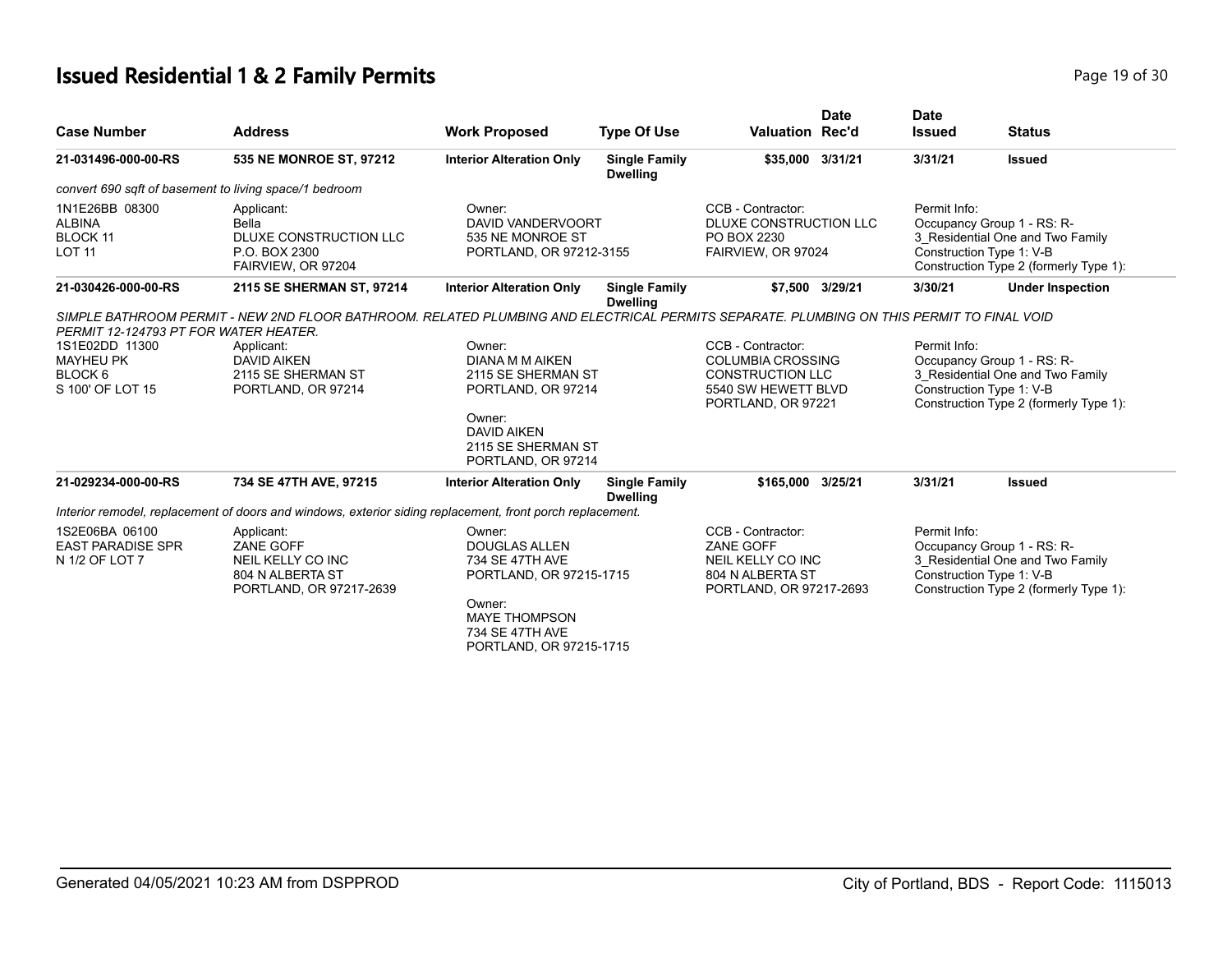# **Issued Residential 1 & 2 Family Permits Page 20 of 30 Page 20 of 30**

| <b>Case Number</b>                                                    | <b>Address</b>                                                                                                                                                                                | <b>Work Proposed</b>                                                                                                                                | <b>Type Of Use</b>                      | <b>Valuation Rec'd</b>                                                                                                                                                                                                    | <b>Date</b> | <b>Date</b><br>Issued                                                                                                                                | <b>Status</b>                                                                                            |  |
|-----------------------------------------------------------------------|-----------------------------------------------------------------------------------------------------------------------------------------------------------------------------------------------|-----------------------------------------------------------------------------------------------------------------------------------------------------|-----------------------------------------|---------------------------------------------------------------------------------------------------------------------------------------------------------------------------------------------------------------------------|-------------|------------------------------------------------------------------------------------------------------------------------------------------------------|----------------------------------------------------------------------------------------------------------|--|
| 21-031766-000-00-RS                                                   | 1946 SE 21ST AVE, 97214                                                                                                                                                                       | <b>Interior Alteration Only</b>                                                                                                                     | <b>Single Family</b><br><b>Dwelling</b> | \$120,000 3/31/21                                                                                                                                                                                                         |             | 4/2/21                                                                                                                                               | <b>Issued</b>                                                                                            |  |
| <b>GROUNDING ELECTRODE SYSTEM.</b>                                    | KITCHEN REMODEL. NEW FLOORING ON 2 MAIN FLOORS. INSULATE 2 BEDROOMS. REPIPE HOUSE. NEW LIGHTS IN BASEMENT. BATH REMODEL. UPDATE                                                               |                                                                                                                                                     |                                         |                                                                                                                                                                                                                           |             |                                                                                                                                                      |                                                                                                          |  |
| 1S1E02DA 16600<br><b>COLONIAL HTS</b><br>BLOCK 10<br>LOT <sub>5</sub> | Applicant:<br><b>KEVIN CRONIN</b><br><b>CRONIN CONSTRUCTION</b><br>3807 NE 8TH AVE<br>PORTLAND OR 97212                                                                                       | Owner:<br><b>JEREMY DUNN</b><br>1946 SE 21ST AVE<br>PORTLAND, OR 97214<br>Owner:<br><b>JULIE KRASNIAK</b><br>1946 SE 21ST AVE<br>PORTLAND, OR 97214 |                                         | CCB - Contractor:<br><b>KEVIN CRONIN CONSTRUCTION</b><br>LLC.<br>3807 NE 8TH AVE<br>PORTLAND, OR 97212<br>CCB - Contractor:<br><b>VIRIDIS PLUMBING &amp; HEATING</b><br><b>INC</b><br>PO BOX 220144<br>PORTLAND, OR 97269 |             | Permit Info:<br>Construction Type 1: V-B                                                                                                             | Occupancy Group 1 - RS: R-<br>3_Residential One and Two Family<br>Construction Type 2 (formerly Type 1): |  |
| 21-030625-000-00-RS                                                   | 18620 NW GILLIHAN RD, 97231                                                                                                                                                                   | <b>Interior Alteration Only</b>                                                                                                                     | <b>Single Family</b><br><b>Dwelling</b> | \$50,000 3/30/21                                                                                                                                                                                                          |             | 3/30/21                                                                                                                                              | <b>Issued</b>                                                                                            |  |
|                                                                       | REMODEL KITCHEN AND TWO EXISTING BATHROOMS. NEW ELECTRICAL SERVICE. NEW FURNACE. REPLACE WATER TUBING. TRADE WORK ONLY-NO PLANS<br>REQUIRED. TRADE WORK ONLY-NO PLANS REQUIRED.               |                                                                                                                                                     |                                         |                                                                                                                                                                                                                           |             |                                                                                                                                                      |                                                                                                          |  |
| 2N1W14A 00500<br>SECTION 14 2N 1W<br>TL 500 2.82 ACRES                | Applicant:<br>Don Young<br>DON YOUNG & ASSOCIATES, INC.<br>P.O. BOX 10857<br>Portland, OR 97296                                                                                               | Owner:<br>TONI JO SPENCER STEVENS TR<br>18900 NW GILLIHAN RD<br>PORTLAND, OR 97231                                                                  |                                         | CCB - Contractor:<br>AIR PRO HEATING & AIR<br><b>CONDITIONING INC</b><br>7405 SE POWELL BLVD<br>PORTLAND, OR 97206-2451                                                                                                   |             | Permit Info:<br>Occupancy Group 1 - RS: R-<br>3 Residential One and Two Family<br>Construction Type 1: V-B<br>Construction Type 2 (formerly Type 1): |                                                                                                          |  |
|                                                                       |                                                                                                                                                                                               | Owner:<br>JOHN C STEVENS TR<br>18900 NW GILLIHAN RD<br>PORTLAND, OR 97231                                                                           |                                         | CCB - Contractor:<br>DON YOUNG & ASSOCIATES INC<br>PO BOX 10857<br>PORTLAND, OR 97296-0857                                                                                                                                |             |                                                                                                                                                      |                                                                                                          |  |
| 21-032266-000-00-RS                                                   | <b>787 SW STEPHENSON CT,</b><br>97219                                                                                                                                                         | <b>Interior Alteration Only</b>                                                                                                                     | <b>Single Family</b><br><b>Dwelling</b> | \$110,000 4/1/21                                                                                                                                                                                                          |             | 4/1/21                                                                                                                                               | <b>Issued</b>                                                                                            |  |
|                                                                       | FININSH PARTIAL FINISHED BASEMENT, ADD BEDROO, CRAFTROOM, BATHROOM. TOTAL 4 BATHROOMS.                                                                                                        |                                                                                                                                                     |                                         |                                                                                                                                                                                                                           |             |                                                                                                                                                      |                                                                                                          |  |
| 1S1E33AD 00800<br><b>GRACEMONT</b><br>LOT 25 TL 800                   | Owner:<br>Applicant:<br><b>OMAR MARTINEZ</b><br><b>LAURA KALIN</b><br><b>CASA BONITA LLC</b><br>787 SW STEPHENSON CT<br>1631 NE BROADWAY #721<br>PORTLAND, OR 97219-7643<br>PORTLAND OR 97232 |                                                                                                                                                     |                                         | CCB - Contractor:<br>CASA BONITA LLC<br>1631 NE BROADWAY #721<br>PORTLAND, OR 97232                                                                                                                                       |             | Permit Info:<br>Occupancy Group 1 - RS: R-<br>3 Residential One and Two Family<br>Construction Type 1: V-B<br>Construction Type 2 (formerly Type 1): |                                                                                                          |  |
|                                                                       |                                                                                                                                                                                               | Owner:<br>SAMUEL KALIN<br>787 SW STEPHENSON CT<br>PORTLAND, OR 97219-7643                                                                           |                                         | CCB - Contractor:<br>AIR MAXX HEATING & COOLING<br>LLC<br>PO BOX 230178<br>PORTLAND, OR 97281                                                                                                                             |             |                                                                                                                                                      |                                                                                                          |  |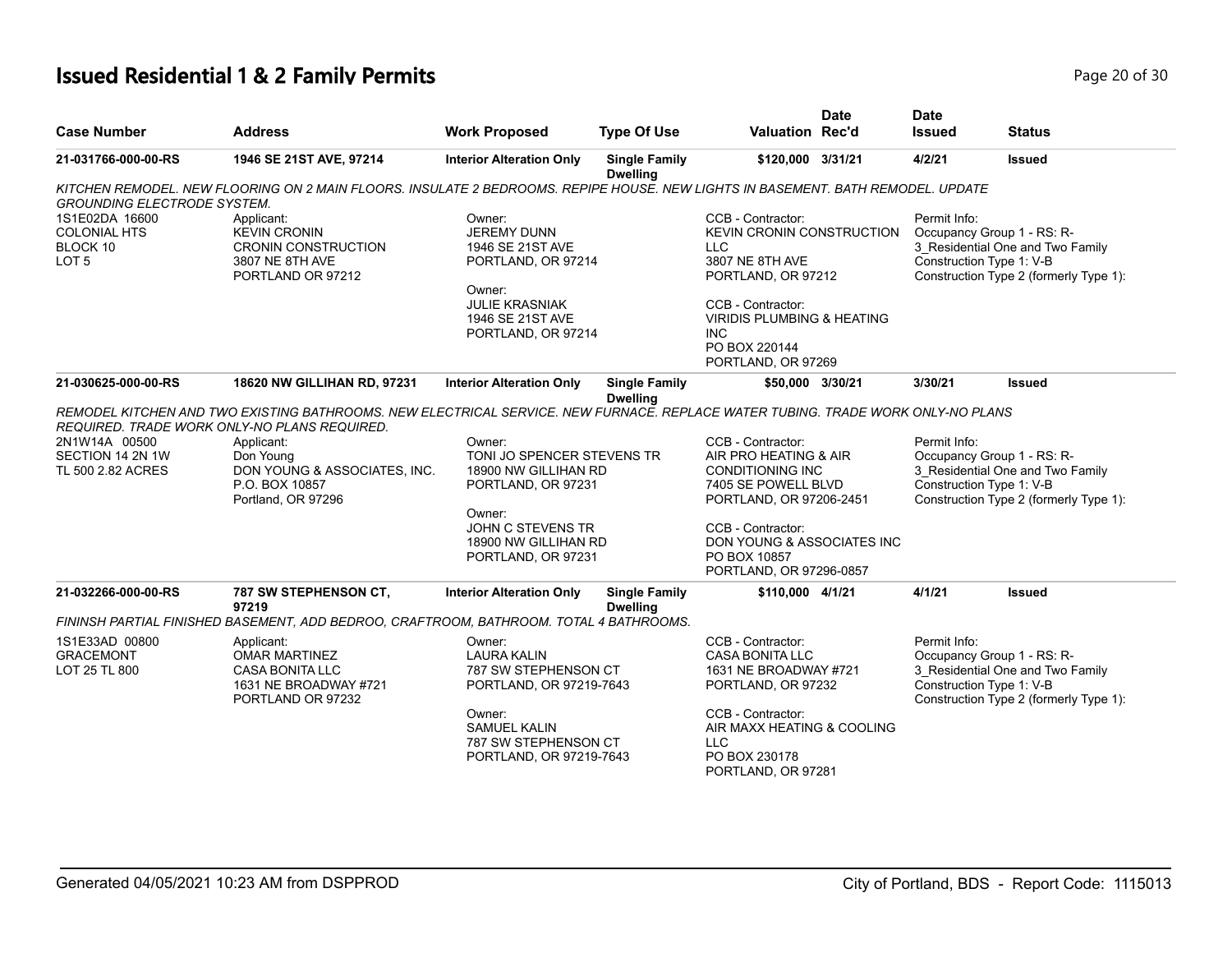# **Issued Residential 1 & 2 Family Permits Page 21 of 30 Page 21 of 30**

| <b>Case Number</b>                                                                                     | <b>Address</b>                                                                                             | <b>Work Proposed</b>                                                                                                                                | <b>Type Of Use</b>                      | <b>Valuation Rec'd</b>                                                                                             | <b>Date</b>     | <b>Date</b><br><b>Issued</b>             | <b>Status</b>                                                                                            |
|--------------------------------------------------------------------------------------------------------|------------------------------------------------------------------------------------------------------------|-----------------------------------------------------------------------------------------------------------------------------------------------------|-----------------------------------------|--------------------------------------------------------------------------------------------------------------------|-----------------|------------------------------------------|----------------------------------------------------------------------------------------------------------|
| 21-030519-000-00-RS                                                                                    | 3637 SW 38TH AVE, 97221                                                                                    | <b>Interior Alteration Only</b>                                                                                                                     | <b>Single Family</b><br><b>Dwelling</b> | \$65,000 3/29/21                                                                                                   |                 | 3/29/21                                  | <b>Issued</b>                                                                                            |
| <b>KITCHEN REMODEL.</b>                                                                                |                                                                                                            |                                                                                                                                                     |                                         |                                                                                                                    |                 |                                          |                                                                                                          |
| 1S1E08CA 02400<br>SECTION 08 1S 1E<br>TL 2400 0.23 ACRES                                               | Applicant:<br><b>STEVEN R KEM</b><br><b>KEMS WOODWORKS LLC</b><br>PO BOX 396<br>CORNELIUS, OR 97113        | Owner:<br><b>KEITH FORMAN</b><br>3637 SW 38TH AVE<br>PORTLAND, OR 97221<br>Owner:<br><b>LAUREN FORMAN</b><br>3637 SW 38TH AVE<br>PORTLAND, OR 97221 |                                         | CCB - Contractor:<br><b>STEVEN R KEM</b><br><b>KEMS WOODWORKS LLC</b><br>PO BOX 396<br>CORNELIUS, OR 97113         |                 | Permit Info:<br>Construction Type 1: V-B | Occupancy Group 1 - RS: R-<br>3 Residential One and Two Family<br>Construction Type 2 (formerly Type 1): |
| 21-030633-000-00-RS                                                                                    | 2574 NE 30TH AVE, 97212                                                                                    | <b>Interior Alteration Only</b>                                                                                                                     | <b>Single Family</b><br><b>Dwelling</b> |                                                                                                                    | \$5.000 3/30/21 | 3/30/21                                  | <b>Final</b>                                                                                             |
|                                                                                                        | <b>VOLUNTARY CONNECTION OF FRAMING TO FOUNDATION</b>                                                       |                                                                                                                                                     |                                         |                                                                                                                    |                 |                                          |                                                                                                          |
| 1N1E25BD 23200<br><b>CHARLESTONS ADD</b><br>BLOCK <sub>5</sub><br>LOT <sub>14</sub><br>S 18' OF LOT 15 | Applicant:<br>DARYL HARE<br><b>SECURE SEISMIC LLC</b><br>12751 NE WHITAKER WAY<br>PORTLAND, OR 97230       | Owner:<br>ROSEMARY L DUFFY REV TR<br>2574 NE 30TH AVE<br>PORTLAND, OR 97212                                                                         |                                         | CCB - Contractor:<br><b>DARYL HARE</b><br><b>SECURE SEISMIC LLC</b><br>12751 NE WHITAKER WAY<br>PORTLAND, OR 97230 |                 | Permit Info:<br>Construction Type 1: V-B | Occupancy Group 1 - RS: R-<br>3 Residential One and Two Family<br>Construction Type 2 (formerly Type 1): |
| 21-031642-000-00-RS                                                                                    | 6600 SE 57TH AVE, 97206                                                                                    | <b>Interior Alteration Only</b>                                                                                                                     | <b>Single Family</b><br><b>Dwelling</b> |                                                                                                                    | \$3,900 3/31/21 | 3/31/21                                  | <b>Under Inspection</b>                                                                                  |
|                                                                                                        | <b>VOLUNTARY CONNECTION OF FRAMING TO FOUNDATION</b>                                                       |                                                                                                                                                     |                                         |                                                                                                                    |                 |                                          |                                                                                                          |
| 1S2E19AA 03904<br><b>BEULAH</b><br>LOT <sub>4</sub>                                                    | Applicant:<br>Michael Weber<br><b>NW Seismic Retrofitters</b><br>P O BOX 18058<br>PORTLAND OR 97212        | Owner:<br>PETER SWINTON<br>6600 SE 57TH AVE<br>PORTLAND, OR 97206<br>Owner:<br><b>JORDAN HAFERBIER</b><br>6600 SE 57TH AVE<br>PORTLAND, OR 97206    |                                         | CCB - Contractor:<br><b>MICHAEL WIEBER</b><br>ELYSIUM CONSTRUCTION LLC<br>PO BOX 18058<br>PORTLAND, OR 97218       |                 | Permit Info:<br>Construction Type 1: V-B | Occupancy Group 1 - RS: R-<br>3_Residential One and Two Family<br>Construction Type 2 (formerly Type 1): |
| 21-009259-000-00-RS                                                                                    | 1624 SE FLAVEL ST, 97202                                                                                   | <b>Interior Alteration Only</b>                                                                                                                     | <b>Single Family</b><br><b>Dwelling</b> | \$15,000 1/29/21                                                                                                   |                 | 3/31/21                                  | <b>Issued</b>                                                                                            |
|                                                                                                        | OPEN WALL BETWEEN KITCHEN AND DINING ROOM. RECONFIGURE KITCHEN AND REMODEL.                                |                                                                                                                                                     |                                         |                                                                                                                    |                 |                                          |                                                                                                          |
| 1S1E23AC 06700<br>CITY VIEW PK ADD & NO 2<br>BLOCK 15<br>LOT <sub>12</sub>                             | Applicant:<br><b>CLYDE MANCHESTER</b><br><b>HELP GROUP INC</b><br>10006 SW CANYON RD<br>PORTLAND, OR 97225 | Owner:<br>RANDY SCHULMAN<br>1624 SE FLAVEL ST<br>PORTLAND, OR 97202<br>Owner:<br><b>DELCIE ADAMS</b><br>1624 SE FLAVEL ST<br>PORTLAND, OR 97202     |                                         | CCB - Contractor:<br>HELPHOME ENERGY LIFE<br>PERFORMANCE GROUP INC<br>10006 SW CANYON RD<br>PORTLAND, OR 97225     |                 | Permit Info:<br>Construction Type 1: V-B | Occupancy Group 1 - RS: R-<br>3 Residential One and Two Family<br>Construction Type 2 (formerly Type 1): |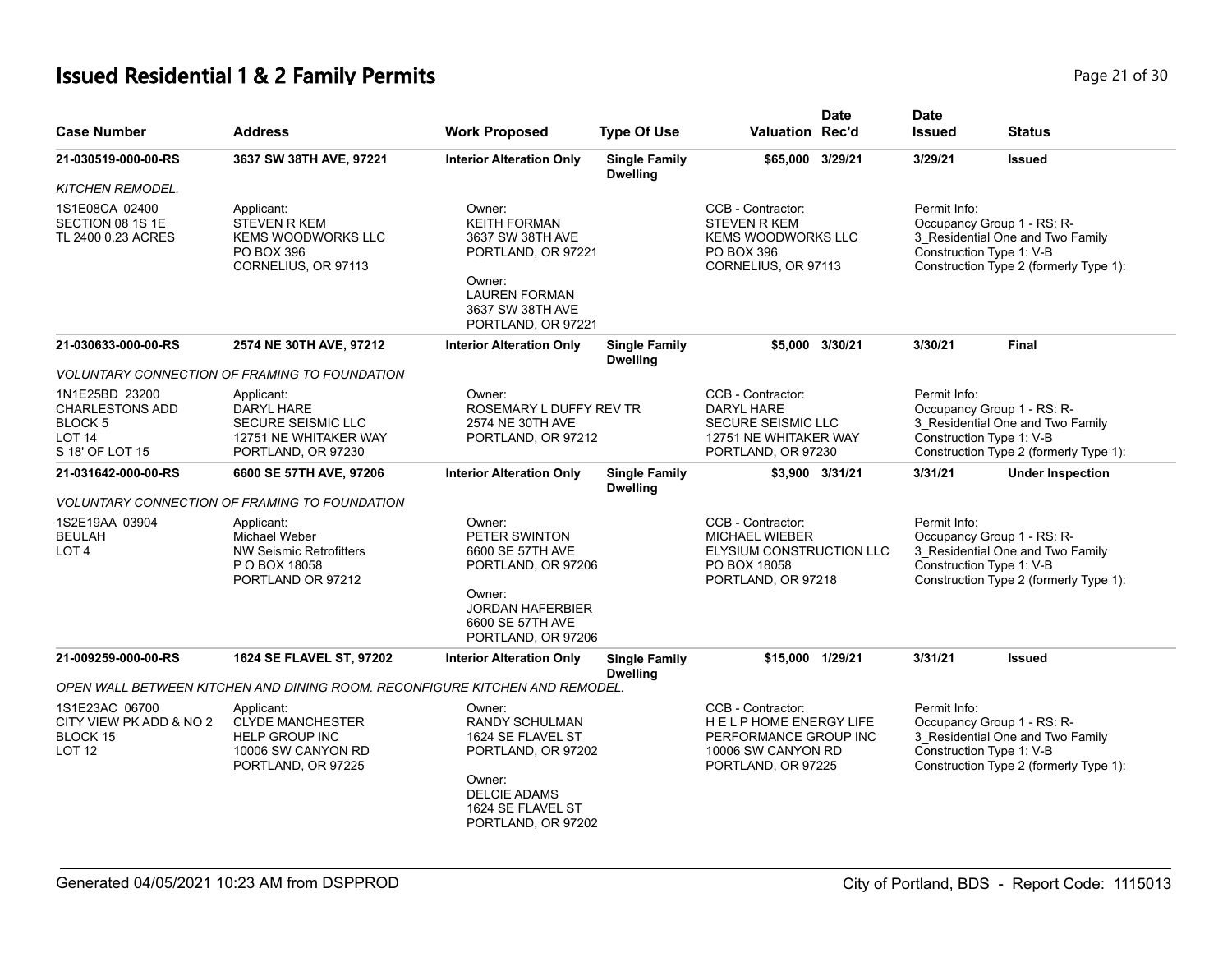# **Issued Residential 1 & 2 Family Permits Page 22 of 30 Page 22 of 30**

|                                        |                                                                                                                                     |                                                                             |                                         |                                             | <b>Date</b>     | <b>Date</b>                                                        |                                        |
|----------------------------------------|-------------------------------------------------------------------------------------------------------------------------------------|-----------------------------------------------------------------------------|-----------------------------------------|---------------------------------------------|-----------------|--------------------------------------------------------------------|----------------------------------------|
| <b>Case Number</b>                     | <b>Address</b>                                                                                                                      | <b>Work Proposed</b>                                                        | <b>Type Of Use</b>                      | <b>Valuation Rec'd</b>                      |                 | <b>Issued</b>                                                      | <b>Status</b>                          |
| 21-030629-000-00-RS                    | 2126 NW MILL POND RD, 97229                                                                                                         | <b>Interior Alteration Only</b>                                             | <b>Single Family</b><br><b>Dwelling</b> | \$10,000 3/30/21                            |                 | 3/30/21                                                            | <b>Issued</b>                          |
|                                        | REMODEL EXISTING HALL BATHROOM. ADD NEW RECESSED LIGHTING AND CIRCUIT FOR INFLOOR HEAT MAT. NEW CURBLESS SHOWER, TRADE WORK ONLY-NO |                                                                             |                                         |                                             |                 |                                                                    |                                        |
| <b>PLANS REQUIRED.</b>                 |                                                                                                                                     |                                                                             |                                         |                                             |                 |                                                                    |                                        |
| 1N1W26CB 02700                         | Applicant:                                                                                                                          | Owner:                                                                      |                                         | CCB - Contractor:                           |                 | Permit Info:                                                       |                                        |
| <b>MILL POND</b>                       | ZANE GOFF                                                                                                                           | <b>MICHAEL WRINN</b>                                                        |                                         | <b>ZANE GOFF</b>                            |                 |                                                                    | Occupancy Group 1 - RS: R-             |
| BLOCK <sub>3</sub>                     | NEIL KELLY CO INC                                                                                                                   | 2126 NW MILL POND RD                                                        |                                         | NEIL KELLY CO INC                           |                 |                                                                    | 3_Residential One and Two Family       |
| LOT <sub>3</sub>                       | 804 N ALBERTA ST<br>PORTLAND, OR 97217-2639                                                                                         | PORTLAND, OR 97229                                                          |                                         | 804 N ALBERTA ST<br>PORTLAND, OR 97217-2693 |                 | Construction Type 1: V-B<br>Construction Type 2 (formerly Type 1): |                                        |
|                                        |                                                                                                                                     | Owner:<br><b>VIVIAN WRINN</b><br>2126 NW MILL POND RD<br>PORTLAND, OR 97229 |                                         |                                             |                 |                                                                    |                                        |
| 21-030644-000-00-RS                    | 1202 SE 58TH AVE, 97215                                                                                                             | <b>Interior Alteration Only</b>                                             | <b>Single Family</b><br><b>Dwelling</b> |                                             | \$9,455 3/30/21 | 3/30/21                                                            | <b>Final</b>                           |
|                                        | <b>VOLUNTARY CONNECTION OF FRAMING TO FOUNDATION</b>                                                                                |                                                                             |                                         |                                             |                 |                                                                    |                                        |
| 1S2E06AD 05600                         | Applicant:                                                                                                                          | Owner:                                                                      |                                         | CCB - Contractor:                           |                 | Permit Info:                                                       |                                        |
| SECTION 06 1S 2E                       | Michael Weber                                                                                                                       | <b>ELLEN RUBINSTEIN</b>                                                     |                                         | <b>MICHAEL WIEBER</b>                       |                 |                                                                    | Occupancy Group 1 - RS: R-             |
| TL 5600 0.18 ACRES                     | <b>NW Seismic Retrofitters</b>                                                                                                      | 1202 SE 58TH AVE                                                            |                                         | ELYSIUM CONSTRUCTION LLC                    |                 |                                                                    | 3_Residential One and Two Family       |
|                                        | P O BOX 18058                                                                                                                       | PORTLAND, OR 97215                                                          |                                         | PO BOX 18058                                |                 |                                                                    | Construction Type 1: V-B               |
|                                        | PORTLAND OR 97212                                                                                                                   |                                                                             |                                         | PORTLAND, OR 97218                          |                 |                                                                    | Construction Type 2 (formerly Type 1): |
|                                        |                                                                                                                                     | Owner:<br><b>JOSHUA BAUDHUIN</b><br>1202 SE 58TH AVE<br>PORTLAND, OR 97215  |                                         |                                             |                 |                                                                    |                                        |
| 21-029675-000-00-RS                    | 7711 SE WOODSTOCK BLVD,                                                                                                             | <b>Interior Alteration Only</b>                                             | <b>Single Family</b>                    |                                             | \$1,500 3/26/21 | 3/31/21                                                            | <b>Issued</b>                          |
|                                        | 97206                                                                                                                               |                                                                             | <b>Dwelling</b>                         |                                             |                 |                                                                    |                                        |
| Convert existing closet into half bath |                                                                                                                                     |                                                                             |                                         |                                             |                 |                                                                    |                                        |
| 1S2E17DA 11200                         | Applicant:                                                                                                                          | Owner:                                                                      |                                         | CCB - Contractor:                           |                 | Permit Info:                                                       |                                        |
| <b>CHICAGO</b>                         | <b>MICHAEL GREGORY</b>                                                                                                              | EQUITY WEST LTH POOL III LLC                                                |                                         | <b>MICHAEL</b>                              |                 |                                                                    | Occupancy Group 1 - RS: R-             |
| BLOCK <sub>9</sub>                     | <b>JM ADVANTAGE LLC</b>                                                                                                             | 1761 3RD ST #103                                                            |                                         | <b>JM ADVANTAGE LLC</b>                     |                 |                                                                    | 3 Residential One and Two Family       |
| <b>LOT 14</b>                          | 19235 SE DEBORA DRIVE                                                                                                               | NORCO, CA 92860-2679                                                        |                                         | 19235 SE DEBORA DRIVE                       |                 |                                                                    | Construction Type 1: V-B               |
|                                        | DAMASCUS, OR 97089                                                                                                                  |                                                                             |                                         | DAMASCUS, OR 97089                          |                 |                                                                    | Construction Type 2 (formerly Type 1): |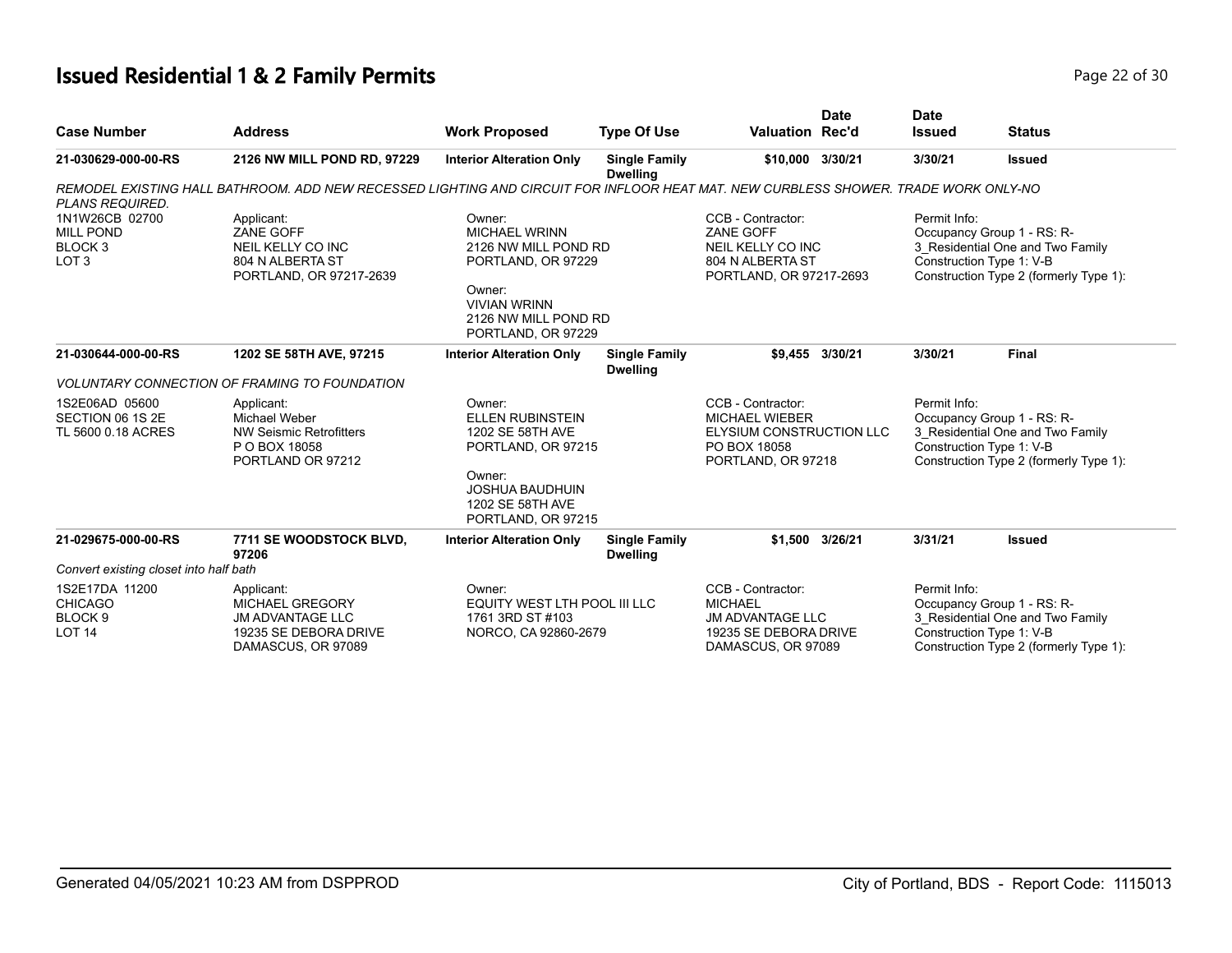#### **Issued Residential 1 & 2 Family Permits**

| Page 23 of 30 |  |  |  |
|---------------|--|--|--|
|---------------|--|--|--|

| <b>Case Number</b>                                                       | <b>Address</b>                                                                                                             | <b>Work Proposed</b>                                                                                                                                                  | <b>Type Of Use</b>                      | <b>Valuation Rec'd</b>                                                                                                                                                                                                                                        | <b>Date</b> | <b>Date</b><br><b>Issued</b> | <b>Status</b>                                                                                                                        |
|--------------------------------------------------------------------------|----------------------------------------------------------------------------------------------------------------------------|-----------------------------------------------------------------------------------------------------------------------------------------------------------------------|-----------------------------------------|---------------------------------------------------------------------------------------------------------------------------------------------------------------------------------------------------------------------------------------------------------------|-------------|------------------------------|--------------------------------------------------------------------------------------------------------------------------------------|
| 20-132016-000-00-RS                                                      | 1405 SE SHERRETT ST, 97202                                                                                                 | <b>Interior Alteration Only</b>                                                                                                                                       | <b>Single Family</b><br><b>Dwelling</b> | \$20,000 3/24/20                                                                                                                                                                                                                                              |             | 3/29/21                      | <b>Under Inspection</b>                                                                                                              |
|                                                                          | REMODEL KITCHEN. TRADE WORK ONLY-NO PLANS REQUIRED.                                                                        | **add main floor shear wall for future dormer project.                                                                                                                |                                         |                                                                                                                                                                                                                                                               |             |                              |                                                                                                                                      |
| 1S1E23CD 07000<br><b>SELLWOOD</b><br>BLOCK 59<br>LOT <sub>6</sub>        | Applicant:<br><b>DAVID LIPKIND</b><br>SHELBYVILLE PROPERTIES LLC<br>7216 SE SALMON ST<br>PORTLAND, OR 97215                | Owner:<br><b>THOMAS KARNES</b><br>1405 SE SHERRETT ST<br>PORTLAND, OR 97202-7133<br>Owner:<br><b>BARRETT KARNES</b><br>1405 SE SHERRETT ST<br>PORTLAND, OR 97202-7133 |                                         | CCB - Contractor:<br><b>GABES HEATING &amp; COOLING</b><br><b>LLC</b><br>14606 SE RACHEL LN<br>PORTLAND, OR 97236<br>PORTLAND, OR 97236<br>CCB - Contractor:<br><b>DAVID LIPKIND</b><br>SHELBYVILLE PROPERTIES LLC<br>7216 SE SALMON ST<br>PORTLAND, OR 97215 |             | Permit Info:                 | Occupancy Group 1 - RS: R-<br>3 Residential One and Two Family<br>Construction Type 1: V-B<br>Construction Type 2 (formerly Type 1): |
| 21-019616-000-00-RS                                                      | 1625 NE 48TH AVE, 97213                                                                                                    | <b>Interior Alteration Only</b>                                                                                                                                       | <b>Single Family</b><br><b>Dwelling</b> | \$24,000 3/1/21                                                                                                                                                                                                                                               |             | 3/30/21                      | <b>Issued</b>                                                                                                                        |
| Basement remodel, 3 egress windows                                       |                                                                                                                            |                                                                                                                                                                       |                                         |                                                                                                                                                                                                                                                               |             |                              |                                                                                                                                      |
| 1N2E30CD 21800<br><b>WIBERG HTS</b><br><b>BLOCK4</b><br>LOT <sub>2</sub> | Applicant:<br><b>JAMES KREIPE</b><br>SQUARE DEAL REMODELING CO<br><b>INC</b><br>8603 SE STARK STREET<br>PORTLAND, OR 97216 | Owner:<br><b>HEATHER LAW</b><br>1625 NE 48TH AVE<br>PORTLAND, OR 97213-2139<br>Owner:<br><b>STEPHEN KORPI</b><br>1625 NE 48TH AVE<br>PORTLAND, OR 97213-2139          |                                         | CCB - Contractor:<br><b>JAMES KREIPE</b><br>SQUARE DEAL REMODELING<br>CO INC<br>8603 SE STARK STREET<br>PORTLAND, OR 97216                                                                                                                                    |             | Permit Info:                 | Occupancy Group 1 - RS: R-<br>3 Residential One and Two Family<br>Construction Type 1: V-B<br>Construction Type 2 (formerly Type 1): |

**Total # of RS Interior Alteration Only permits issued: 22 Total valuation of RS Interior Alteration Only permits issued: \$737,575**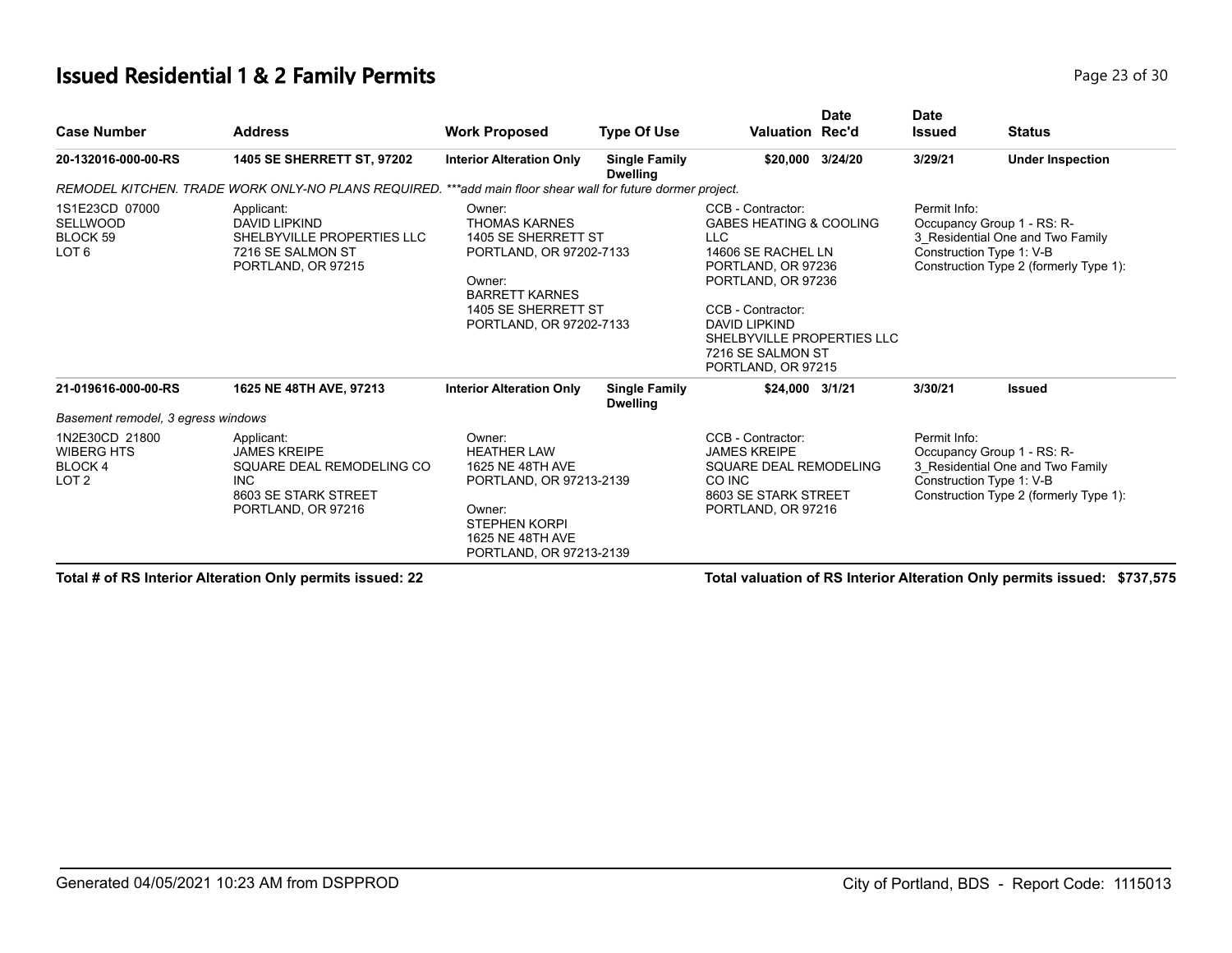# **Issued Residential 1 & 2 Family Permits**

| Page 24 of 30 |
|---------------|
|---------------|

| <b>Case Number</b>                                                                                                       | <b>Address</b>                                                                                                                                                                                                                                          | <b>Work Proposed</b>                                                                                                              | <b>Type Of Use</b>                       | <b>Valuation Rec'd</b>                                                                                                                                                                                                                                                                                                                                                                                                                       | <b>Date</b> | <b>Date</b><br><b>Issued</b>         | <b>Status</b>                                                                                                                                                                                                       |
|--------------------------------------------------------------------------------------------------------------------------|---------------------------------------------------------------------------------------------------------------------------------------------------------------------------------------------------------------------------------------------------------|-----------------------------------------------------------------------------------------------------------------------------------|------------------------------------------|----------------------------------------------------------------------------------------------------------------------------------------------------------------------------------------------------------------------------------------------------------------------------------------------------------------------------------------------------------------------------------------------------------------------------------------------|-------------|--------------------------------------|---------------------------------------------------------------------------------------------------------------------------------------------------------------------------------------------------------------------|
| 20-155381-000-00-RS                                                                                                      | 10161 N ALLEGHENY AVE - Unit<br>B, 97203                                                                                                                                                                                                                | <b>New Construction</b>                                                                                                           | <b>Accessory</b><br><b>Dwelling Unit</b> | \$77,517 6/22/20                                                                                                                                                                                                                                                                                                                                                                                                                             |             | 3/31/21                              | <b>Issued</b>                                                                                                                                                                                                       |
|                                                                                                                          | SINGLE PDF - DETACHED ACCESSORY DWELLING UNIT /2-STORY/ NO GARAGE / PRESCRIPTIVE / FLAT LOT Septic Decommissioning Required. Call for Inspection 842.                                                                                                   |                                                                                                                                   |                                          |                                                                                                                                                                                                                                                                                                                                                                                                                                              |             |                                      |                                                                                                                                                                                                                     |
| 1N1E06CB 16900                                                                                                           | Applicant:<br><b>RICHARD ADAMS</b><br><b>FASTER PERMITS</b><br>2000 SW 1ST AVENUE SUITE 420<br>PORTLAND, OR 97201                                                                                                                                       | Owner:<br>Mark Wilde<br><b>WILDE PROPERTIES INC</b><br>5933 NE FLANDERS ST<br>PORTLAND, OR 97213-3739                             |                                          | CCB - Contractor:<br><b>MARK WILDE</b><br><b>WILDE PROPERTIES INC</b><br>5933 NE FLANDERS ST<br>PORTLAND, OR 97213<br>CCB - Contractor:<br>ALLSCOPE PLUMBING &<br><b>CONSTRUCTION LLC</b><br>18859 SW BUTTERNUT ST<br>BEAVERTON, OR 97078<br>CCB - Contractor:<br><b>RIVER CITY ELECTRIC INC.</b><br>4733 N ADAMS ST<br>CAMAS, WA 98607<br>CCB - Contractor:<br>JMER HEATING AND COOLING<br><b>LLC</b><br>PO BOX 90774<br>PORTLAND, OR 97290 |             | Permit Info:                         | Occupancy Group 1 - RS: R-<br>3 Residential One and Two Family<br>Construction Type 1: V-B<br>Construction Type 2 (formerly Type 1):<br>Total Square Footage - Display Only: 633<br>Number of New Dwelling Units: 1 |
| 21-030111-000-00-RS                                                                                                      | 58 NE COOK ST, 97212                                                                                                                                                                                                                                    | <b>New Construction</b>                                                                                                           | <b>Accessory</b><br><b>Structure</b>     | \$21,783 3/28/21                                                                                                                                                                                                                                                                                                                                                                                                                             |             | 4/2/21                               | <b>Under Inspection</b>                                                                                                                                                                                             |
| MECHANICAL, ELECTRICAL AND PLUMBING.<br>1N1E27AA 11200<br><b>WILLIAMS AVE ADD</b><br>BLOCK <sub>8</sub><br><b>LOT 19</b> | SINGLE PDF NEW 451 SF DETACHED ACCESSORY STRUCTURE, NEW SPACE FOR CERAMICS/UTILITY STUDIO. 1 NEW SINK. 51 SF FOR STORAGE ROOM. ASSOCIATED<br>Applicant:<br><b>SCOTT CRAIG</b><br><b>CRAIG DESIGN GROUP LLC</b><br>922 SE 38TH AVE<br>PORTLAND, OR 97214 | Owner:<br><b>CUONG LAM</b><br>58 NE COOK ST<br>PORTLAND, OR 97212<br>Owner:<br>AARON SCOTT<br>58 NE COOK ST<br>PORTLAND, OR 97212 |                                          | CCB - Contractor:<br><b>SCOTT CRAIG</b><br><b>CRAIG DESIGN GROUP LLC</b><br>922 SE 38TH AVE<br>PORTLAND, OR 97214                                                                                                                                                                                                                                                                                                                            |             | Permit Info:<br>Garage\Utility Misc. | Occupancy Group 1 - RS: U Private<br>Construction Type 1: V-B<br>Construction Type 2 (formerly Type 1):<br>Total Square Footage - Display Only: 451                                                                 |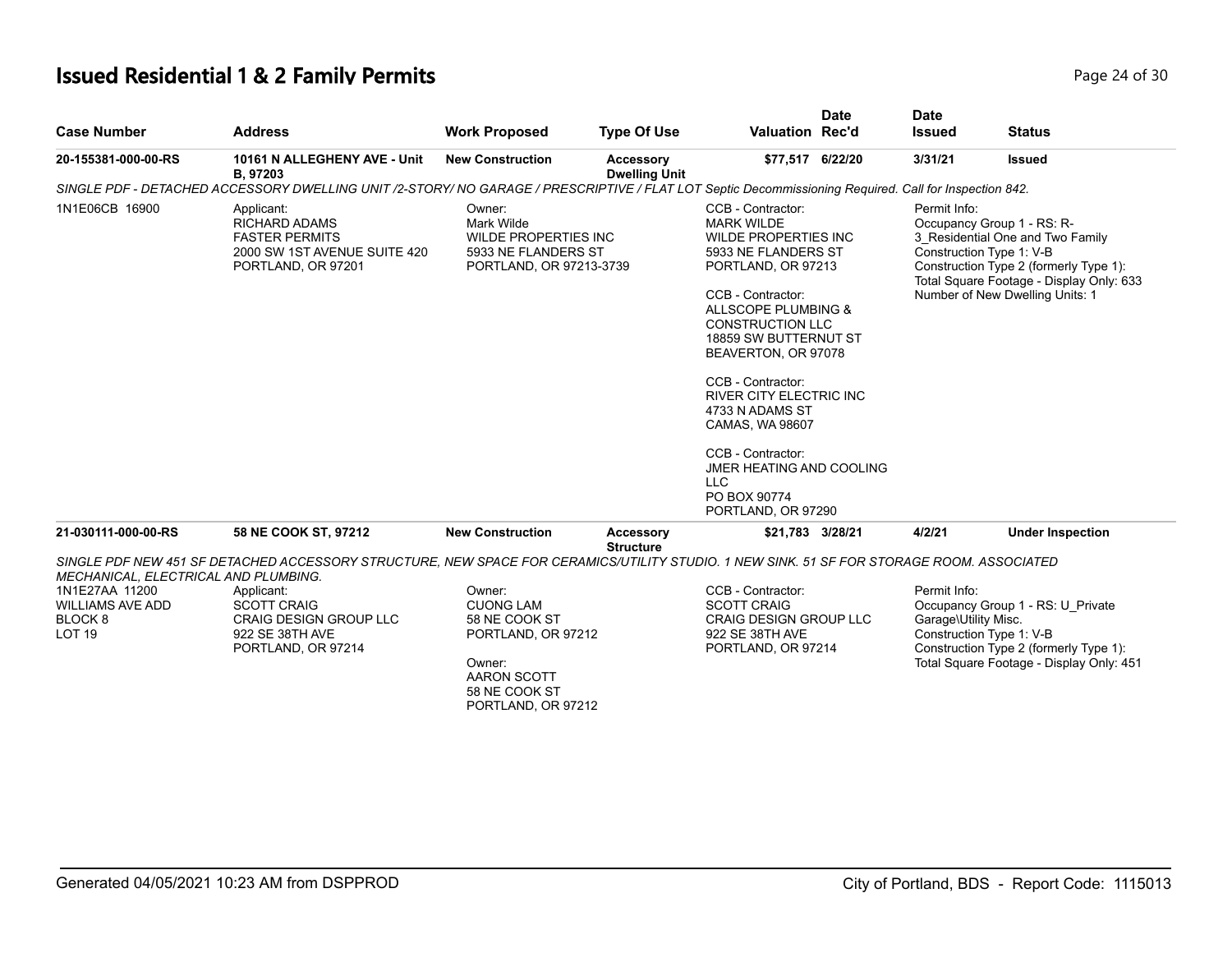# **Issued Residential 1 & 2 Family Permits Page 25 of 30 Page 25 of 30**

| <b>Case Number</b>                                                                                 | <b>Address</b>                                                                                                                                                                                  | <b>Work Proposed</b>                                                                                                                                                 | <b>Type Of Use</b>                       | Valuation Rec'd                                                                                                                                 | <b>Date</b>       | <b>Date</b><br><b>Issued</b>                                             | <b>Status</b>                                                                                                                                       |
|----------------------------------------------------------------------------------------------------|-------------------------------------------------------------------------------------------------------------------------------------------------------------------------------------------------|----------------------------------------------------------------------------------------------------------------------------------------------------------------------|------------------------------------------|-------------------------------------------------------------------------------------------------------------------------------------------------|-------------------|--------------------------------------------------------------------------|-----------------------------------------------------------------------------------------------------------------------------------------------------|
| 20-206153-000-00-RS                                                                                | 12790 S FIELDING RD, 97034                                                                                                                                                                      | <b>New Construction</b>                                                                                                                                              | <b>Accessory</b><br><b>Structure</b>     |                                                                                                                                                 | \$18,354 10/26/20 | 4/2/21                                                                   | <b>Issued</b>                                                                                                                                       |
|                                                                                                    | SINGLE PDF REPLACING FLOATING GANGWAY AND ASSOCIATED FEATURES WITH NEW ELEVATED GANGWAY WITH ASSOCIATED FEATURES                                                                                |                                                                                                                                                                      |                                          |                                                                                                                                                 |                   |                                                                          |                                                                                                                                                     |
| 1S1E35CD 01200<br>SECTION 35 1S 1E<br>TL 1200 1.06 ACRES                                           | Applicant:<br><b>TINA FARRELLY</b><br>PACIFIC HABITAT SERVICES<br>9450 SW COMMERCE CIRCLE<br>SUITE 180<br>WILSONVILLE OR 97070                                                                  | Owner:<br><b>RENO, KAREN TR</b><br>12790 FIELDING RD<br>LAKE OSWEGO, OR 97034-1138<br>Owner:<br>RENO, CALVIN C TR<br>12790 FIELDING RD<br>LAKE OSWEGO, OR 97034-1138 |                                          | CCB - Contractor:<br><b>KENS FLOATATION SERVICE</b><br><b>INC</b><br>1701 CLACKAMETTE DR<br>OREGON CITY, OR 97045-1055<br>OREGON CITY, OR 97045 |                   | Permit Info:<br>Construction Type 1: V-B                                 | Occupancy Group 1 - RS: U_Decks,<br>Patios, Porches, Carports<br>Construction Type 2 (formerly Type 1):<br>Total Square Footage - Display Only: 760 |
| 19-190067-DFS-01-RS                                                                                | 11100 S RIVERWOOD RD, 97219                                                                                                                                                                     | <b>New Construction</b>                                                                                                                                              | Accessory<br><b>Structure</b>            |                                                                                                                                                 | \$1 3/29/21       | 3/29/21                                                                  | <b>Issued</b>                                                                                                                                       |
|                                                                                                    | SINGLE PDF- DFS DECK AND ATTACHMENTS FOR DOCK ON WILLAMETTE RIVER                                                                                                                               |                                                                                                                                                                      |                                          |                                                                                                                                                 |                   |                                                                          |                                                                                                                                                     |
| 1S1E35BA 00500<br>PALATINE HILL<br>LOT 1 TL 500                                                    | Applicant:<br><b>TINA FARRELLY</b><br><b>PACIFIC HABITAT SERVICES</b><br>9450 SW COMMERCE CIRCLE<br>SUITE 180<br>WILSONVILLE OR 97070                                                           | Owner:<br><b>JAMES MORSE</b><br>10515 SW ALLEN BLVD<br>BEAVERTON, OR 97005                                                                                           |                                          | CCB - Contractor:<br><b>KENS FLOATATION SERVICE</b><br><b>INC</b><br>1701 CLACKAMETTE DR<br>OREGON CITY, OR 97045-1055<br>OREGON CITY, OR 97045 |                   | Permit Info:<br>Construction Type 1: V-B<br>1128                         | Occupancy Group 1 - RS: U_Decks,<br>Patios, Porches, Carports<br>Construction Type 2 (formerly Type 1):<br>Total Square Footage - Display Only:     |
| 20-204307-REV-01-RS                                                                                | 16635 SE BAXTER RD, 97080                                                                                                                                                                       | <b>New Construction</b>                                                                                                                                              | Accessory<br><b>Structure</b>            |                                                                                                                                                 | \$2,500 2/12/21   | 3/29/21                                                                  | <b>Issued</b>                                                                                                                                       |
|                                                                                                    | SINGLE PDF: VALUE ADDED REVISION TO CHANGE THE FOUNDATION                                                                                                                                       |                                                                                                                                                                      |                                          |                                                                                                                                                 |                   |                                                                          |                                                                                                                                                     |
| 1S3E19CC 00200<br>SECTION 19 1S 3E<br>TL 200 5.11 ACRES                                            | Applicant:<br><b>MELINDA WILDE</b><br>LINCOLN LOAN CO<br>PO BOX 14652<br>PORTLAND, OR 97293<br>Applicant:<br>Larry Cowlishaw<br><b>Method Construction</b><br>PO Box 33822<br>Portland OR 97292 | Owner:<br>LINCOLN LOAN CO<br>PO BOX 14652<br>PORTLAND, OR 97293-0652                                                                                                 |                                          | CCB - Contractor:<br><b>LARRY COWLISHAW</b><br><b>METHOD CONSTRUCTION</b><br><b>INCORPORATED</b><br>PO BOX 33822<br>PORTLAND, OR 97292          |                   | Permit Info:<br>Garage\Utility Misc.<br>Construction Type 1: V-B<br>2700 | Occupancy Group 1 - RS: U_Private<br>Construction Type 2 (formerly Type 1):<br>Total Square Footage - Display Only:                                 |
| 20-228354-000-00-RS                                                                                | 10200 SW 61ST AVE, 97219                                                                                                                                                                        | <b>New Construction</b>                                                                                                                                              | Decks, Fences,<br><b>Retaining Walls</b> | \$16,422 4/1/21                                                                                                                                 |                   | 4/1/21                                                                   | <b>Issued</b>                                                                                                                                       |
|                                                                                                    | SINGLE PDF INCREASE EXISTING DECK SIZE AT REAR OF HOUSE                                                                                                                                         |                                                                                                                                                                      |                                          |                                                                                                                                                 |                   |                                                                          |                                                                                                                                                     |
| 1S1E30CB 02000<br><b>TUALATIN SLOPES</b><br><b>BLOCK7</b><br>LOT <sub>4</sub><br>LOT 5 EXC SLY 10' | Applicant:<br>NORBERTO VERGARA                                                                                                                                                                  | Owner:<br>NORBERTO P JR VERGARA<br>10200 SW 61ST AVE<br>PORTLAND, OR 97219                                                                                           |                                          | CCB - Contractor:<br><b>MICHAEL ANTHONY</b><br><b>CHRISTOPHER JOHNSON</b><br>130 NE 71ST AVE<br>PORTLAND, OR 97213                              |                   | Permit Info:<br>Construction Type 1: V-B                                 | Occupancy Group 1 - RS: U_Decks,<br>Patios, Porches, Carports<br>Construction Type 2 (formerly Type 1):<br>Total Square Footage - Display Only: 680 |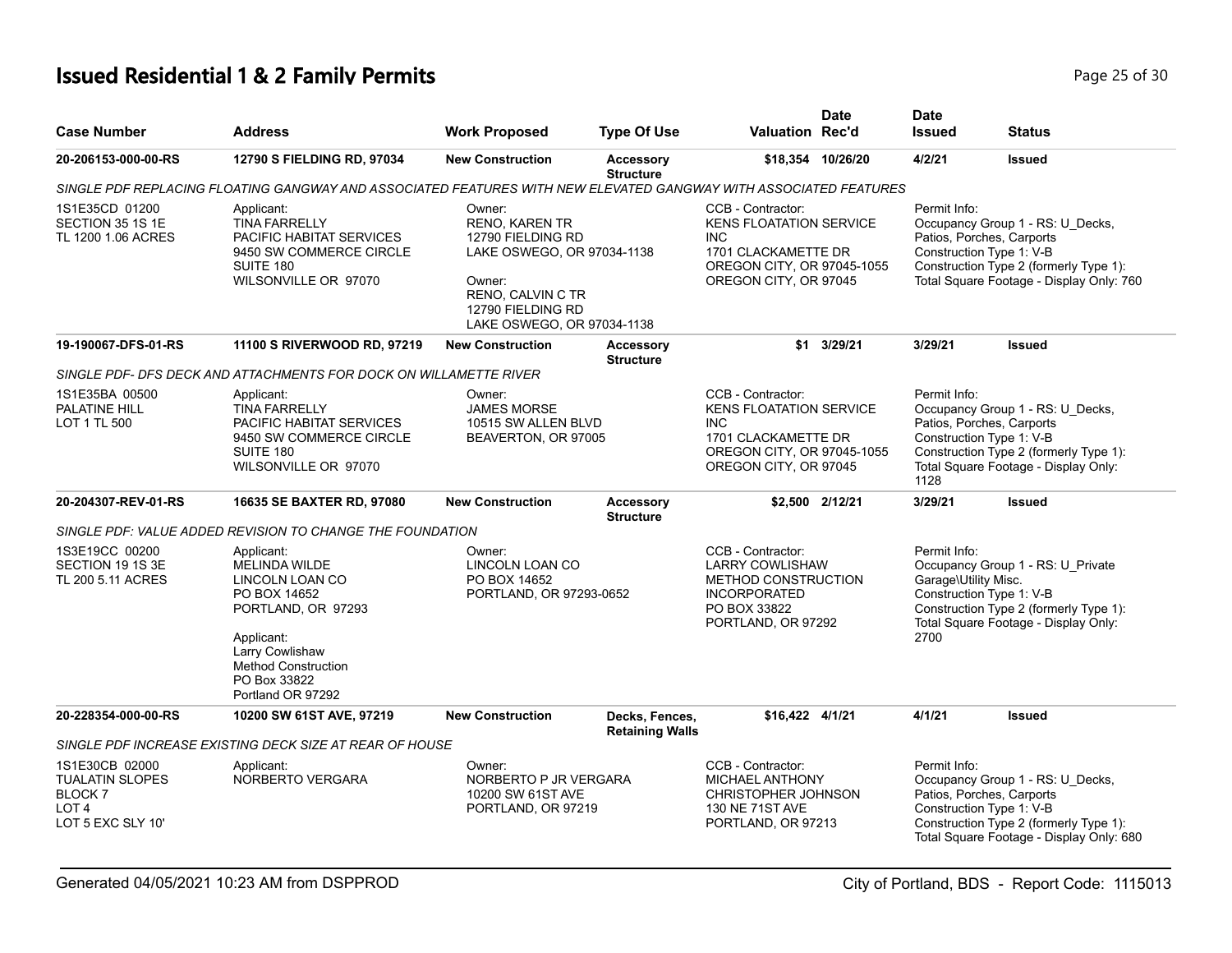# **Issued Residential 1 & 2 Family Permits Page 26 of 30 Page 26 of 30**

| <b>Case Number</b>                                                      | <b>Address</b>                                                                                                                    | <b>Work Proposed</b>                                                                                                                                              | <b>Type Of Use</b> | <b>Valuation Rec'd</b>                                                                                                                                                                                                                                                                                                                                                                                                                                                                                                         | <b>Date</b>       | <b>Date</b><br><b>Issued</b>         | <b>Status</b>                                                                                                                                                                                                      |
|-------------------------------------------------------------------------|-----------------------------------------------------------------------------------------------------------------------------------|-------------------------------------------------------------------------------------------------------------------------------------------------------------------|--------------------|--------------------------------------------------------------------------------------------------------------------------------------------------------------------------------------------------------------------------------------------------------------------------------------------------------------------------------------------------------------------------------------------------------------------------------------------------------------------------------------------------------------------------------|-------------------|--------------------------------------|--------------------------------------------------------------------------------------------------------------------------------------------------------------------------------------------------------------------|
| 20-182098-000-00-RS                                                     | 2911 SE 18TH AVE, 97202<br>SINGLE PDF: NEW DUPLEX/THREE STORY/ATTACHED GARAGES/FLAT LOT/COMPLEX                                   | <b>New Construction</b>                                                                                                                                           | <b>Duplex</b>      | \$601,220 9/1/20                                                                                                                                                                                                                                                                                                                                                                                                                                                                                                               |                   | 3/29/21                              | <b>Under Inspection</b>                                                                                                                                                                                            |
| 1S1E11AB 19800                                                          | Applicant:<br><b>KEVIN PARTAIN</b><br><b>URBAN VISIONS</b><br>223 NE 56TH AVENUE<br>PORTLAND, OR 97213                            | Owner:<br><b>JULENE LEE</b><br>1725 SE BROOKLYN ST #1735<br>PORTLAND, OR 97202<br>Owner:<br><b>EUGENE HALL</b><br>1725 SE BROOKLYN ST #1735<br>PORTLAND, OR 97202 |                    | CCB - Contractor:<br>Gary L. Phillis<br>PHILLIS CONSTRUCTION CO<br>9409 NE COLFAX ST<br>PORTLAND, OR 97220<br>CCB - Contractor:<br>RENAISSANCE CUSTOM<br><b>HOMES LLC</b><br>16771 BOONES FERRY RD<br>LAKE OSWEGO, OR 97035<br>CCB - Contractor:<br>FISH CONSTRUCTION NW INC<br>6401 NE 33RD AVENUE<br>PORTLAND, OR 97211<br>CCB - Contractor:<br>RUSSELL & SONS PLUMBING<br><b>INC</b><br>6015 NE 88TH ST<br>VANCOUVER, WA 98665<br>CCB - Contractor:<br><b>LANTIL LLC</b><br>11490 SE JENNIFER STREET<br>CLACKAMAS, OR 97015 |                   | Permit Info:<br>B<br>5308            | Occupancy Group 1 - RS: R-<br>3 Residential One and Two Family<br>Construction Type 1: V-B<br>Construction Type 2 (formerly Type 1): V-<br>Total Square Footage - Display Only:<br>Number of New Dwelling Units: 2 |
| 05-156540-REV-02-RS                                                     | 1266 SE 47TH AVE, 97215<br>PAPER FILE REVISION TO REMOVE 1/2 BATHROOM FROM 2ND LEVEL OF GARAGE                                    | <b>New Construction</b>                                                                                                                                           | Garage/Carport     |                                                                                                                                                                                                                                                                                                                                                                                                                                                                                                                                | $$0$ 3/31/21      | 4/1/21                               | <b>Issued</b>                                                                                                                                                                                                      |
| 1S2E06BD 12500<br><b>NEWTON</b><br>LOT 8                                | Applicant:<br>THOMAS KOESTLER<br>1266 SE 47TH AVE<br>PORTLAND, OR 97215                                                           | Owner:<br><b>THOMAS KOESTLER</b><br>1266 SE 47TH AVE<br>PORTLAND, OR 97215-2512                                                                                   |                    |                                                                                                                                                                                                                                                                                                                                                                                                                                                                                                                                |                   | Permit Info:                         | Occupancy Group 1 - RS: U1<br>Construction Type 2 (formerly Type 1):<br>Construction Type 1: V-N                                                                                                                   |
| 20-213411-000-00-RS                                                     | 4907 SW ILLINOIS ST, 97221<br>SINGLE PDF NEW DETACHED GARAGE ABOUT 325 SQ FT. & 320 SF CONCRETE DRIVEWAY * TRADE PERMITS SEPARATE | <b>New Construction</b>                                                                                                                                           | Garage/Carport     |                                                                                                                                                                                                                                                                                                                                                                                                                                                                                                                                | \$15,649 11/13/20 | 4/2/21                               | <b>Issued</b>                                                                                                                                                                                                      |
| 1S1E18DD 03400<br><b>VERMONT HILLS</b><br>BLOCK 12<br>LOT <sub>19</sub> | Applicant:<br><b>GARY REED</b><br>4907 SW ILLINOIS ST<br>PORTLAND, OR 97221                                                       | Owner:<br><b>GARY REED</b><br>495 WILLAMINA AVE<br>FOREST GROVE, OR 97116<br>Owner:<br>ANGELA REED<br>495 WILLAMINA AVE<br>FOREST GROVE, OR 97116                 |                    |                                                                                                                                                                                                                                                                                                                                                                                                                                                                                                                                |                   | Permit Info:<br>Garage\Utility Misc. | Occupancy Group 1 - RS: U_Private<br>Construction Type 1: V-B<br>Construction Type 2 (formerly Type 1):<br>Total Square Footage - Display Only: 324                                                                |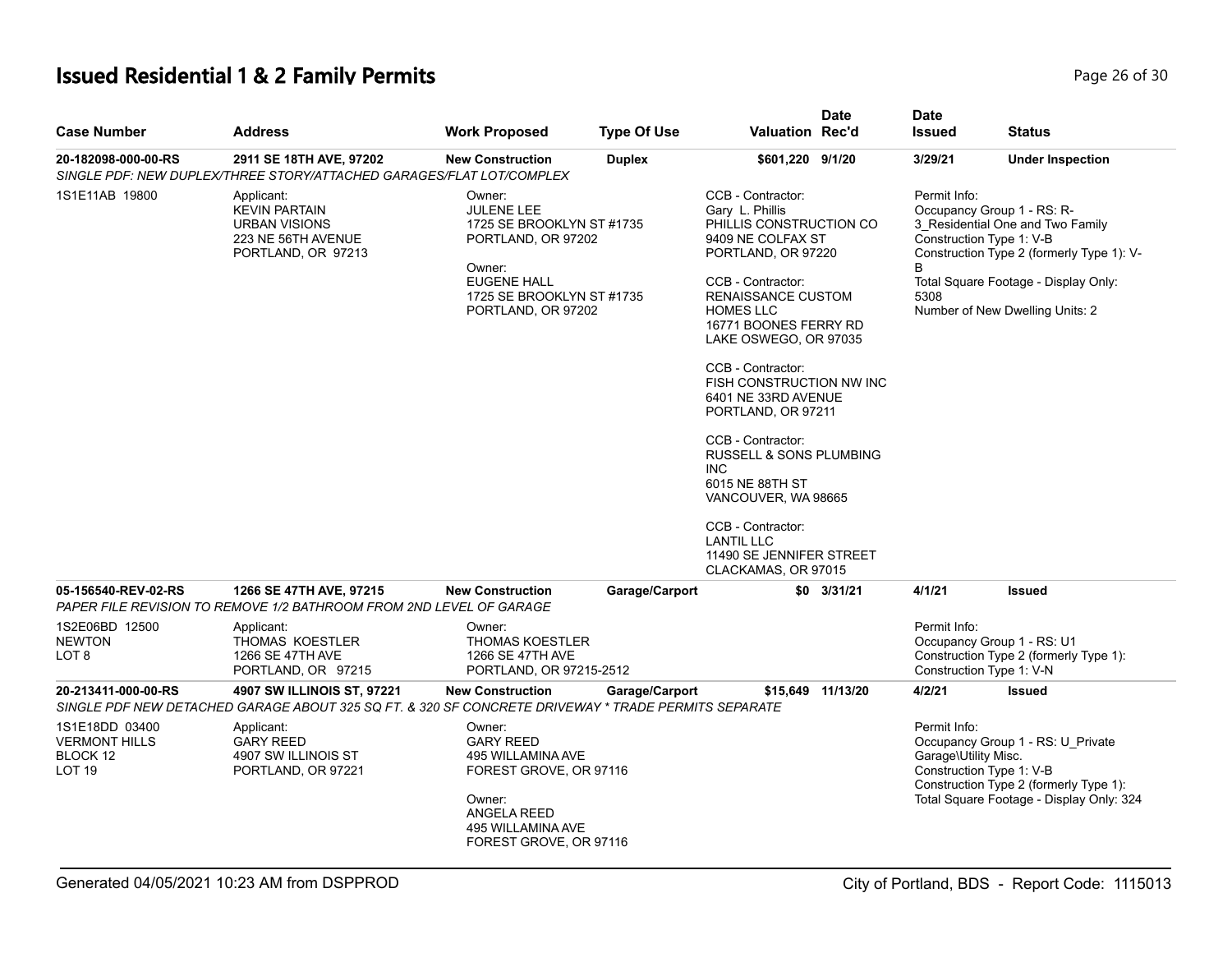# **Issued Residential 1 & 2 Family Permits Page 27 of 30 Page 27 of 30**

| <b>Case Number</b>                                                      | <b>Address</b>                                                                                                                                                                                                                                       | <b>Work Proposed</b>                                                                                                                    | <b>Type Of Use</b>                      | <b>Valuation Rec'd</b>                                                                                                     | <b>Date</b> | <b>Date</b><br><b>Issued</b>         | <b>Status</b>                                                                                                                                                                                                      |
|-------------------------------------------------------------------------|------------------------------------------------------------------------------------------------------------------------------------------------------------------------------------------------------------------------------------------------------|-----------------------------------------------------------------------------------------------------------------------------------------|-----------------------------------------|----------------------------------------------------------------------------------------------------------------------------|-------------|--------------------------------------|--------------------------------------------------------------------------------------------------------------------------------------------------------------------------------------------------------------------|
| 20-211478-000-00-RS                                                     | 1034 NE 118TH AVE, 97220<br>SINGLE PDF - NEW 26 X 36 936 SQUARE FT GARAGE ON REAR OF PROPERTY/FLAT LOT/COMPLEX                                                                                                                                       | <b>New Construction</b>                                                                                                                 | Garage/Carport                          | \$45,209                                                                                                                   | 11/10/20    | 3/30/21                              | <b>Issued</b>                                                                                                                                                                                                      |
| 1N2E34AA 07900<br><b>EDISON</b><br>LOT 8 EXC E 100' & EXC N<br>60'      | Applicant:<br><b>RHIANNON MOORE</b><br><b>TUFF SHED</b><br>6500 NE HALSEY ST STE A<br>PORTLAND OR 97213                                                                                                                                              | Owner:<br>PHUONG VU<br>1034 NE 118TH AVE<br>PORTLAND, OR 97220<br>Owner:<br><b>NGHIA BUI</b><br>1034 NE 118TH AVE<br>PORTLAND, OR 97220 |                                         | CCB - Contractor:<br>TUFF SHED INC<br>1777 S HARRISON ST STE 600<br><b>DENVER, CO 80210</b>                                |             | Permit Info:<br>Garage\Utility Misc. | Occupancy Group 1 - RS: U Private<br>Construction Type 1: V-B<br>Construction Type 2 (formerly Type 1):<br>Total Square Footage - Display Only: 936                                                                |
| 19-148433-000-00-RS                                                     | 5865 SE TENINO ST, 97206                                                                                                                                                                                                                             | <b>New Construction</b>                                                                                                                 | <b>Single Family</b><br><b>Dwelling</b> | \$282,280 4/15/19                                                                                                          |             | 4/1/21                               | <b>Issued</b>                                                                                                                                                                                                      |
| SEPARATELY*** SPRINKLERS DFS**<br>1S2E19DD 09304<br>20-158839-000-00-RS | NEW SINGLE-FAMILY RESIDENCE/ 2-STORY/ 2-CAR GARAGE/ FLAT LOT/ COMPLEX***MECHANICAL, ELECTRICAL, AND PLUMBING PERMITS TO BE OBTAINED<br>Applicant:<br><b>BRADLEE HERSEY</b><br><b>FASTER PERMITS</b><br>2000 SW 1ST AVE, STE 420<br>PORTLAND OR 97201 | Owner:<br>EU HOMES LLC<br>4756 SW BEAVERTON HILLSDALE<br><b>HWY</b><br>PORTLAND, OR 97221-2912<br><b>New Construction</b>               |                                         | CCB - Contractor:<br>DREI CONSTRUCTION LLC<br>4756 SW BEAVERTON<br><b>HILLSDALE HWY</b><br>PORTLAND, OR 97221<br>\$230.404 | 6/30/20     | Permit Info:<br>B<br>2573            | Occupancy Group 1 - RS: R-<br>3 Residential One and Two Family<br>Construction Type 1: V-B<br>Construction Type 2 (formerly Type 1): V-<br>Total Square Footage - Display Only:<br>Number of New Dwelling Units: 1 |
|                                                                         | 2848 N WATTS ST, 97217                                                                                                                                                                                                                               |                                                                                                                                         | <b>Single Family</b><br><b>Dwelling</b> |                                                                                                                            |             | 4/2/21                               | <b>Issued</b>                                                                                                                                                                                                      |
| SEPERATE***                                                             | SINGLE PDF - NEW SINGLE FAMILY DWELLING / 2-STORY / NO GARAGE / FLAT LOT / COMPLEX *** ELECTRICAL MECHANICAL AND PLUMBING TO BE OBTAINED                                                                                                             |                                                                                                                                         |                                         |                                                                                                                            |             |                                      |                                                                                                                                                                                                                    |
| 1N1E09CA 18300<br>PENINSULAR ADD<br>BLOCK 10<br>LOT 36-38               | Applicant:<br><b>ETHAN WELT</b><br>PORTLAND OR<br><b>USA</b>                                                                                                                                                                                         | Owner:<br>ETHAN WELT<br>2840 N WATTS ST<br>PORTLAND, OR 97217<br>Owner:<br><b>MARCI JAMES</b><br>2840 N WATTS ST<br>PORTLAND, OR 97217  |                                         | CCB - Contractor:<br>PDX PROPERTY INNOVATIONS<br><b>LLC</b><br>6792 SW FLORENCE LN<br>PORTLAND, OR 97223                   |             | Permit Info:<br>B<br>1920            | Occupancy Group 1 - RS: R-<br>3 Residential One and Two Family<br>Construction Type 1: V-B<br>Construction Type 2 (formerly Type 1): V-<br>Total Square Footage - Display Only:<br>Number of New Dwelling Units: 1 |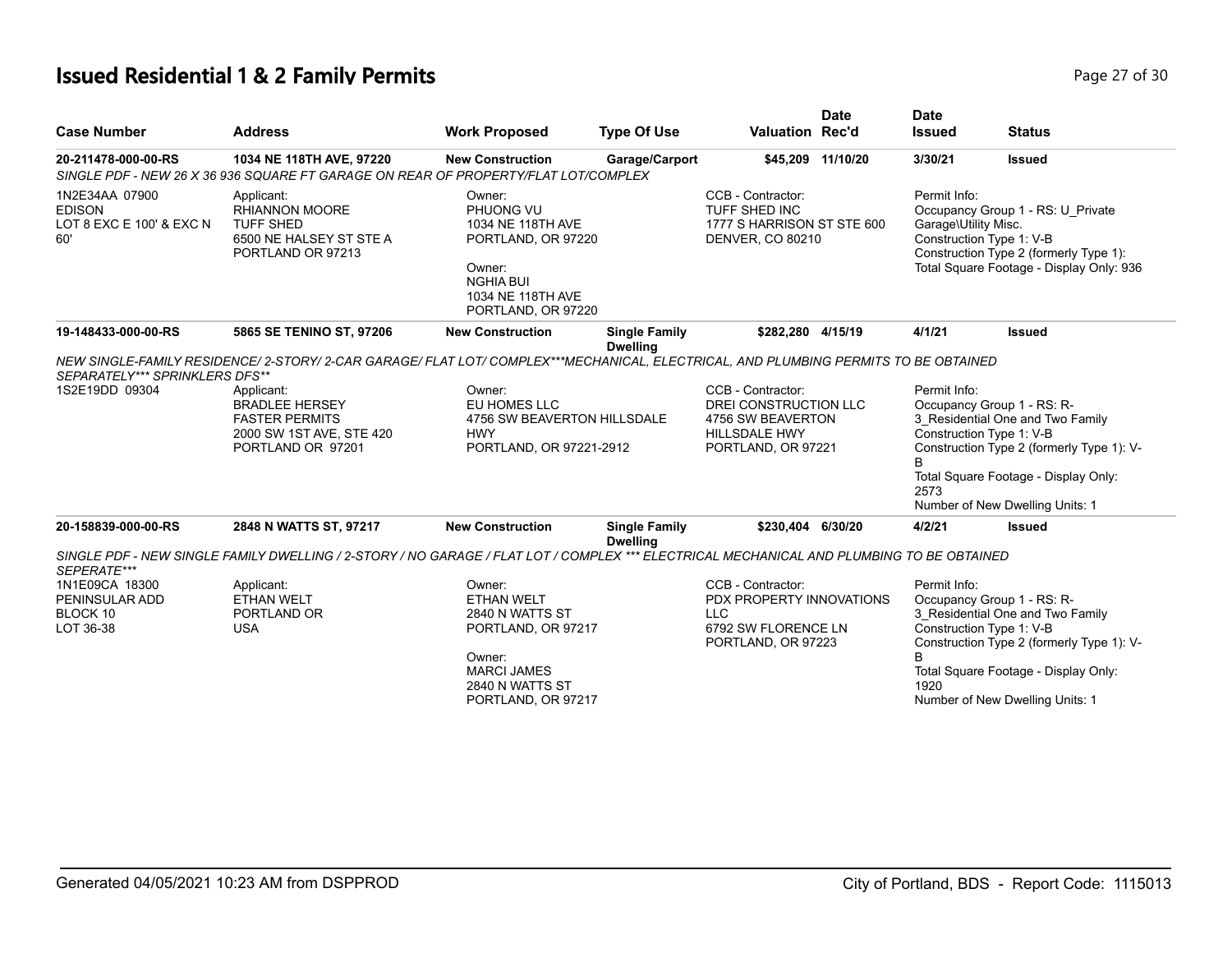# **Issued Residential 1 & 2 Family Permits Page 28 of 30 Page 28 of 30**

| <b>Case Number</b>  | <b>Address</b>                                                                                                        | <b>Work Proposed</b>                                                                                                                                                          | <b>Type Of Use</b>                      | <b>Valuation Rec'd</b>                                                                                                                                                                                                                                                                                                                                                                                                | <b>Date</b> | <b>Date</b><br><b>Issued</b> | <b>Status</b>                                                                                                                                                                                                      |
|---------------------|-----------------------------------------------------------------------------------------------------------------------|-------------------------------------------------------------------------------------------------------------------------------------------------------------------------------|-----------------------------------------|-----------------------------------------------------------------------------------------------------------------------------------------------------------------------------------------------------------------------------------------------------------------------------------------------------------------------------------------------------------------------------------------------------------------------|-------------|------------------------------|--------------------------------------------------------------------------------------------------------------------------------------------------------------------------------------------------------------------|
| 20-155372-000-00-RS | 10161 N ALLEGHENY AVE,<br>97203                                                                                       | <b>New Construction</b>                                                                                                                                                       | <b>Single Family</b><br><b>Dwelling</b> | \$141,295 6/22/20                                                                                                                                                                                                                                                                                                                                                                                                     |             | 3/31/21                      | <b>Issued</b>                                                                                                                                                                                                      |
|                     | SINGLE PDF - NEW SINGLE FAMILY DWELLING / 2-STORY / NO GARAGE / COMPLEX/ FLAT LOT **W/20-155381-RS FOR DETACHED ADU** |                                                                                                                                                                               |                                         |                                                                                                                                                                                                                                                                                                                                                                                                                       |             |                              |                                                                                                                                                                                                                    |
| 1N1E06CB 16900      | Applicant:<br><b>RICHARD ADAMS</b><br><b>FASTER PERMITS</b><br>2000 SW 1ST AVENUE SUITE 420<br>PORTLAND, OR 97201     | Owner:<br>Mark Wilde<br><b>WILDE PROPERTIES INC</b><br>5933 NE FLANDERS ST<br>PORTLAND, OR 97213-3739                                                                         |                                         | CCB - Contractor:<br><b>MARK WILDE</b><br><b>WILDE PROPERTIES INC</b><br>5933 NE FLANDERS ST<br>PORTLAND, OR 97213<br>CCB - Contractor:<br>ALLSCOPE PLUMBING &<br><b>CONSTRUCTION LLC</b><br>18859 SW BUTTERNUT ST<br>BEAVERTON, OR 97078<br>CCB - Contractor:<br><b>RIVER CITY ELECTRIC INC</b><br>4733 N ADAMS ST<br>CAMAS, WA 98607<br>CCB - Contractor:<br>JMER HEATING AND COOLING<br><b>LLC</b><br>PO BOX 90774 |             | Permit Info:<br>1210         | Occupancy Group 1 - RS: R-<br>3 Residential One and Two Family<br>Construction Type 1: V-B<br>Construction Type 2 (formerly Type 1): V-<br>Total Square Footage - Display Only:<br>Number of New Dwelling Units: 1 |
| 20-210787-000-00-RS | 6643 SE ASH PL, 97215                                                                                                 | <b>New Construction</b>                                                                                                                                                       | <b>Single Family</b>                    | PORTLAND, OR 97290<br>\$461,104 11/12/20                                                                                                                                                                                                                                                                                                                                                                              |             | 3/29/21                      | <b>Issued</b>                                                                                                                                                                                                      |
|                     | SINGLE PDF - NEW SINGLE FAMILY RESIDENCE / 3-STORY /ATTACHED 2-CAR GARAGE / SLOPED LOT / COMPLEX                      |                                                                                                                                                                               | <b>Dwelling</b>                         |                                                                                                                                                                                                                                                                                                                                                                                                                       |             |                              |                                                                                                                                                                                                                    |
| 1N2E32CC 01415      | Applicant:<br><b>CHRIS BROWN</b><br>YA/OS<br>2100 NW 19TH AVENUE #2<br>PORTLAND, OR 97209                             | Owner:<br><b>SARA BERGQVIST</b><br>1814 SE MADISON ST APT B<br>PORTLAND, OR 97214-3846<br>Owner:<br><b>IAN PLOSKER</b><br>1814 SE MADISON ST APT B<br>PORTLAND, OR 97214-3846 |                                         | CCB - Contractor:<br><b>STRUCTURE BUILD LLC</b><br>6205 NE 8TH AVE<br>PORTLAND, OR 97211                                                                                                                                                                                                                                                                                                                              |             | Permit Info:<br>B<br>4010    | Occupancy Group 1 - RS: R-<br>3 Residential One and Two Family<br>Construction Type 1: V-B<br>Construction Type 2 (formerly Type 1): V-<br>Total Square Footage - Display Only:<br>Number of New Dwelling Units: 1 |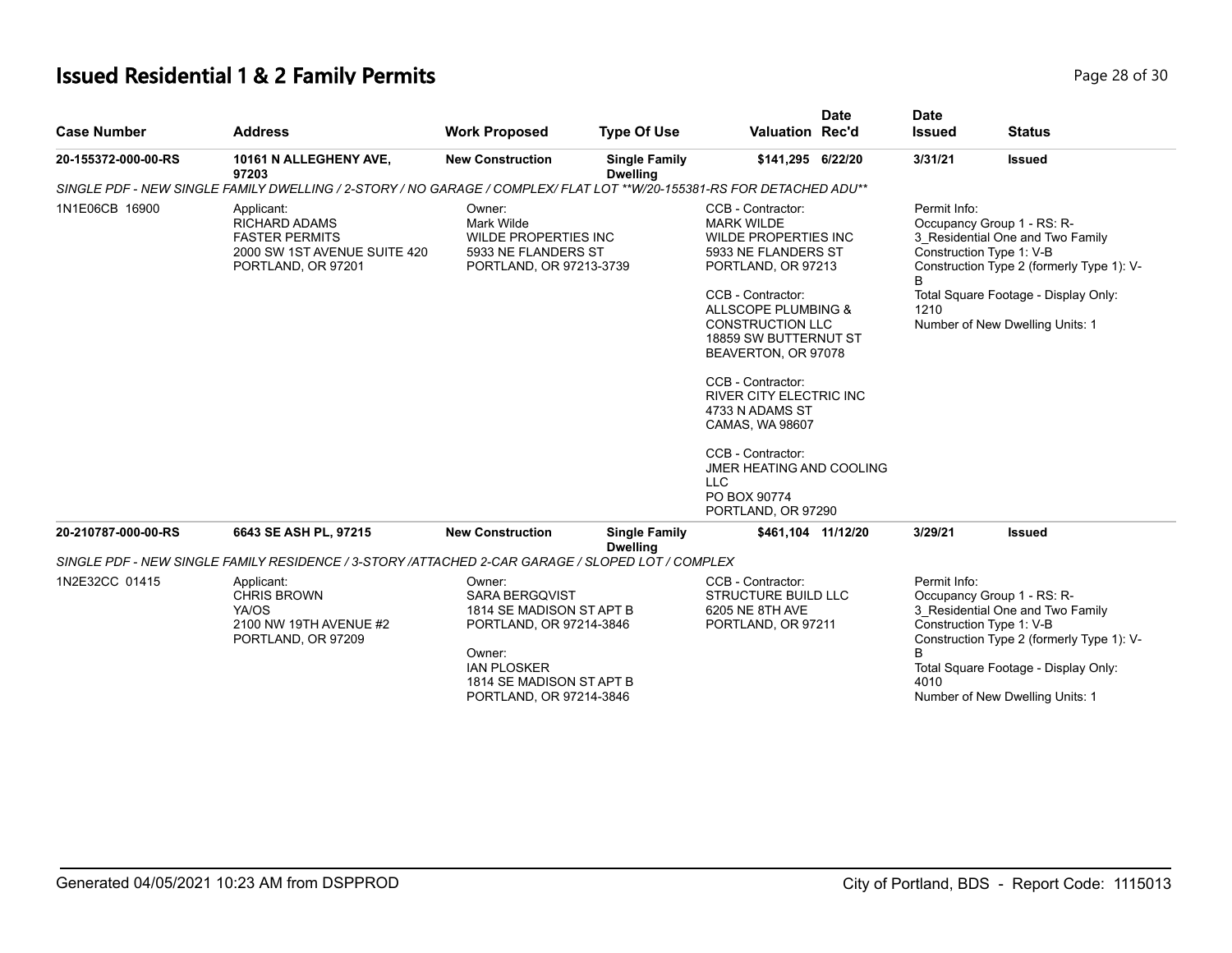# **Issued Residential 1 & 2 Family Permits Page 29 of 30 Page 29 of 30**

| <b>Case Number</b>                                                           | <b>Address</b>                                                                                                                | <b>Work Proposed</b>                                                                  | Type Of Use                             | <b>Valuation Rec'd</b>                                                                                                                                                                                                                                                                                                                                                                                                                                          | <b>Date</b> | <b>Date</b><br><b>Issued</b>                          | <b>Status</b>                                                                                                                                                                          |
|------------------------------------------------------------------------------|-------------------------------------------------------------------------------------------------------------------------------|---------------------------------------------------------------------------------------|-----------------------------------------|-----------------------------------------------------------------------------------------------------------------------------------------------------------------------------------------------------------------------------------------------------------------------------------------------------------------------------------------------------------------------------------------------------------------------------------------------------------------|-------------|-------------------------------------------------------|----------------------------------------------------------------------------------------------------------------------------------------------------------------------------------------|
| 21-003445-000-00-RS                                                          | 3465 NE 35TH PL, 97212                                                                                                        | <b>New Construction</b>                                                               | <b>Single Family</b>                    | \$365,642 1/19/21                                                                                                                                                                                                                                                                                                                                                                                                                                               |             | 3/31/21                                               | <b>Under Inspection</b>                                                                                                                                                                |
|                                                                              | SINGLE PDF - NEW SINGLE FAMILY RESIDENCE / 2-STORY / 2-CAR ATTACHED GARAGE / FLAT LOT / COMPLEX                               |                                                                                       | <b>Dwelling</b>                         |                                                                                                                                                                                                                                                                                                                                                                                                                                                                 |             |                                                       |                                                                                                                                                                                        |
| 1N1E25AB 02100                                                               | Applicant:<br><b>KEVIN PARTAIN</b><br><b>URBAN VISIONS</b><br>223 NE 56TH AVE<br>PORTLAND OR 97213                            | Owner:<br><b>CARL NEELD</b><br>3526 NE FREMONT ST<br>PORTLAND, OR 97212               |                                         | CCB - Contractor:<br><b>ANDREY KOSHUBA</b><br><b>EXCEPTIONAL HOMES BY</b><br>ANDRE INC<br>14237 BRIDGE CT<br>LAKE OSWEGO, OR 97034<br>CCB - Contractor:<br><b>COMFORT AIR INC</b><br><b>COMFORT AIR INC</b><br>7504 NE 182ND AVE<br>VANCOUVER, WA 98682<br>CCB - Contractor:<br>ARTWORK CONSTRUCTION LLC<br>8312 SE ASPEN SUMMIT DR<br>PORTLAND, OR 97266<br>CCB - Contractor:<br><b>WEST TECH ELECTRIC LLC</b><br>3939 NW JASMINE ST<br><b>CAMAS, WA 98607</b> |             | Permit Info:<br>Construction Type 1: V-B<br>B<br>3245 | Occupancy Group 1 - RS: R-<br>3_Residential One and Two Family<br>Construction Type 2 (formerly Type 1): V-<br>Total Square Footage - Display Only:<br>Number of New Dwelling Units: 1 |
| 20-104723-DFS-01-RS                                                          | 14950 NE GRAHAM ST, 97230                                                                                                     | <b>New Construction</b>                                                               | <b>Single Family</b><br><b>Dwelling</b> | \$1                                                                                                                                                                                                                                                                                                                                                                                                                                                             | 3/29/21     | 3/29/21                                               | <b>Issued</b>                                                                                                                                                                          |
| SINGLE PDF- DFS FOR TRUSSES.                                                 |                                                                                                                               |                                                                                       |                                         |                                                                                                                                                                                                                                                                                                                                                                                                                                                                 |             |                                                       |                                                                                                                                                                                        |
| 1N2E25BD 00318                                                               | Applicant:<br><b>BEYE GREEN</b><br><b>SGS DEVELOPMENT LLC</b><br>62765 POWELL BUTTE HWY<br><b>BEND OR 97701</b>               | Owner:<br><b>SGS DEVELOPMENT LLC</b><br>62765 POWELL BUTTE HWY<br>BEND, OR 97701-8010 |                                         | CCB - Contractor:<br><b>Roger Walters</b><br><b>WALTERS ENTERPRISES INC</b><br>PO BOX 390<br>FAIRVIEW, OR 97024                                                                                                                                                                                                                                                                                                                                                 |             | Permit Info:<br>Construction Type 1: V-B<br>B<br>2074 | Occupancy Group 1 - RS: R-<br>3 Residential One and Two Family<br>Construction Type 2 (formerly Type 1): V-<br>Total Square Footage - Display Only:                                    |
| 19-154174-DFS-04-RS                                                          | 6143 SE TENINO ST - Unit A,<br>97206                                                                                          | <b>New Construction</b>                                                               | <b>Single Family</b><br><b>Dwelling</b> | \$4,500 3/9/21                                                                                                                                                                                                                                                                                                                                                                                                                                                  |             | 4/1/21                                                | <b>Issued</b>                                                                                                                                                                          |
| SINGLE PDF- DFS FOR FIRE SPRINKLERS                                          |                                                                                                                               |                                                                                       |                                         |                                                                                                                                                                                                                                                                                                                                                                                                                                                                 |             |                                                       |                                                                                                                                                                                        |
| 1S2E19DA 08100<br><b>DARLINGTON</b><br>BLOCK <sub>20</sub><br>N 60' OF LOT 8 | Applicant:<br><b>MICHAEL SUSAK</b><br><b>SUSAK PROPERTIES</b><br>6663 SW BEAVERTON-HILLSDALE<br>HWY #194<br>PORTLAND OR 97225 | Owner:<br>DK HOMES LLC<br>PO BOX 90277<br>PORTLAND, OR 97290-0277                     |                                         | CCB - Contractor:<br><b>DAMIR KARIN</b><br>DK HOMES LLC<br>PO BOX 90277<br>PORTLAND, OR 97290                                                                                                                                                                                                                                                                                                                                                                   |             | Permit Info:<br>Construction Type 1: V-B<br>3810      | Occupancy Group 1 - RS: R-<br>3 Residential One and Two Family<br>Construction Type 2 (formerly Type 1): V-<br>Total Square Footage - Display Only:                                    |